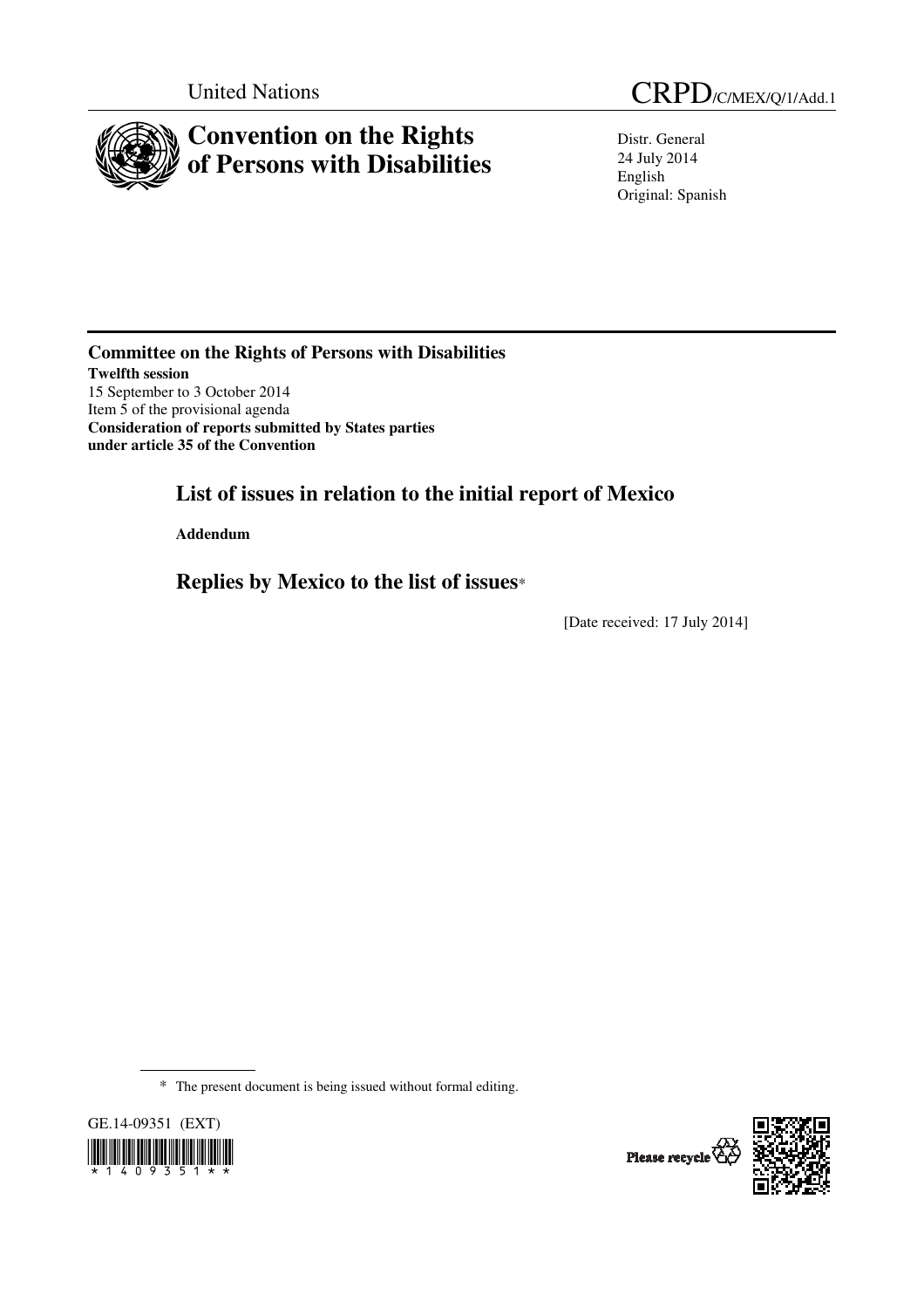## **CRPD/C/MEX/Q/1/Add.1**

# Contents

|    |           | Paragraphs  | Page           |
|----|-----------|-------------|----------------|
|    |           | $1 - 4$     | 3              |
| П. |           | $5 - 212$   | $\overline{5}$ |
|    |           | $5 - 20$    | 5              |
|    | <b>B.</b> | $21 - 196$  | 12             |
|    |           | $197 - 212$ | $42^{\circ}$   |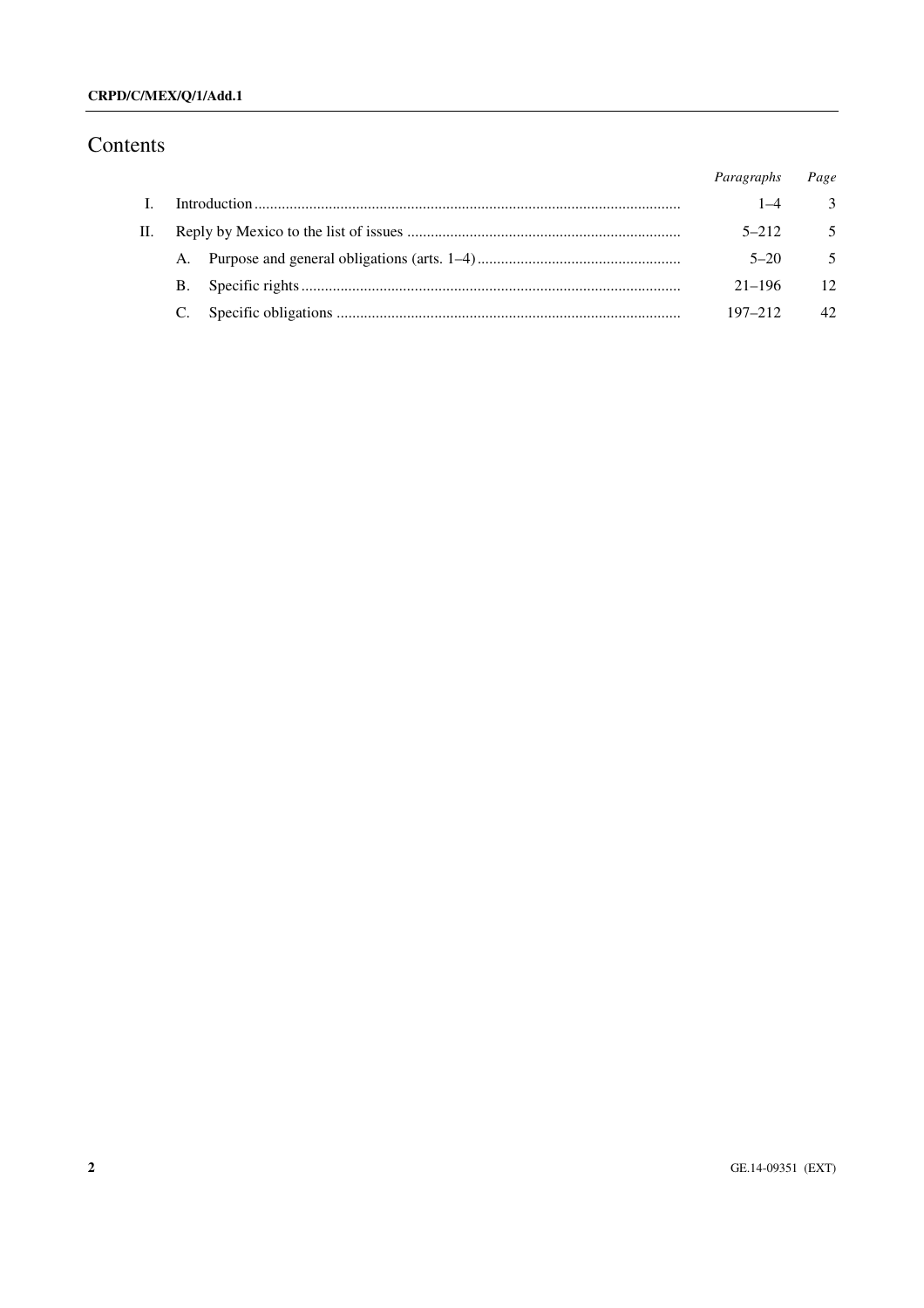# **I. Introduction**

1. This document contains the replies by the Government of Mexico to the list of issues that the Committee on the Rights of Persons with Disabilities (the Committee) transmitted to the Mexican State on 22 April last in preparation for the interactive dialogue that Mexico will hold with the Committee in September 2014 in compliance with the provisions of the Convention on the Rights of Persons with Disabilities. The reply includes information provided by 35 institutions of the three branches of government and was prepared on the basis of various inter-ministerial meetings.

2. To encourage the participation of civil society organizations, a national consultation with civil society was carried out on 23 June 2014 to substantiate Mexico's initial report on the implementation of the Convention on the Rights of Persons with Disabilities. Over 700 organizations of and for persons with disabilities participated in the consultation, together with specialists and civil servants responsible for social programmes for persons with disabilities. The following table shows the participation in the different states of the Republic:

|                     | Rapporteur | Participants   |
|---------------------|------------|----------------|
| Aguascalientes      | Yes        | 8              |
| Baja California     | Yes        | $\overline{7}$ |
| Baja California Sur | Yes        | 10             |
| Campeche            | Yes        | 19             |
| Coahuila            |            |                |
| Colima              | Yes        | 16             |
| Chiapas             | Yes        | $\overline{4}$ |
| Chihuahua           | Yes        |                |
| Distrito Federal    | Yes        | 292            |
| Durango             | Yes        | 35             |
| Guanajuato          | Yes        | 12             |
| Guerrero            | Yes        | 12             |
| Hidalgo             |            | $\mathbf{1}$   |
| Jalisco             | Yes        | 13             |
| Mexico              | Yes        | 57             |
| Michoacán           | Yes        | 18             |
| Morelos             | Yes        | 10             |
| Nayarit             |            |                |
| Nuevo León          | Yes        | 50             |
| Oaxaca              | Yes        | 14             |
| Puebla              |            | 5              |
| Querétaro           | Yes        | 8              |
| Quintana Roo        |            | 1              |

#### **National consultation process to substantiate Mexico's report on the implementation of the Convention on the Rights of Persons with Disabilities, 23 June 2013**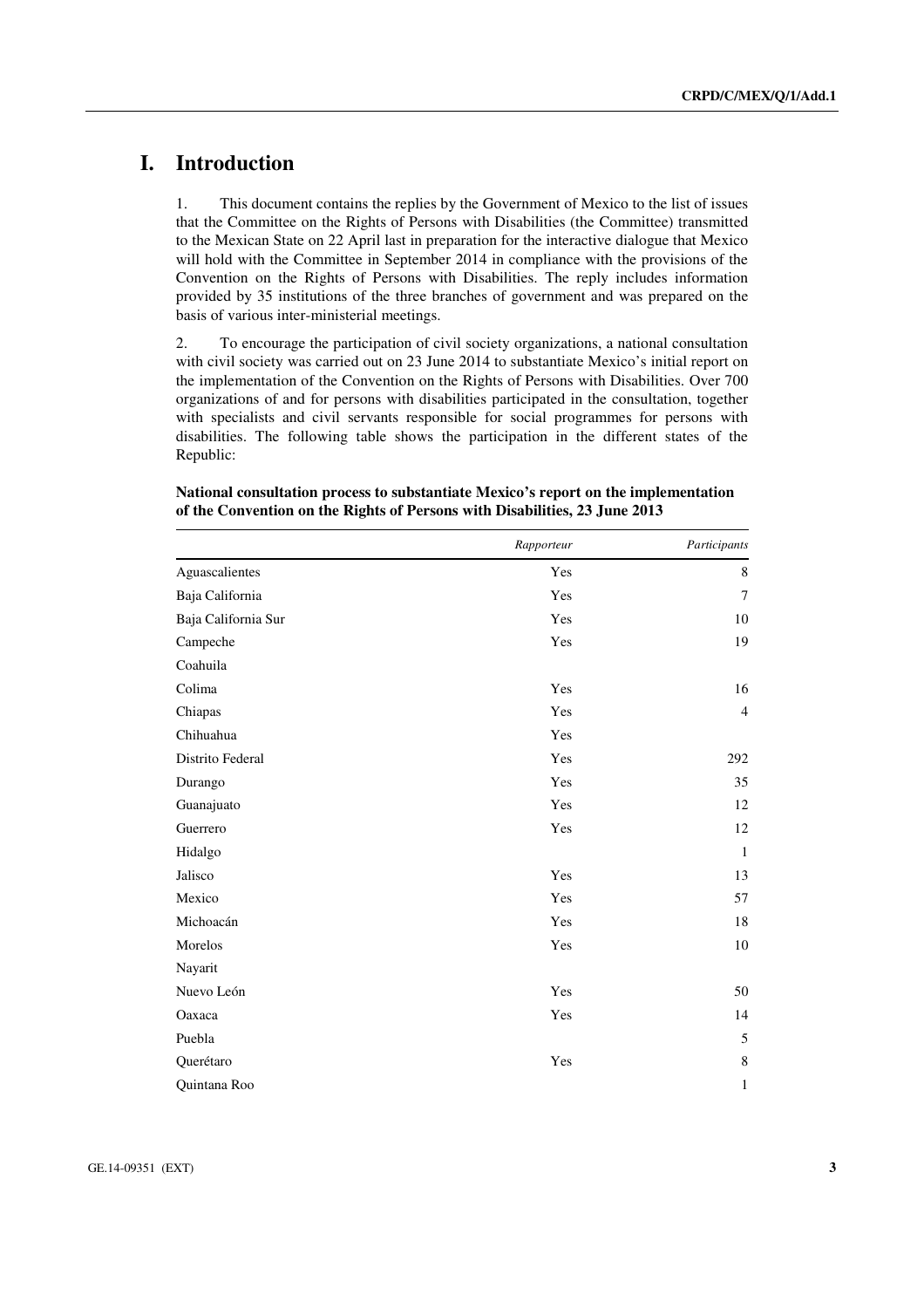|                                        | Rapporteur | Participants |
|----------------------------------------|------------|--------------|
| San Luis Potosí                        | Yes        | 24           |
| Sinaloa                                | Yes        | 24           |
| Sonora                                 | Yes        | 9            |
| Tabasco                                | Yes        | 15           |
| Tamaulipas                             |            |              |
| Tlaxcala                               | Yes        | 29           |
| Veracruz                               | Yes        | 15           |
| Yucatán                                | Yes        | 11           |
| Zacatecas                              |            |              |
| <b>Total representatives attending</b> |            | 719          |

3. The consultation highlighted a number of achievements and challenges for the Mexican Government, namely:

- *Harmonization of state legislation.* While there have been major advances in Mexico's legal framework, concepts that denigrate and stigmatize persons with disabilities remain.
- Existence of *conditions that restrict access* to schools and health facilities by indigenous persons with disabilities.
- Measures are needed to protect the rights of persons with *psychosocial disabilities*, including mechanisms and/or protocols governing their institutionalization.
- In some cases, government programmes and activities make no provision for *multiple disability*; there is a need for state policies for sexual and reproductive health care; interpreters for the deaf should be recruited in the health sectors, particularly where information on *informed consent* is concerned.
- There is a need to strengthen the *National Information System on Persons with Disabilities* and machinery for the participation of civil society.
- It is necessary to review the operating rules for the *specialized training* of persons responsible for child care centres.
- *Awareness campaigns* should be carried out to inform the general public about correct terminology. Annex I sets out the results of the consultation in full.

4. The Mexican Government wishes to point to the following advances in the national agenda for promoting and protecting the rights of persons with disabilities, some of which are described in greater detail in the course of this document:

- Establishment of the National Human Rights Programme 2014–2018 (30 April 2014), which defines policies for ensuring implementation of the constitutional reform in the field of human rights, in force since June 2011. The Programme places human rights at the centre of all government action.
- Publication of the Decree under which the National Council for the Development and Inclusion of Persons with Disabilities (CONADIS) is attached to the Ministry of Social Development (SEDESOL) and ceases to be part of the Ministry of Health, strengthening the emphasis on comprehensive social care for this population group (29 March 2013).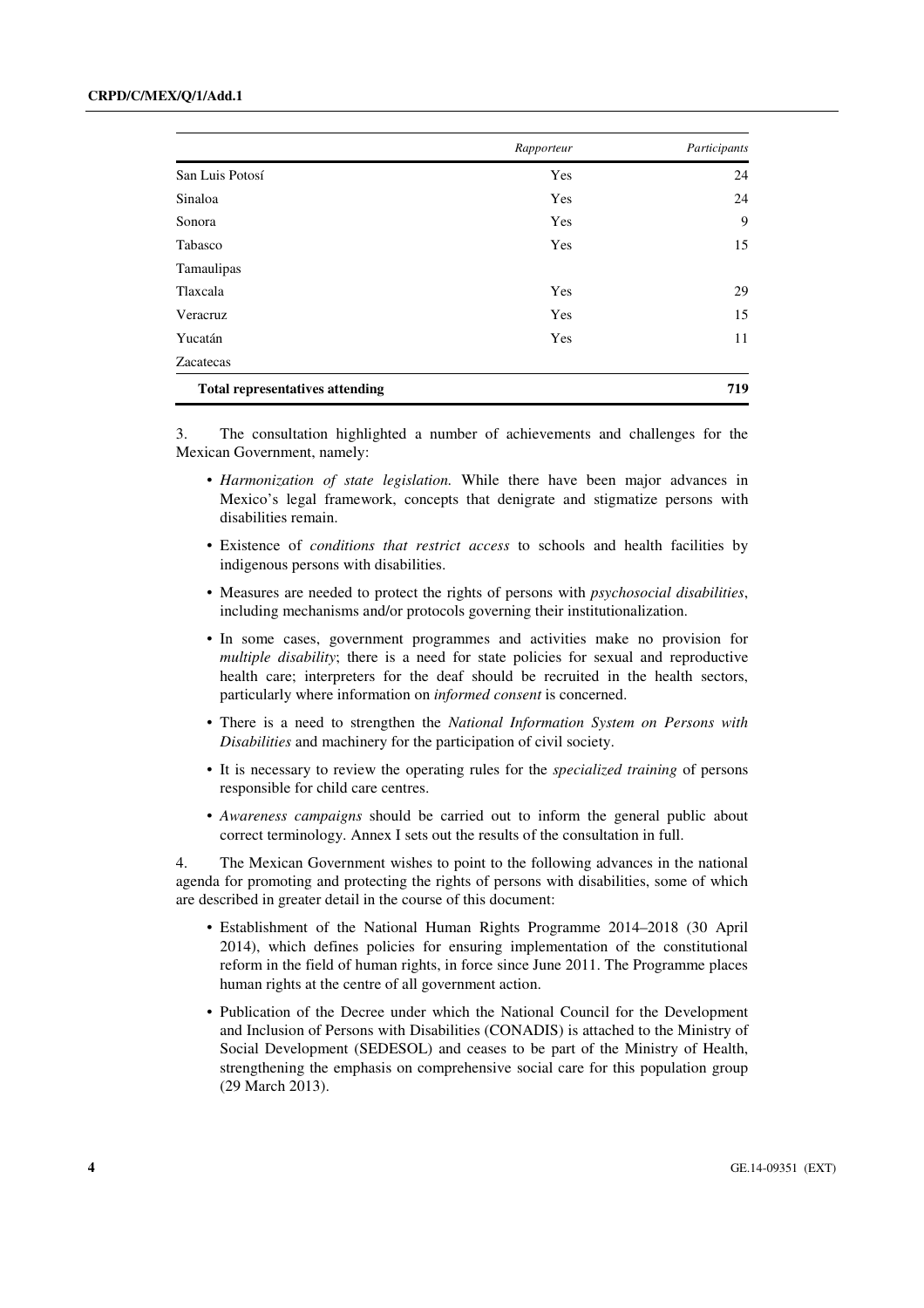- Publication of the National Programme for the Advancement and Inclusion of Persons with Disabilities 2014–2018 (30 April 2014), currently in line with the Convention. It sets out objectives, strategies and policies to be pursued through broad coordination with all sectors of government and civil society organizations.
- Publication of the National Code of Criminal Procedure (5 March 2014), which takes account of the 2008 constitutional reform by establishing a new adversarial and oral criminal justice system that provides various mechanisms in support of persons with disabilities.
- Introduction by the Supreme Court on 31 March 2014 of a protocol for persons administering justice in cases concerning the rights of persons with disabilities, which seeks to establish guidelines and procedures to be followed by federal judges in cases involving persons with disabilities.
- Publication of the National Programme of Work and Employment for Persons with Disabilities 2014–2018 (28 April 2014), aimed at promoting the labour rights of persons with disabilities, with full respect for their dignity, equality and non-discrimination.
- Publication of the guidelines regulating the implementation of administrative measures and damage compensation in cases of discrimination, applicable once the National Council for the Prevention of Discrimination (CONAPRED) has considered complaints of alleged acts of discrimination and found them to be justified, in accordance with the provisions of the Federal Act on the Prevention and Elimination of Discrimination (13 June 2014).
- Signature by the Mexican Government, at the headquarters of the World Intellectual Property Organization (WIPO), of the Marrakesh Treaty to Facilitate Access to Published Works for Persons Who Are Blind, Visually Impaired, or Otherwise Print Disabled (25 June 2014).
- Promulgation by the President of the Republic of the new Federal Telecommunications and Broadcasting Act (14 July 2014), which includes provisions guaranteeing persons with various disabilities access to telecommunication services on equal terms with other users and underlining the obligation of federal and state administrations to adapt Internet portals and other telecommunication services to make them accessible.

## **II. Reply by Mexico to the list of issues**

## **A. Purpose and general obligations (arts. 1–4)**

#### **General obligations (art. 4)**

 **1. Please provide updated information on the measures being taken by the State party to revise and harmonize existing legislation, both at the federal and state levels, with the Convention. Please also indicate the policies and programmes introduced to implement the Convention.** 

5. On 30 April 2014, the National Human Rights Programme 2014–2018 (PNDH) was published with the aim of defining the policies to ensure implementation of the June 2011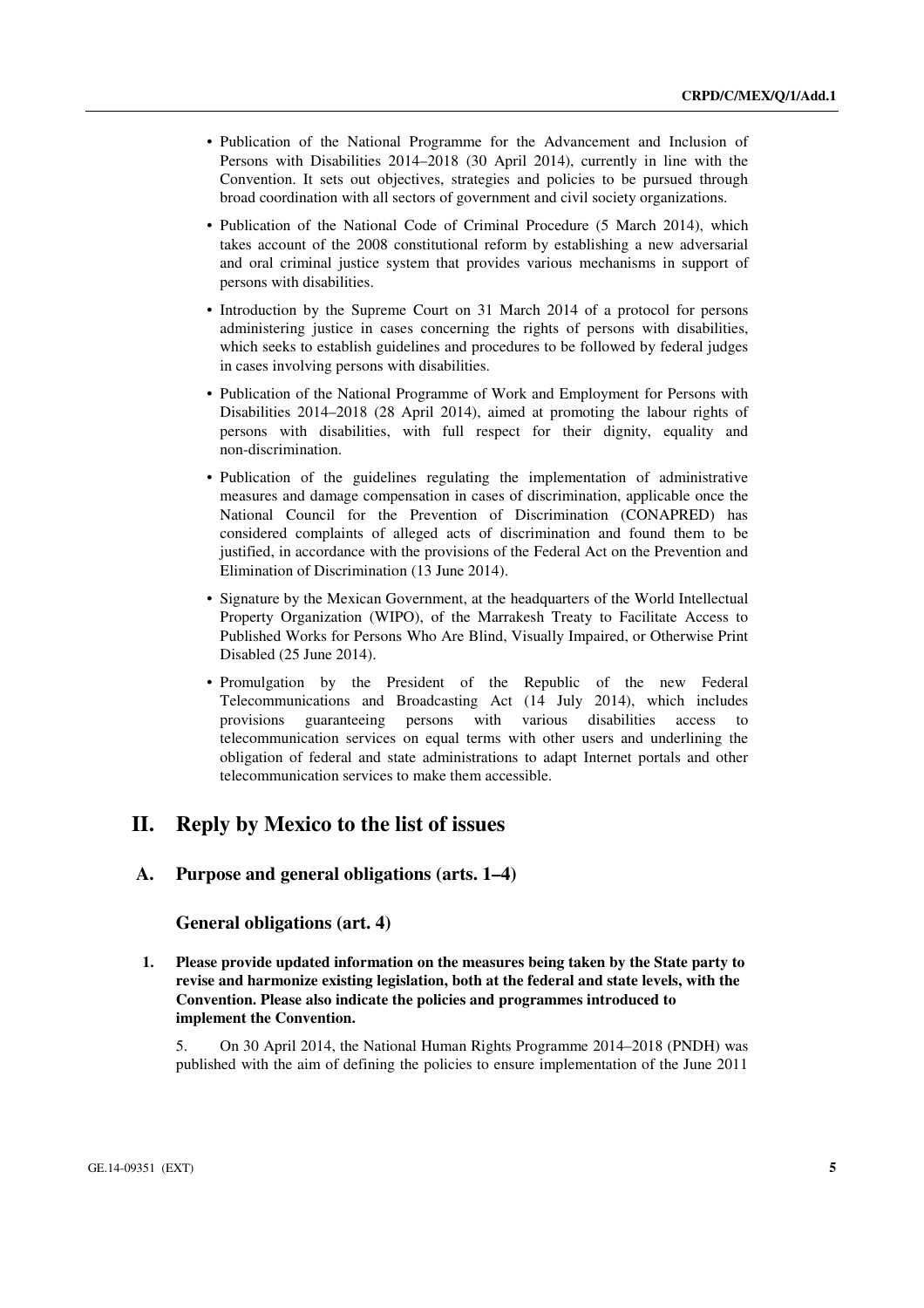constitutional reform with regard to human rights.<sup>1</sup> In this connection, a standing committee was set up on 13 May to advance the important process of revising the regulations of the federal administration so as to harmonize them with the constitutional reform of human rights. In accordance with the first paragraph of article 1 of the Constitution, the Convention on the Rights of Persons with Disabilities, ratified by Mexico on 2 May 2008, is given constitutional status. In accordance with the pro persona principle, it therefore takes precedence over any other legal provision, provided it is more favourable.

6. Consistent with Mexico's policy of protecting human rights, the Congress of the Union has reformed 47 general or federal laws, including the Act on the Inclusion of Persons with Disabilities; the Social Development Act; the Federal Government Act; the Federal Act on the Prevention and Elimination of Discrimination; and the Federal Code of Criminal Procedure. These legislative amendments and changes are in accordance with the Convention. Annex II contains a complete list of all the federal laws that have been harmonized with the Convention.

7. Particularly important is the Act on the Inclusion of Persons with Disabilities, in force since 2011, which sets out the necessary guidelines for enabling persons with disabilities to exercise their rights on equal terms. The Act provides for the full inclusion of persons with disabilities within a framework of equality in all fields. A key element in the Act is the creation of a decentralised public body with overall responsibility for the State's policy in the field, namely the National Council for Persons with Disabilities (CONADIS).

8. In 2013, the Federal Administration Act was reformed, transferring CONADIS from the health sector to the social development sector. In May 2013, the President of Mexico published the agreement on the change of sector. The Mexican Government thereby underscored the change of paradigm that views disability less from a medical perspective than from the standpoint of comprehensive social care. At the same time, more responsibilities have been vested in the Ministry of Social Development (SEDESOL), an institution that will prioritize programmes for persons with disability. The Social Development Act has been modified to incorporate an inclusive language in keeping with the Convention.

9. On 20 March 2014, the reform of the Federal Act on the Prevention and Elimination of Discrimination was promulgated, strengthening the guarantees concerning the right to equality and non-discrimination recognized in article 1 of the Constitution and providing for the prohibition of discrimination based, among other things, on disability. At the state level, twenty-eight federal entities already possess anti-discrimination legislation.<sup>2</sup> Similarly, 21 state constitutions contain an anti-discrimination clause<sup>3</sup> and 17 specifically identify disability as a prohibited ground for discrimination.<sup>4</sup>

<sup>&</sup>lt;sup>1</sup> On 10 June 2011, the constitutional reform in the field of human rights was published in the *Diario Oficial*, entailing the amendment of eleven human rights articles (1, 3, 11, 15, 18, 29, 33, 89, 97, 102 subparagraph (b) and 105); among other things, it laid the foundations for the recognition, protection and guaranteeing of human rights on which the State's action hinges and gave constitutional status to all the provisions in the international treaties to which the Mexican State is a party. 2

Aguascalientes, Baja California, Baja California Sur, Campeche, Chiapas, Chihuahua, Coahuila, Colima, Distrito Federal, Durango, Estado de México, Guanajuato, Guerrero, Hidalgo, Michoacán, Morelos, Nayarit, Oaxaca, Puebla, Querétaro, Quintana Roo, San Luis Potosí, Sinaloa, Tamaulipas, Tlaxcala, Veracruz, Yucatán and Zacatecas. 3

<sup>&</sup>lt;sup>3</sup> Baja California Sur, Chiapas, Coahuila, Colima, Durango, Estado de México, Guanajuato, Hidalgo, Jalisco, Michoacán, Morelos, Nuevo León, Oaxaca, Puebla, Quintana Roo, San Luis Potosí, Sinaloa, Tabasco, Tlaxcala, Yucatán and Zacatecas. 4

Baja California Sur, Coahuila, Colima, Estado de México, Guanajuato, Hidalgo, Jalisco, Michoacán, Morelos, Nuevo León, Oaxaca, Puebla, Quintana Roo, Sinaloa, Tlaxcala, Yucatán and Zacatecas.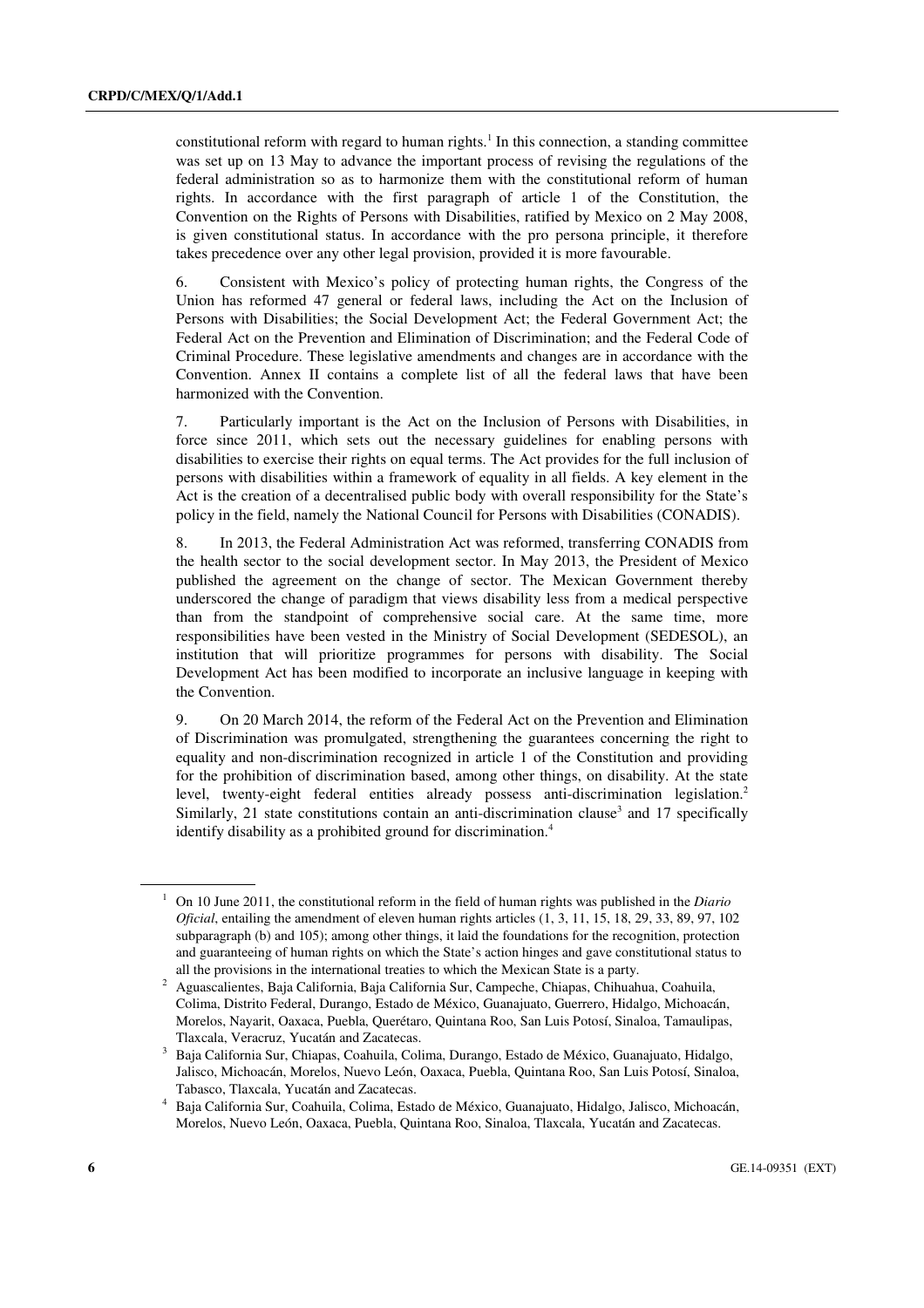10. On 24 April 2014, the Chamber of Deputies, meeting in plenary, approved the legal opinion with the draft decree amending paragraph 5 and adding a new paragraph 6 to article 271 of the Federal Code of Civil Procedure. This establishes that the institutions responsible for the administration of justice are to draw up, with the support of interpreters, experts and under the supervision of CONADIS, the Legal Glossary of Mexican Sign Language. For its part, the Senate has made various legislative proposals aimed at promoting and protecting the rights of persons with disabilities.<sup>5</sup>

11. Particularly important is the adoption of the following special programmes providing for various measures by the Federal Government to ensure proper exercise of the rights of persons with disabilities:

- The National Programme for the Advancement and Inclusion of Persons with Disabilities 2014–2018 (PNDIPD) was published on 30 April 2014 with the aim of establishing objectives, strategies and policies to be pursued through broad coordination with all sectors of government and civil society organizations.
- The National Programme of Work and Employment for Persons with Disabilities 2014–2018 was published on 28 April 2014. It provides for the dissemination and promotion of the labour rights of persons with disabilities, with full respect for their dignity and on the basis of equality and non-discrimination; for training, rehabilitation and placement in accordance with the aptitudes and skills of those concerned; and for the development of a National Labour Link Network coordinating the actions of the different agencies and entities of the Federal Civil Service (APF) responsible for the labour-market inclusion of persons with

 $5$  The proposals consist in: (i) guaranteeing disabled persons equal access to information through suitable instruments and technologies; (ii) aligning the national normative framework with the terminology and rights established in the Convention (draft decree amending and supplementing various legislative provisions concerning social assistance, sustainable rural development, the encouragement of reading and books, income tax, the Security and Social Services Institute for State Employees, the Social Security Institute for the Mexican Armed Forces, federal copyright, human settlements, physical culture and sport, and health – 10 September 2013); under consideration by the Chamber of Deputies: (iii) establishing that education should be inclusive and should guarantee equal access to exercise of this right (draft decree amending various provisions of the General Act on the Inclusion of Persons with Disabilities and the Education Act, with regard to inclusive education – 11 December 2012); under consideration: (iv) promoting prevention and care for the disabled and ensuring that medical services are equipped to guarantee them access and free movement (draft decree amending and supplementing various provisions of the Health Act with regard to disability – 7 March 2013); (v) ensuring that persons with disabilities are able to obtain loans, insurance and any other kind of financial service without impediment (draft amendment of the Credit Institutions Act, the Federal Finance Institutions Act, the Insurance Institutions and Mutual Societies Act, the National Banks and Securities Commission Act and the Protection and Defence of Financial Services Users Act – 19 March 2013); and, under consideration; (vi) encouraging the establishment of formats and mechanisms enabling the disabled to access the mass media (decision on the promulgation of the Federal Telecommunications and Broadcasting Act and the Mexican State Broadcasting Act; and the amendment, expansion and repeal of various provisions in the telecommunications and broadcasting field – adopted by the Congress of the Union on 9 July 2014) sent to the Federal Executive for promulgation.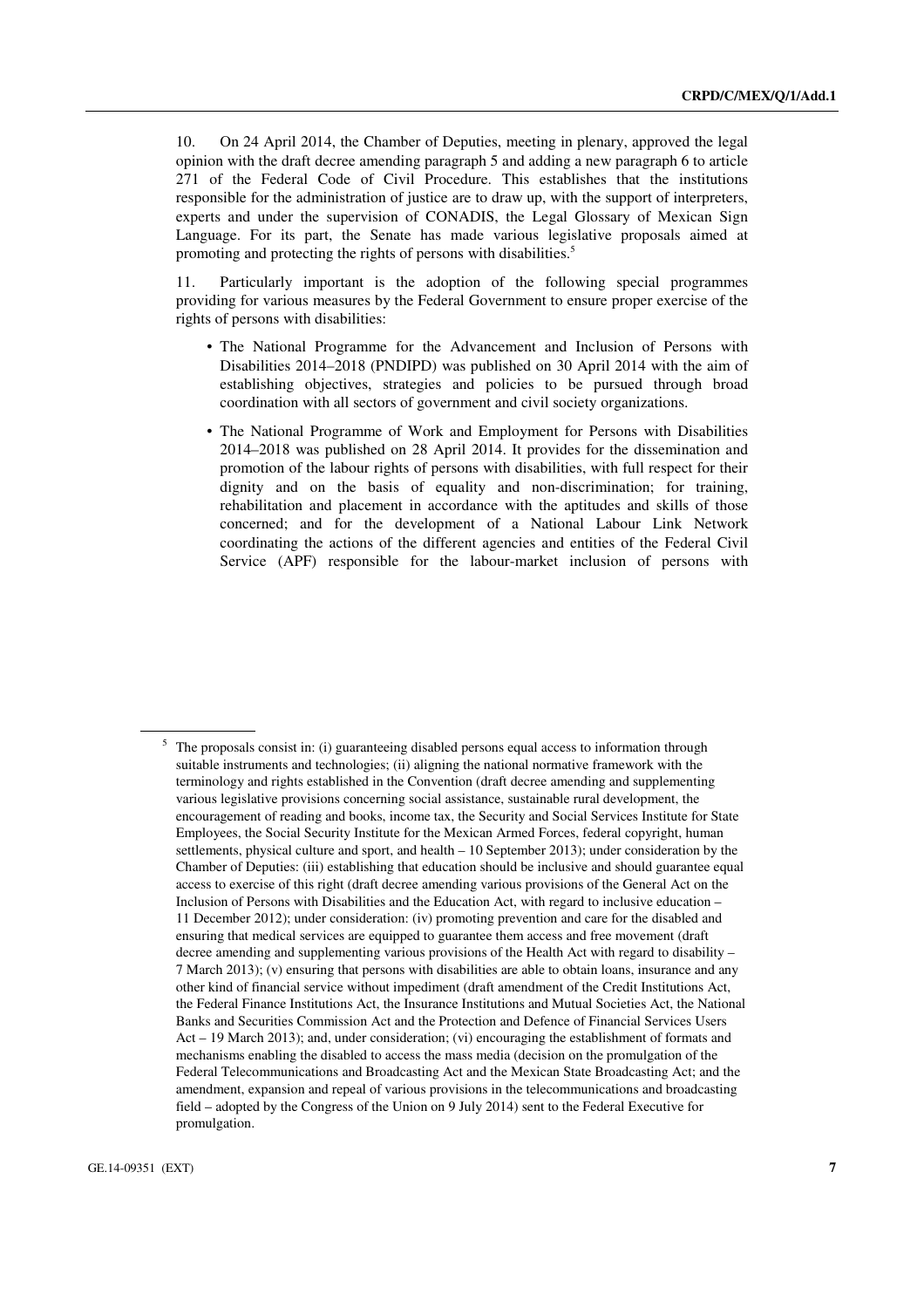disabilities and the recognition of good labour practices benefiting them.<sup>6</sup> The National Programme for Equality and Non-discrimination 2014–2018 (PRONAIND) was promulgated on 30 April 2014 with the aim of coordinating national policies in this area and establishing measures to promote a non-discriminatory approach in the action of the Federal Civil Service. It establishes 24 specific policies designed to guarantee the right of persons with disabilities to equality and non-discrimination.

- The Comprehensive Programme to Prevent, Address, Punish and Eliminate Violence against Women was published on 30 April 2014. It includes policies for developing activities that highlight and protect the human rights of disabled women and promote legislative harmonization, inclusion and non-violence.
- The Programme for the Protection, Rehabilitation and Social Inclusion of Persons with Disabilities and Their Families is aimed at providing prevention, rehabilitation and social inclusion services to persons with disabilities and their families, or those at risk of disability, through project subsidies, specialized rehabilitation services and professionalization of the human resources for improving care for persons with disabilities.7

12. In addition to normative measures, other activities contribute to legislative harmonization, such as the study collection *Legislar sin Discriminación*, which was developed in 2013 to further the inclusion of an egalitarian and non-discriminatory perspective in the legislative process in keeping with international obligations in the field of human rights, including the rights of persons with disabilities in terms of family rights, legal capacity, inclusive education and freedom of expression.

#### **2. Please indicate what measures the State party has taken to inform the public, including indigenous peoples, about the General Act on the Inclusion of Persons with Disabilities and possible inconsistencies between this Act and existing legislation on this subject in each state in the Republic.**

13. The National Programme for the Advancement and Inclusion of Persons with Disabilities 2014–2018 (PNDIPD) establishes guidelines for dissemination, promotion and training activities on the international and national legal framework relating to disability, including the Act on the Inclusion of Persons with Disabilities (LGIPD). The federal entities are reforming their legislations on disability with the aim of harmonizing and standardizing them in relation to LGIPD. Eighteen of these local legislations have already been brought into line with the Convention, including with regard to reasonable accommodation, and six have implementing regulations. The following table highlights the dates on which these legislative texts were amended.

<sup>&</sup>lt;sup>6</sup> The National Programme of Work and Employment for Persons with Disabilities 2014–2018 has five specific objectives: (i) to reconcile legislative provisions, public policy and institutional programmes so as to ensure decent work for disabled persons; (ii) strengthen the labour-market inclusion of disabled persons in keeping with their occupational skills and attitudes; (iii) further the conditions enabling disabled persons to have access to work training and skills development; (iv) guarantee a favourable working environment, with possibilities of access, development and permanency without discrimination; (v) facilitate cooperation with international bodies in research on and access to scientific and technical knowledge on disability.

The programme consists of three subprogrammes: care for disabled persons (provides for the granting of federal subsidies for projects in the health, infrastructure and equipment and development fields for workplace, educational and social inclusion); provision of services for the disabled and their families in rehabilitation centres (comprehensive rehabilitation for the disabled population and those at risk of disability); human resource training and continuous education for medical and paramedical personnel (provided in rehabilitation centres).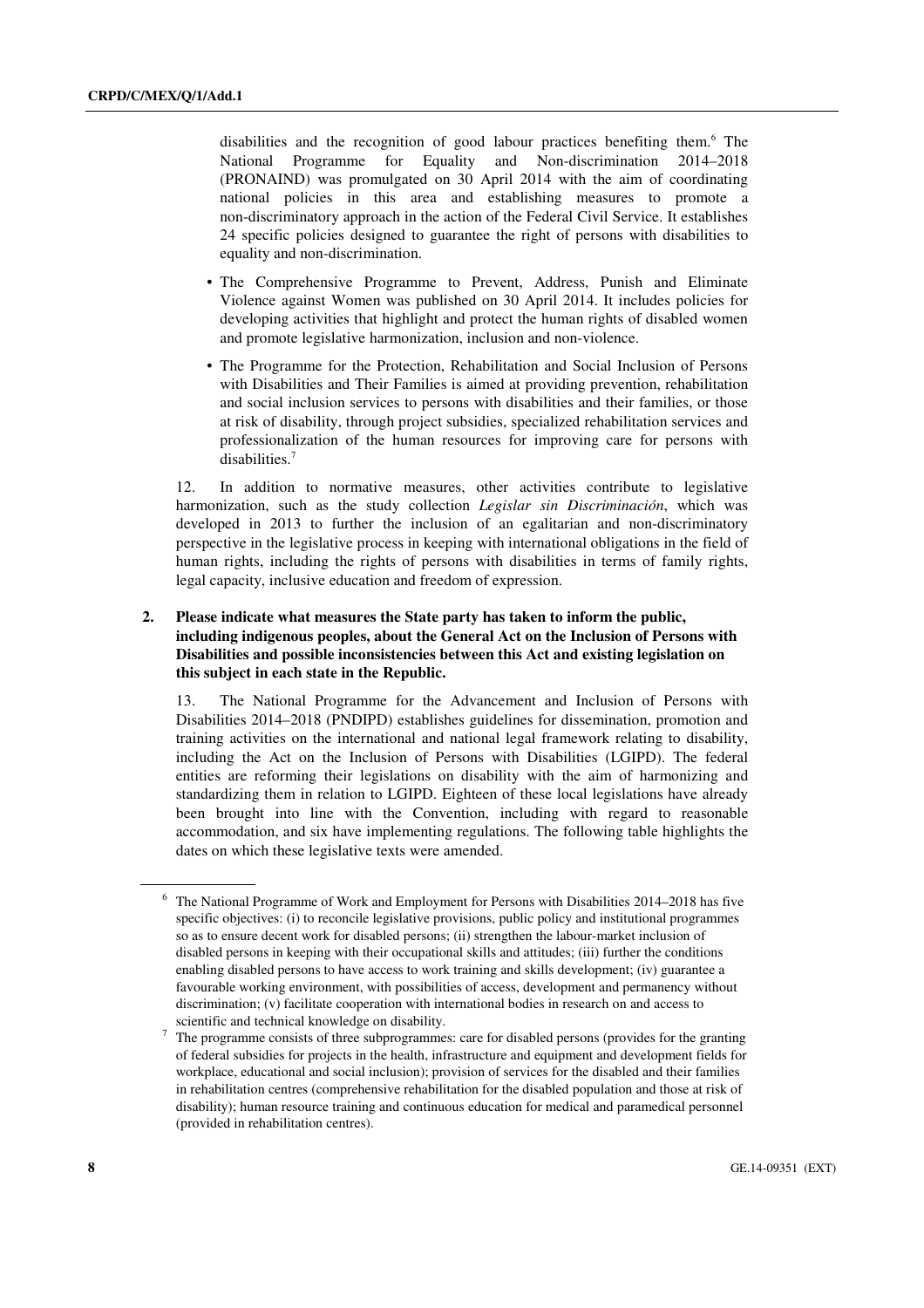# GE.14-09351 (EXT) GE.14-09351 (EXT)

## **State legislation on persons with disabilities**

| Entity                | Name                                                                                                      | Date of adoption  | Last amended     |
|-----------------------|-----------------------------------------------------------------------------------------------------------|-------------------|------------------|
| Aguascalientes        | Law on the social and productive integration of persons with disabilities                                 | 3 February 2000   | 23 August 2005   |
| Baja California Norte | Law on persons with disabilities in the state of Baja California                                          | 15 October 2010   | 31 May 2013      |
| Baja California Sur   | State law on the inclusion of persons with disabilities in Baja California Sur                            | 27 January 2014   | 27 January 2014  |
| Campeche              | Law on persons with disabilities in the state of Campeche                                                 | 28 June 2012      | 28 June 2012     |
| Chiapas               | Law on the social inclusion of persons with disabilities in the state of<br>Chiapas                       | 30 May 2013       | 30 May 2013      |
| Chihuahua             | Law on care for persons with disabilities in the state of Chihuahua                                       | 25 September 2012 | 9 February 2013  |
| Coahuila              | Law on the development and inclusion of persons with disabilities in the<br>state of Coahuila de Zaragoza | 19 March 2013     | 26 January 2007  |
| Colima                | Law on the integration and social development of persons with disabilities<br>in the state of Colima      | 4 May 2005        | 8 June 2013      |
| Distrito Federal      | Law on integration for development of persons with disabilities in the<br><b>Federal District</b>         | 10 September 2010 |                  |
| Durango               | Law on the social integration of persons with disabilities                                                | 23 December 2001  |                  |
| Estado de México      | Law on the protection, integration and development of persons with<br>disabilities in the state of México | 15 August 2012    | 15 August 2012   |
| Guanajuato            | Law on the inclusion of persons with disabilities                                                         | 13 September 2012 |                  |
| Guerrero              | Law on persons with disabilities in the state of Guerrero                                                 | 10 October 2011   |                  |
| Hidalgo               | Law on care for persons with disabilities in the state of Hidalgo                                         | 23 December 1998  | 23 December 1998 |
| Jalisco               | Law on care and comprehensive development of persons with disabilities                                    | 31 December 2010  | 29 April 2013    |
| Michoacán             | Law on persons with disabilities in the state of Michoacán de Ocampo                                      | 7 December 2004   | 29 October 2013  |
| Morelos               | Law on comprehensive care for persons with disabilities in the state of<br>Morelos                        | 4 July 2007       |                  |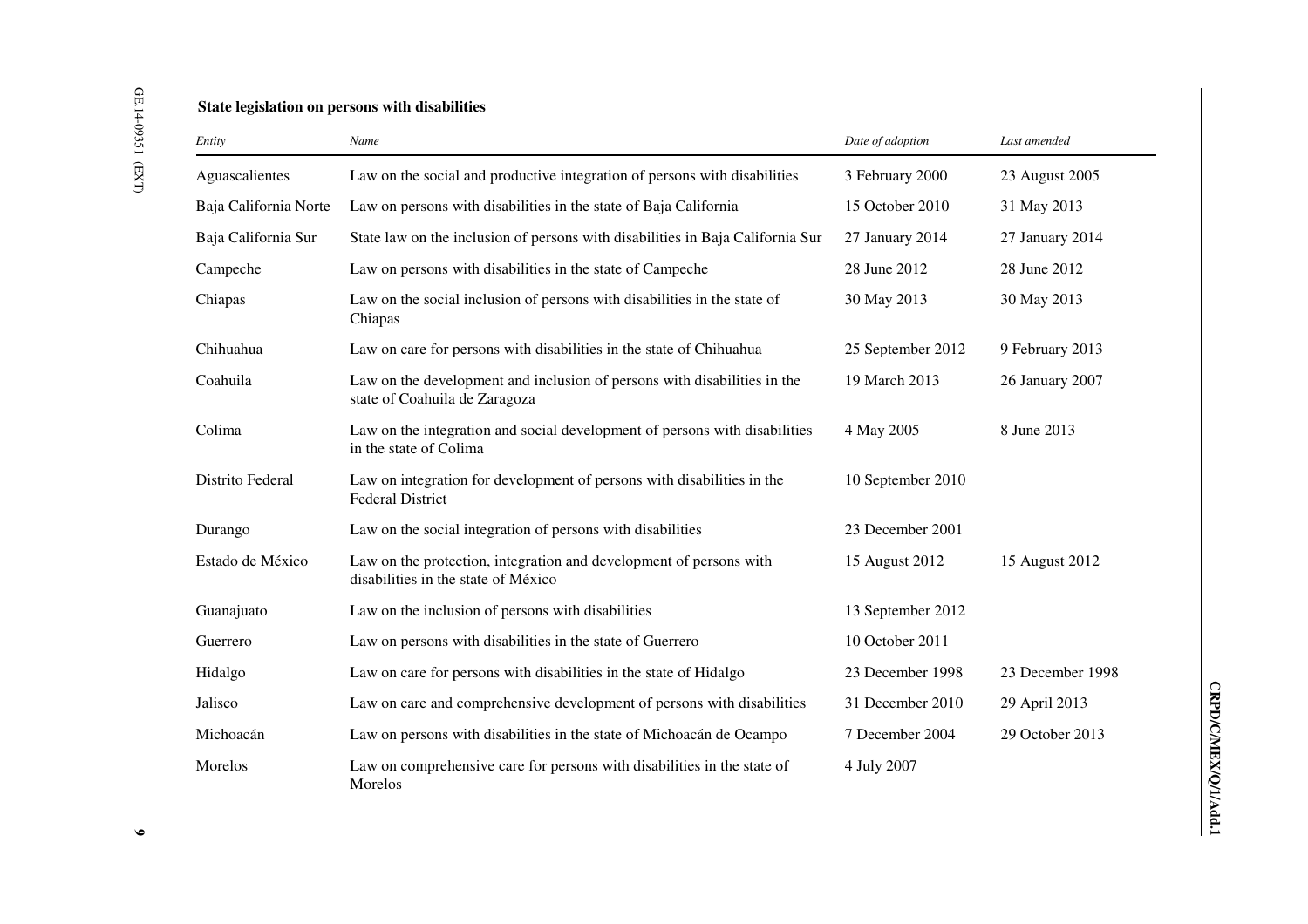| Entity          | Name                                                                                                   | Date of adoption  | Last amended     |
|-----------------|--------------------------------------------------------------------------------------------------------|-------------------|------------------|
| Nayarit         | Law on protection and inclusion of persons with disabilities in the state<br>of Nayarit                | 7 May 1996        | 28 May 2014      |
| Nuevo León      | Law on persons with disabilities in the state of Nuevo León                                            | 20 December 2005  | 13 January 2012  |
| Oaxaca          | Law on care for persons with disabilities in the state of Oaxaca                                       | 25 April 2009     |                  |
| Puebla          | Law on persons with disabilities in the state of Puebla                                                | 12 January        | 31 December 2012 |
| Querétaro       | Law on care and social integration of persons with disabilities in the state<br>of Querétaro           | 2 July 1998       | 4 December 1998  |
| Quintana Roo    | Law on the development and inclusion of persons with disabilities in<br>the state of Quintana Roo      | 16 July 2013      | 30 July 2013     |
| San Luis Potosí | Law on the inclusion of persons with disabilities in the state and<br>municipality of San Luis Potosí  | 11 September 2012 | 15 April 2014    |
| Sinaloa         | Law on the social integration of persons with disabilities in the state<br>of Sinaloa                  | 31 July 2000      | 6 September 2000 |
| Sonora          | Law on the social integration of persons with disabilities in the state<br>of Sonora                   | 12 July 1999      | 23 December 2013 |
| Tabasco         | Law on the rights of persons with disabilities in the state of Tabasco                                 | 14 May 2014       | 14 May 2014      |
| Tamaulipas      | Law on the social integration of persons with disabilities                                             | 26 November 1996  | 29 April 2014    |
| Tlaxcala        | Law on persons with various disabilities in the state of Tlaxcala                                      | 12 September 1997 | 12 December 2005 |
| Veracruz        | Law on the integration of persons with disabilities in the state of Veracruz<br>de Ignacio de la Llave | 26 February 2010  | 26 February 2010 |
| Yucatán         | Law on the integration of persons with disabilities in the state of Yucatán                            | 7 December 2011   | 7 December 2011  |
| Zacatecas       | Law on integration for social development of persons with disabilities                                 | 10 May 1996       | 13 October 2005  |

**10**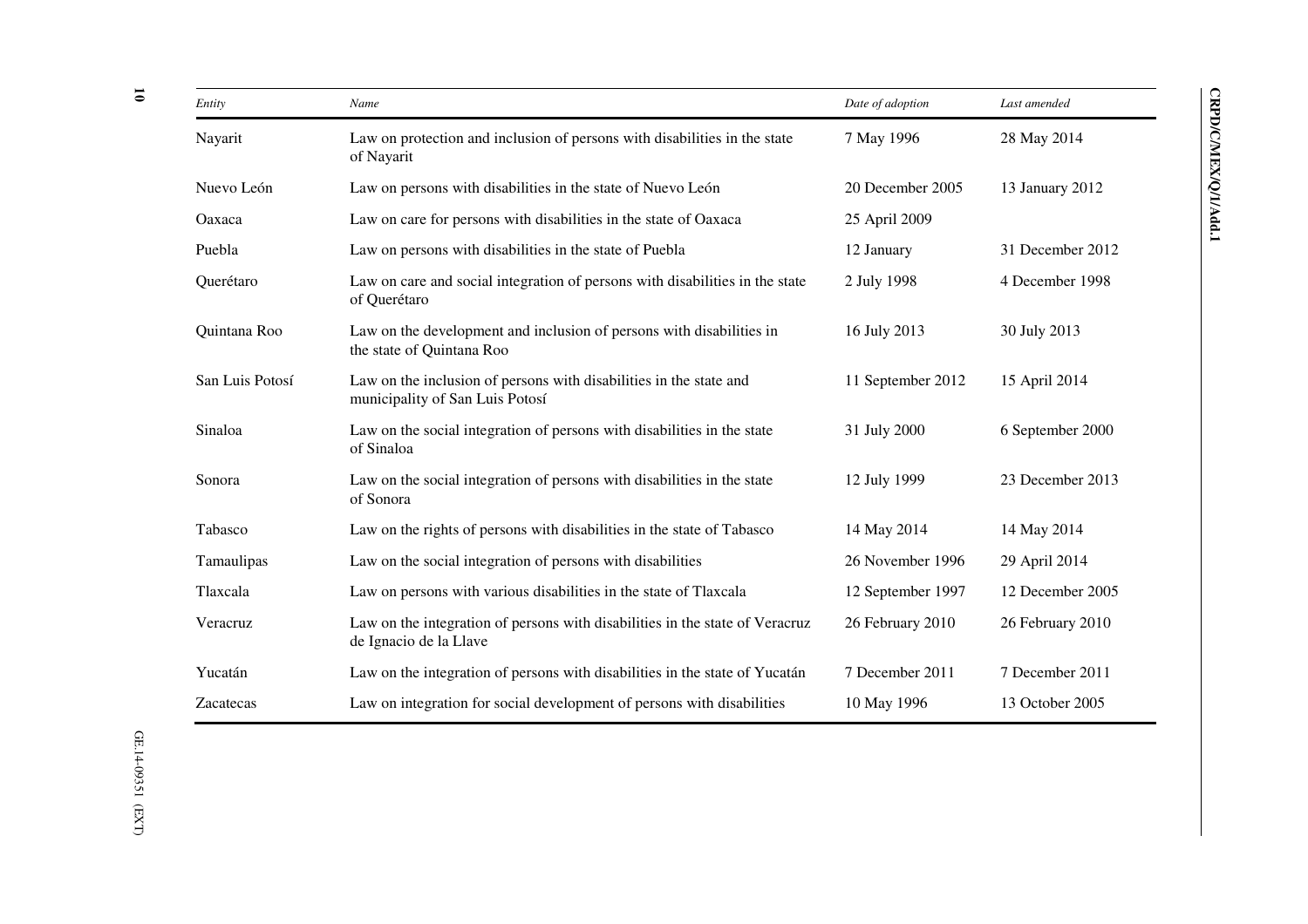14. The Ministry of Social Development (SEDESOL), the National Institute of Social Development and the National Commission for the Development of Indigenous Peoples (CDI) provide for the implementation of social programmes and the distribution of invitations to its meetings on access to justice and equality in the areas of gender, culture and communication, which benefit various population groups, including indigenous peoples and persons with disabilities.

15. The Programme for the Protection, Rehabilitation and Social Inclusion of the Disabled and Their Families includes a strategy for advising and informing on disability, in particular through talks for the disabled and their families on the Convention and its Optional Protocol, given at the rehabilitation centres attached to the National System for Comprehensive Development of the Family (SNDIF).

16. For the same purpose, SNDIF organizes working meetings at national level with the coordinators of the state rehabilitation centres, where they receive training on the Convention.

17. The webpage of the Ministry of Education's Programme for Strengthening Special Education and Educational Integration, as well as some pages concerned with special education in the federal entities and the series "Relevant and Inclusive Education", include the basic principles of the Act on the Inclusion of Persons with Disabilities.

18. There is a need to improve distribution among the country's indigenous peoples in order to inform them about the rights of persons with disabilities and the provisions of the Act on the Inclusion of Persons with Disabilities. It is for this reason that the National Institute of Indigenous Languages (INALI), in coordination with the National Council for Persons with Disabilities (CONADIS), is to promote specific measures to translate the relevant material into indigenous languages.

#### **3. Please indicate when the State party will implement the National Programme for the Development of Persons with Disabilities 2014–2018, the term of office of the current Administration, and how activities will be coordinated between public institutions in following on from the 2009–2012 National Programme.**

19. The National Programme for the Development of Persons with Disabilities 2009–2012 implemented various activities designed to foster a change of culture with regard to the social inclusion of the disabled. On 30 April 2014, the National Programme for the Advancement and Inclusion of Persons with Disabilities 2014–2018 was published in accordance with the National Development Plan 2013–2018 and in keeping with the principles embodied in the Convention.

20. The National Programme will implement cross-cutting public policies in cooperation with federal government bodies, the governments of the federal entities, the judiciary, offices of the Attorney-General of the Republic, independent constitutional bodies and civil society organizations.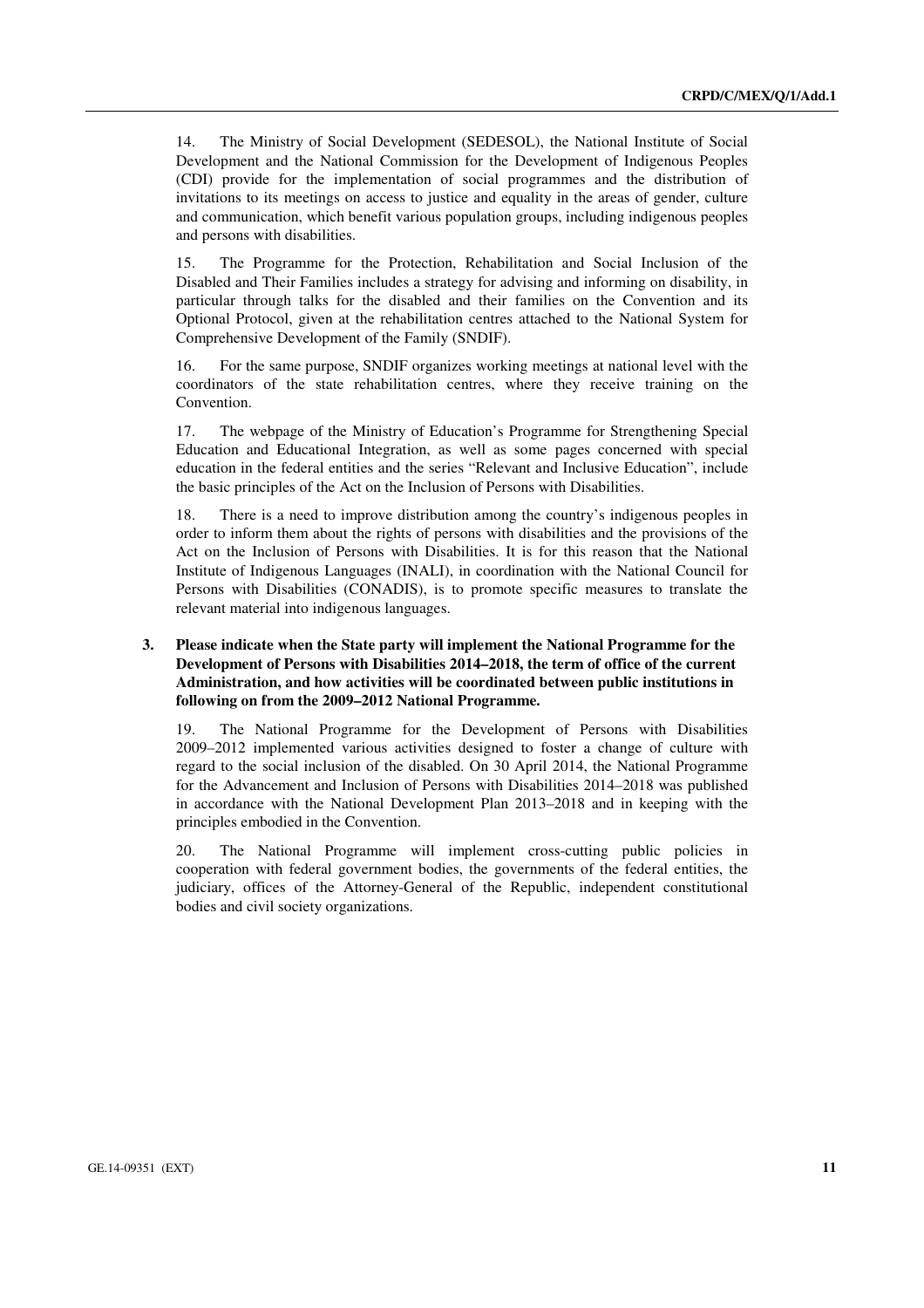## **B. Specific rights**

## **Equality and non-discrimination (art. 5)**

#### **4. Please indicate when the State party plans to incorporate the denial of reasonable accommodation as a form of discrimination on grounds of disability in its antidiscrimination legislation.**

21. The Act on the Inclusion of Persons with Disabilities assimilates all forms of discrimination to "discrimination on the grounds of disability", including "the denial of reasonable adjustment". The three branches of government must therefore take this into account in the design and implementation of legislative and policy proposals.

22. An element introduced in the Federal Act on the Prevention and Elimination of Discrimination (LFPED) based on the reform of 20 March 2014 was that of "reasonable accommodation", defined in article 1.1 as changes and adaptations in infrastructure and services that are necessary and appropriate and do not impose a disproportionate burden on or affect the rights of third parties and which are applied as required in a particular case to ensure that the persons concerned enjoy or exercise their rights on equal terms with other people. The amendment to the Act also involved the addition of article 9, section XXII *ter*, which includes under discrimination the denial of reasonable accommodation that guarantee the enjoyment or exercise on equal terms of the rights of the persons with disabilities. In addition to the above, article 15.4 provides that reasonable accommodation with regard to physical accessibility, information and communication form part of "equalization measures".8

23. At the local level, 18 of the 32 federal entities that have legislation on persons with disabilities have brought it into line with the Convention, including with regard to reasonable accommodation.

24. Moreover, four of the 32 local legislatures in the federal entities class the denial of reasonable accommodation as a form of discrimination;<sup>9</sup> the inclusion of this provision in local legislation, it should be noted, is in keeping with the "model law" drawn up by the National Council for the Prevention of Discrimination<sup>10</sup> as a guide to the drafting of local legislation.

25. It should be noted that the Supreme Court has begun to issue rulings on disability and the principles of equality and non-discrimination. A case in point is the ruling on the prohibition of discrimination against persons with disabilities in the contracting of insurance policies.

26. The judges started from the premise that disability in no way constitutes an illness and established that disability, in light of the social model, should be seen as a disadvantage caused by the barriers that society creates by failing to meet the needs of persons with disabilities adequately. The Supreme Court accordingly ruled that private insurance companies should adopt as the guiding principle of their activities the fundamental rights to equality and non-discrimination. This *amparo* ruling fixes the principles and guidelines in

<sup>8</sup> Article 15.3 of the Federal Act on the Prevention and Elimination of Discrimination defines equalization measures as those seeking to ensure effective access by all persons to genuine equality of opportunity by eliminating barriers of a physical, communicational, legislative or other nature that impede the exercise of rights and freedoms, with particular reference to women and groups in a

vulnerable situation or subject to discrimination.<br>The federal entities concerned are the states of Guanajuato, Nayarit, Quintana Roo and Veracruz.

See http://www.conapred.org.mx/userfiles/files/Ley%20Modelo%20Conapred%282%29.pdf.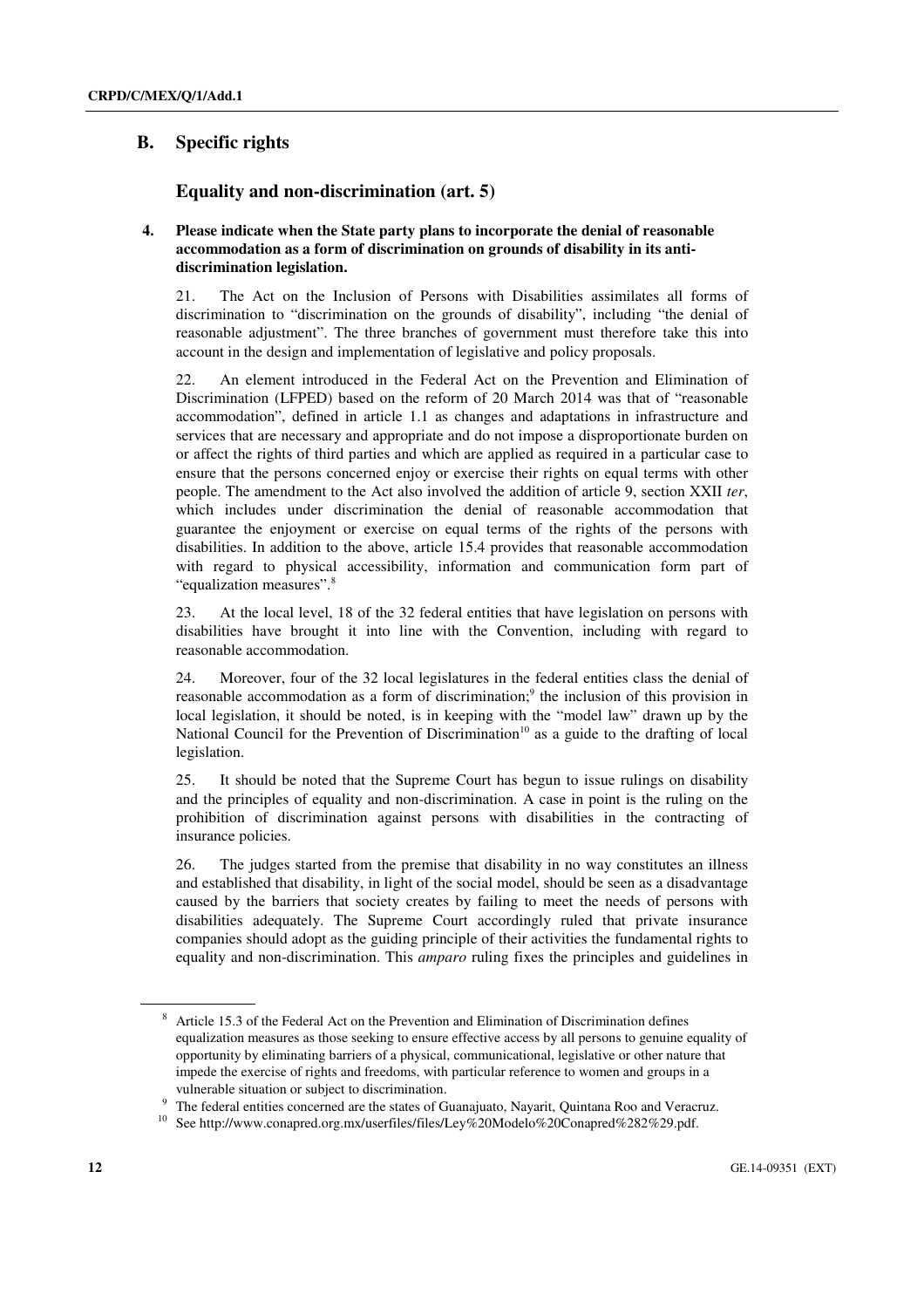light of which legal systems should be analysed with regard to disability. The records show that eight opinions have so far been based on this *amparo* ruling.11

27. In addition, the Supreme Court at its January 2014 session decided in direct *amparo* review No. 1387/2012 to overturn the refusal of *amparo* to a person whose job application had been rejected on the grounds of disability, which had given rise to exclusion, thereby violating the principle of equality and non-discrimination and undermining freedom of employment. Supreme Court document *Asuntos sobre Discapacidad – Amparo directo en revisión 1387/2012, 22/01/2014* may be consulted in Annex III.

28. It should be noted, finally, that objective 1 of the National Programme for Equality and Non-discrimination 2014–2018 (PRONAIND) provides for equality and non-discrimination to be made compulsory throughout the public domain. This provision covers compulsory standards and technical specifications with regard to universal access to public events, including technical assistance and reasonable accommodation and accessibility audits for progressive implementation of the reasonable accommodation necessary in health facilities.

#### **Women with disabilities (art. 6)**

#### **5. Please provide information on specific measures taken by the State party to combat the aggravated discrimination suffered by women and girls with disabilities, particularly in relation to violence and abuse. Please indicate what specific steps have been taken to provide them with legal and social protection and to make reparations.**

29. The National Programme for the Advancement and Inclusion of Persons with Disabilities 2014–2018 (PNDIPD) includes strategies and policies to promote affirmative action, with community participation, to protect persons with disabilities against any form of violence or abuse of their rights; to publicize the rights of women with disabilities; to conduct social communication, cultural exchange and civil protection campaigns targeting women with disabilities; to promote free public health services for disabled women at all levels of care; to promote the sexual and reproductive rights of women with disabilities; to campaign for shelters and refuges for women victims of violence that adapt their facilities to persons with disabilities; and to develop mechanisms to highlight gender violence and discrimination against women, children and disabled adults.

30. On 9 January 2013, the Official Gazette published the Victims' Act, which includes gender equality requirements and makes the State responsible for caring for victims on the basis of a specialized and differentiated approach that takes account of the person's age, sex, ethnicity, type of disability, sexual orientation and other characteristics. The law recognises that public policies in this area call for a cross-cutting gender approach.

31. The Act on Women's Access to a Life Free of Violence, articles 22 and 23 of which provide for a "gender violence warning system", is aimed at preventing violence against women, ensuring their safety and eliminating inequalities. On 25 November the Act's Regulations were amended with the aim of strengthening, clarifying and responding to

<sup>&</sup>lt;sup>11</sup> The Supreme Court's position on this question was based on the recognition that persons with disabilities have special circumstances but also goals and needs similar to the rest of the population. The measures relating to disability seek to establish equality, understood as a state in which the persons concerned have a genuine possibility of achieving social well-being through instrumental values, referring not only to attitudes of non-discrimination in the strict sense but also the implementation of measures in the form of reasonable accommodation. See the annexed Supreme Court document *Asuntos sobre Discapacidad* – direct *Amparo* review No. 410/2012, 21/11/2012.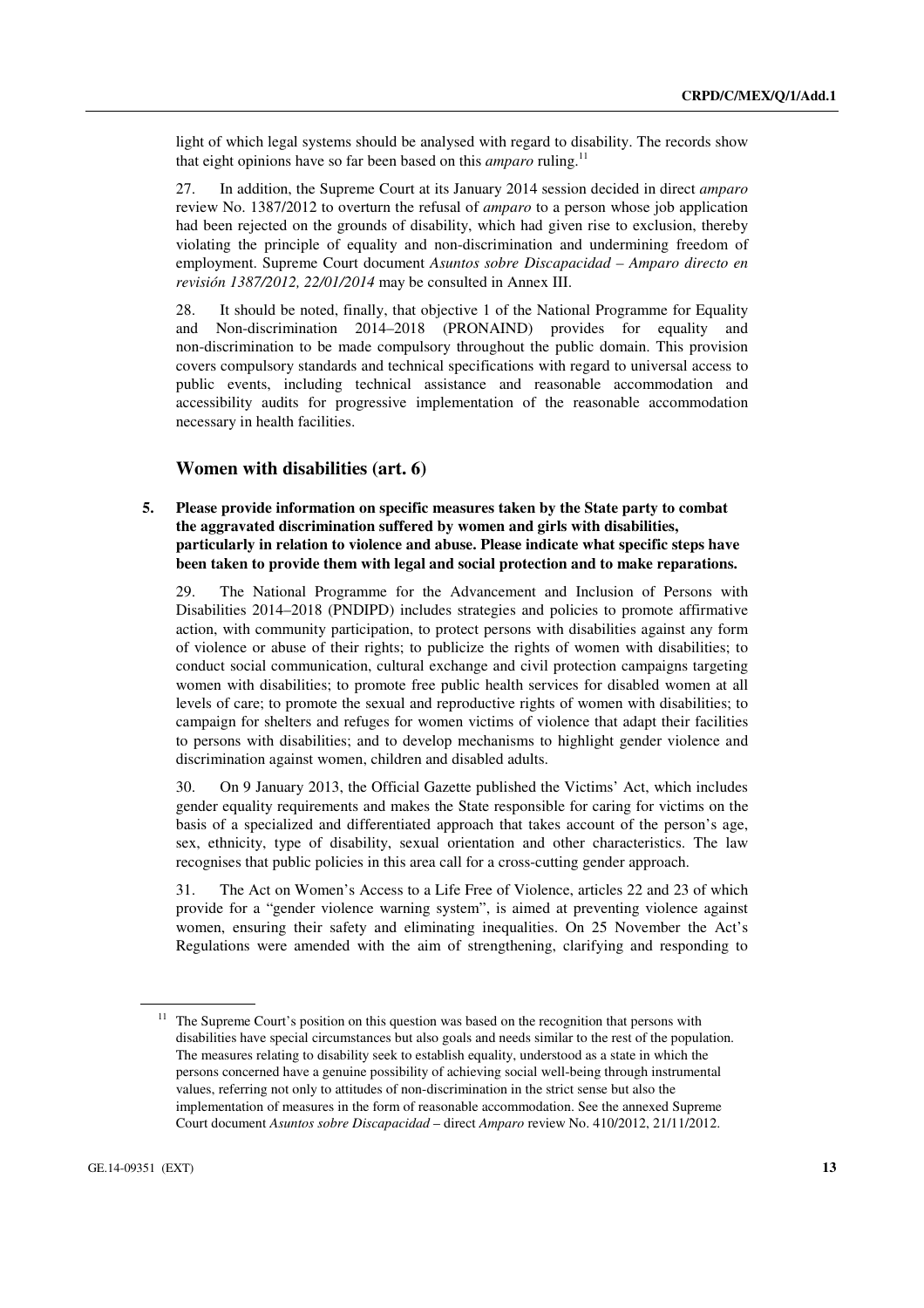recommendations on gender violence by international organizations, civil society and researchers and experts on the topic.

32. The Comprehensive Programme to Prevent and Eradicate Violence against Women 2014–2018 establishes national commitments with regard to gender equality and provides for a cross-cutting gender approach in political processes and in the formulation and implementation of public policies on the prevention, treatment, punishment and eradication of violence against women. The programme includes various policies for promoting the rights of women, children, indigenous persons with disabilities, migrants, adolescents, the elderly and women in custody.

33. These activities are complemented by the violence prevention strategies of the Programme of Support for Women's Organizations in the Federal Entities, which promotes comprehensive programmes at local level to prevent and address gender violence. Between 2006 and 2013 the Programme supported over 1,700 projects locally.

#### **6. Please provide information on the situation of women and girls with disabilities in the State party and whether measures have been taken to prevent and combat the multiple forms of discrimination they face, including on the grounds of race, gender, social status and disability.**

34. Concerning measures to prevent multiple forms of discrimination, an article has been added to the amended Federal Act on the Prevention and Elimination of Discrimination stipulating that the affirmative action for which the Act provides will be applicable as a matter of priority to persons or groups subject to discrimination, including women, children and persons with disabilities.

35. With regard to measures for combating multiple discrimination, one of the criteria for implementing administrative or remedial measures for alleged acts of discrimination will be the simultaneous presence of two or more grounds or forms of discrimination (art. 84, II *bis*).

36. The National Programme for the Advancement and Inclusion of Persons with Disabilities 2014–2018 (PNDIPD) includes strategies and policies to encourage affirmative action aimed at preventing and addressing violence against children, women and disabled adults and promoting the integration and resilience of families and women carers for persons with disabilities.

37. Objective 3 of the National Programme for Equality and Non-discrimination 2014–2018 (PRONAIND) is focused on ensuring the progressive implementation of measures to close inequality gaps affecting the population subject to discrimination with regard to enjoyment of their rights. Strategies and policies exist in the areas of education, food and day care on behalf of children and disabled women in Mexico.

38. The Office of the Attorney-General of the Republic has incorporated in its gender violence response protocol the principle of non-discrimination and a differentiated approach to the diverse situations affecting women and children as well as the factors of vulnerability such as racial status, social situation and disability with a gender perspective.

39. With regard to prevention, since 2013 the National System for Comprehensive Development of the Family has been developing inclusive measures for disabled children and adolescents through a strategy for promoting a "culture of proper treatment" in the family and the community and through the Programme for the Protection, Rehabilitation and Social Inclusion of Persons with Disabilities and Their Families. Various materials have been produced in Braille and, as of 2014, in sign language.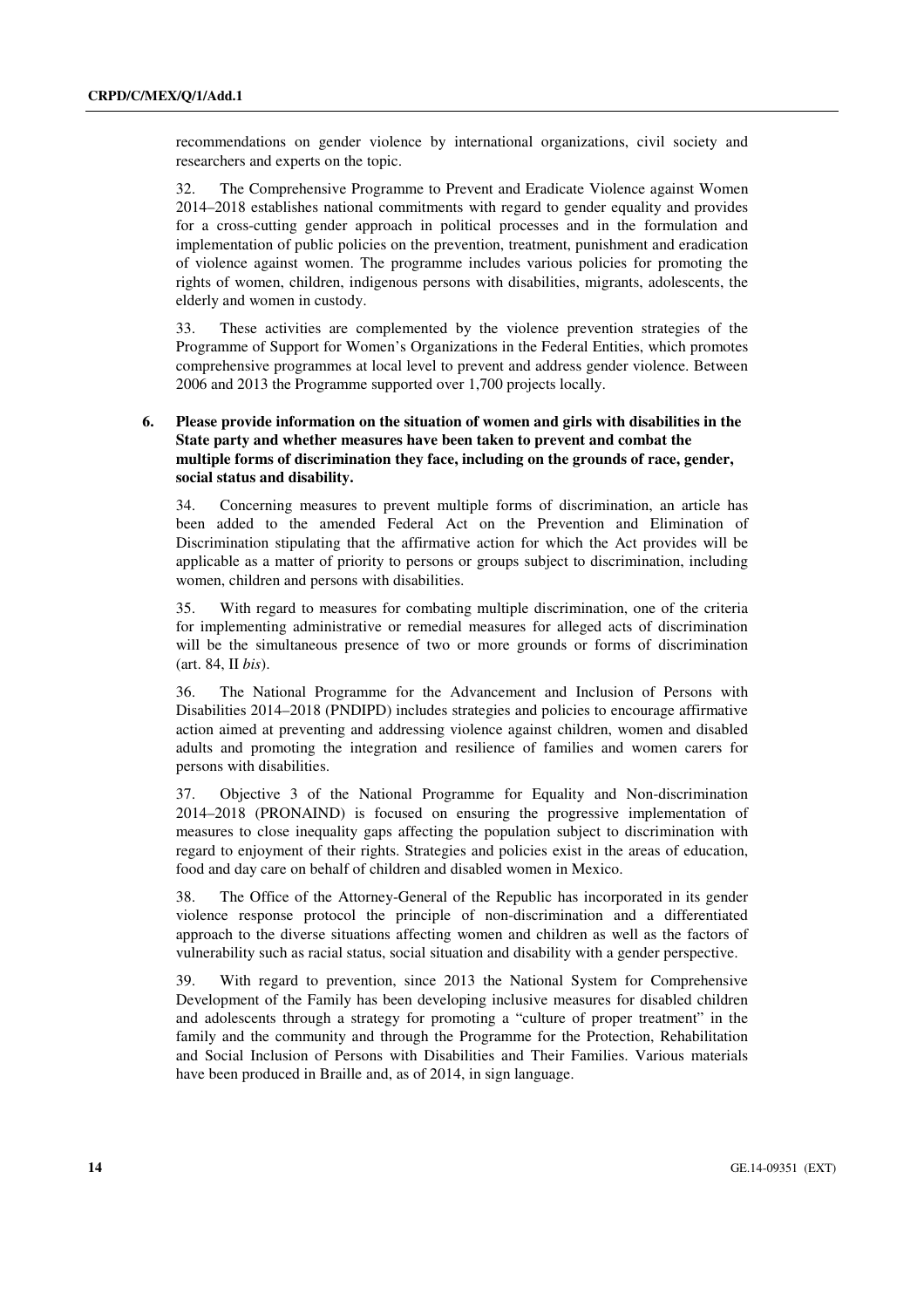#### **Children with disabilities (art. 7)**

 **7. What protocols are in place for recording, inspecting and monitoring conditions in shelters and other temporary accommodation for children with disabilities who have been the victims of crime or abandoned, or in respect of whom parental authority or guardianship is being disputed?** 

40. The Protocol for persons administering justice in cases involving children and adolescents, drafted and issued by the Supreme Court in February 2012, is a judicial tool systematizing the general principles to be taken into account in cases involving children and adolescents directly or indirectly, including those with some form of disability, and proposing rules for giving effect to those principles, with particular regard to the right of access to justice and the right to be heard. A second updated version of this document has been available since 31March.

41. The specialized shelter offering comprehensive care and protection to victims of extreme gender violence and trafficking, attached to the Attorney-General's Office, provides assistance to child and women victims of crime on the basis of a differentiated approach. In 2013, it assisted 80 victims, offering them comprehensive care (psychological support, legal advice, social, medical and pedagogical counselling, skills training workshops and recreational activities), and provided mobility training to a girl with psychomotor disabilities. The shelter's facilities are accessible to persons with disabilities.

42. The National Programme for the Advancement and Inclusion of Persons with Disabilities (PNDIPD) included strategies and policies for promoting the free provision of care in day-care centres and institutional nurseries for children with all types and degrees of disability; designing and implementing the official Mexican standard for the care of such children in day-care centres and nurseries; and furthering the implementation of the model of inclusive centres for the comprehensive care of children and young people with all types and degrees of disability.

#### **Awareness-raising (art. 8)**

#### **8. Please provide information about the measures taken by the State party to monitor and combat media campaigns, programmes and messages that violate the dignity of persons with disabilities and reinforce stereotypes, such as the Telethon campaigns.**

43. During the fourth special session of the Committee on the Elimination of All Forms of Discrimination against Persons with Disabilities, held in Panama City (May 2014), the International Telethon Organization (ORITEL) proposed aligning its awareness campaigns with the principles of the Convention and coordinating them jointly with governments and government agencies responsible for national policy on disability. The National Council for Persons with Disabilities (CONADIS) will be following up this initiative in coordination with the Ministry of the Interior.

44. On 30 December 2013, the Guidelines on Social Communication Campaigns for the Fiscal Year 2014 of the Federation Administration were issued. They emphasized that campaigns devised by government agencies and entities should avoid any kind of discrimination based, among other things, on disability (art. 61); and they highlighted the use of Mexican sign language through an interpreter or, if necessary, technologies enabling persons with hearing difficulties to have access to television campaigns (art. 63). The guidelines include a set of special provisions stating that the agencies and entities concerned should include in their programmes, strategies and campaigns contents that promote gender equality and should eradicate roles and stereotypes that foster any kind of gender discrimination or violence.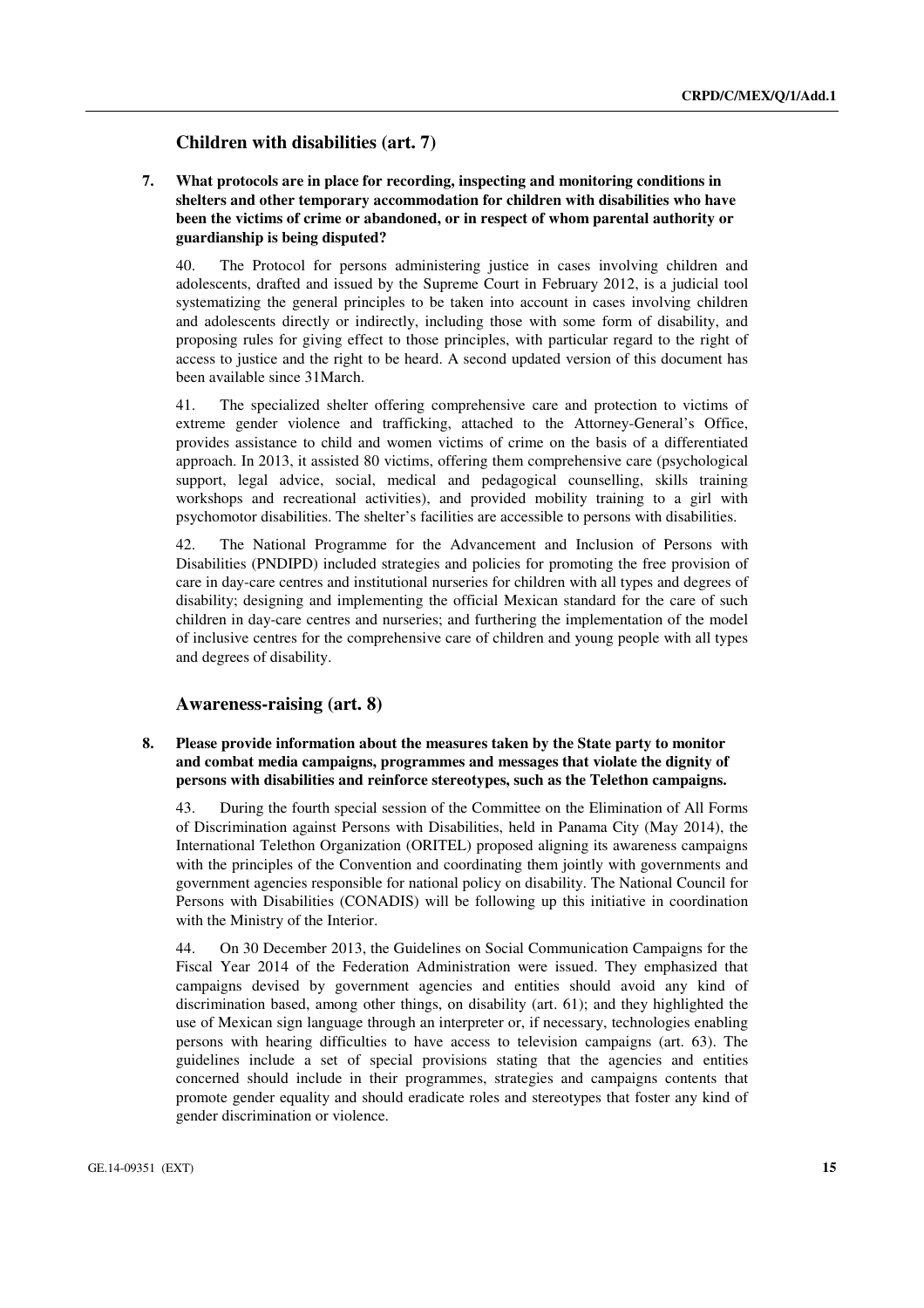45. The reform of the Federal Act on the Prevention and Elimination of Discrimination gave the National Council for the Prevention of Discrimination (CONAPRED) the added function of drafting, disseminating and promoting the media circulation of contents aimed at preventing and eliminating discriminatory practices (art. 20, sect. XXXII), introducing inclusive forms of communication in the public and private domain (art. 20, sect. XXXIII), and promoting the right to non-discrimination through information and awareness campaigns (art.  $20$ , sect.  $XXIX$ ).<sup>12</sup>

46. The National Programme for Equality and Non-discrimination 2014–2018 (PRONAIND) includes an objective aimed at strengthening cultural exchanges in support of equality, diversity, inclusion and non-discrimination with community participation. It provides for strategies and activities to promote greater visibility and respect for groups subject to media discrimination and to encourage a focus on equality and non-discrimination in campaigns by all branches and levels of government.

47. The collection *Legislar sin Discriminación* (2013) includes a volume on freedom of expression, which is analysed in relation to violation of the right to equality and non-discrimination, of which some media outlets are guilty. The study proposes legislative changes to safeguard this right out of respect for the rights of others by prohibiting offensive and discriminating remarks that reinforce stereotypes.

48. From 2011 onwards, various television programmes were produced with the aim of combating stereotypes and furthering a culture of respect and equality among the general public:

- The series entitled "Nosotros... los otros" dealt with the subject of disability in the episode concerning the media, which analysed the discrimination to which various population groups are subject, including the stereotypes surrounding persons with disabilities to be found in the mass media;
- The children's series "Kipatla, para tratarnos igual", which seeks to alert the public, particularly children, to the different kinds of discrimination, deals with the subject of motor and intellectual disability in four of its episodes.

49. The National System for Comprehensive Development of the Family (SNDIF) is promoting the establishment of a national network for the dissemination of children's rights, composed of young people aged between 10 and 17 committed to building a culture of respect, tolerance and protection. To date, it has 29 state branches, 1,233 municipal branches and 16,893 local branches. In the first quarter alone of 2014, information on the Convention on the Rights of the Child was distributed to 32,217 girls, 30,836 boys, 19,322 adolescent women 17,048 adolescent men, as 6,023 adult women and 2,011 adult men.

#### **9. Given the State party's multi-ethnic and multicultural population, please indicate what action has been taken to raise public awareness of rights under the Convention, particularly among members of ethnic groups and groups with a distinct cultural identity.**

50. The National Human Rights Programme 2014–2018 (PNDH) provides for the design and improvement of tools to build capacity and awareness for assisting fellow

Where a campaign, programme or message published in the media includes content considered discriminatory, including references to persons with disabilities, a complaint can be lodged with CONAPRED, which will examine and investigate the alleged case of discrimination. When a discriminatory act is found to have been committed, CONAPRED will proceed on the basis of the provisions of the Federal Act on the Prevention and Elimination of Discrimination, which can involve conciliation procedures, a decision to uphold the complaint and, where appropriate, administrative measures or reparations.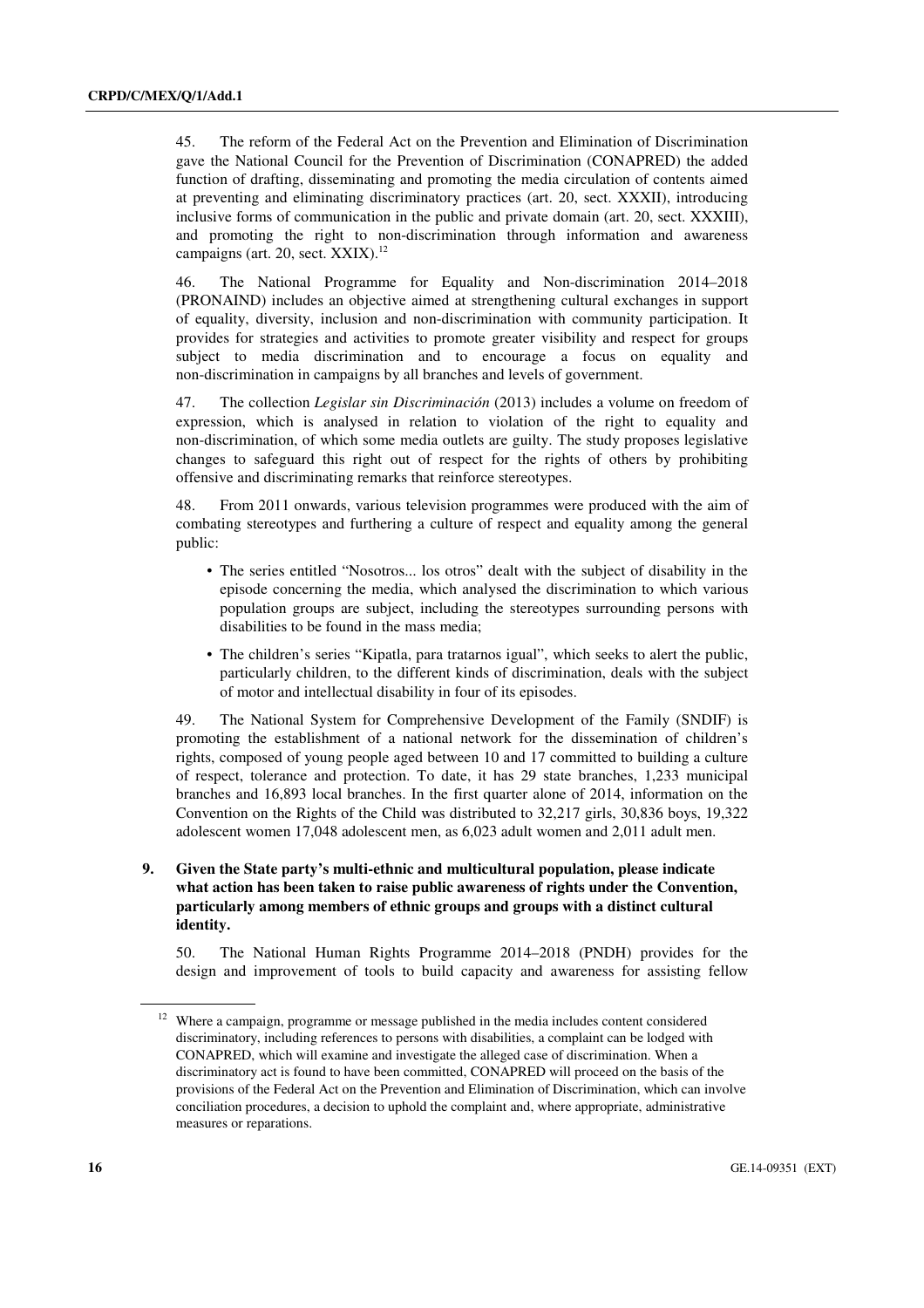citizens from an intercultural and human rights perspective. It also proposes the institutionalization of a human rights focus in programmes to combat inequality and counter discriminatory stereotypes in public management.

51. Since 2011, the National Institute of Indigenous Languages (INALI) has been publishing on its webpage in Mexican sign language an item on the linguistic rights of children.

52. On 16 May 2013, INALI and the Centre for Research and Higher Studies in Social Anthropology (CIESAS) signed a specific cooperation agreement in support of the project "Documentation of the Maya Yucateca sign language: a lexicographical study", consisting of research on the sociolinguistic situation of the Maya Yucateca sign language, vocabulary research based on data obtained from the Nohkop community, and the development of an electronic vocabulary based on data from the same source. In addition, an electronic dictionary on the Maya Yucateca sign language was produced on 3 May 2014.

53. Since 2012, the National Council for the Prevention of Discrimination (CONAPRED) has been organizing a course on inclusion and disability through the distance education programme "Conéctate". The course is aimed at expanding awareness-raising and training services on the right to non-discrimination throughout the country and alerting state and federal officials and the general public to the consequences of discriminatory practices for persons with disabilities and for society. A total of 3,600 people have so far participated in these courses.

#### **Accessibility (art. 9)**

 **10. What monitoring, compliance and sanction mechanisms has the State party implemented to ensure to persons with disabilities access to the physical environment, to transportation, to information and communications, including information and communications technologies and systems, and to other facilities and services open or provided to the public, at both the state and municipal levels?** 

54. The National Programme for the Advancement and Inclusion of Persons with Disabilities 2014–2018 (PNDIPD) includes an objective aimed at making public and private places, transport and information technology more accessible to persons with disabilities. Similarly, the National Programme for Equality and Non-discrimination (PRONAIND) includes, as part of the goal of integrating the requirement of equality and non-discrimination, a strategy and various policies for promoting and applying standards that progressively guarantee universal accessibility in the sphere of the federal administration.

#### *Access to the physical environment*

55. In February 2014, the Chamber of Deputies meeting in plenary unanimously approved the legal opinion amending and supplementing various provisions of the Housing Act with regard to accessibility, which will benefit over 5 million persons with disabilities nationwide. The text was subsequently passed on to the Senate. Under the Act, it is proposed to establish a definition of the concept of accessibility and reasonable accommodation and to decide that decent housing is to be understood as housing that complies with existing regulations on universal accessibility and design as they relate to the disabled population.

56. Independently of these legislative changes currently taking place, the adoption in Mexico of design and construction guidelines for housing, communal areas, pathways and urban equipment and services is being promoted on the basis of a standard housing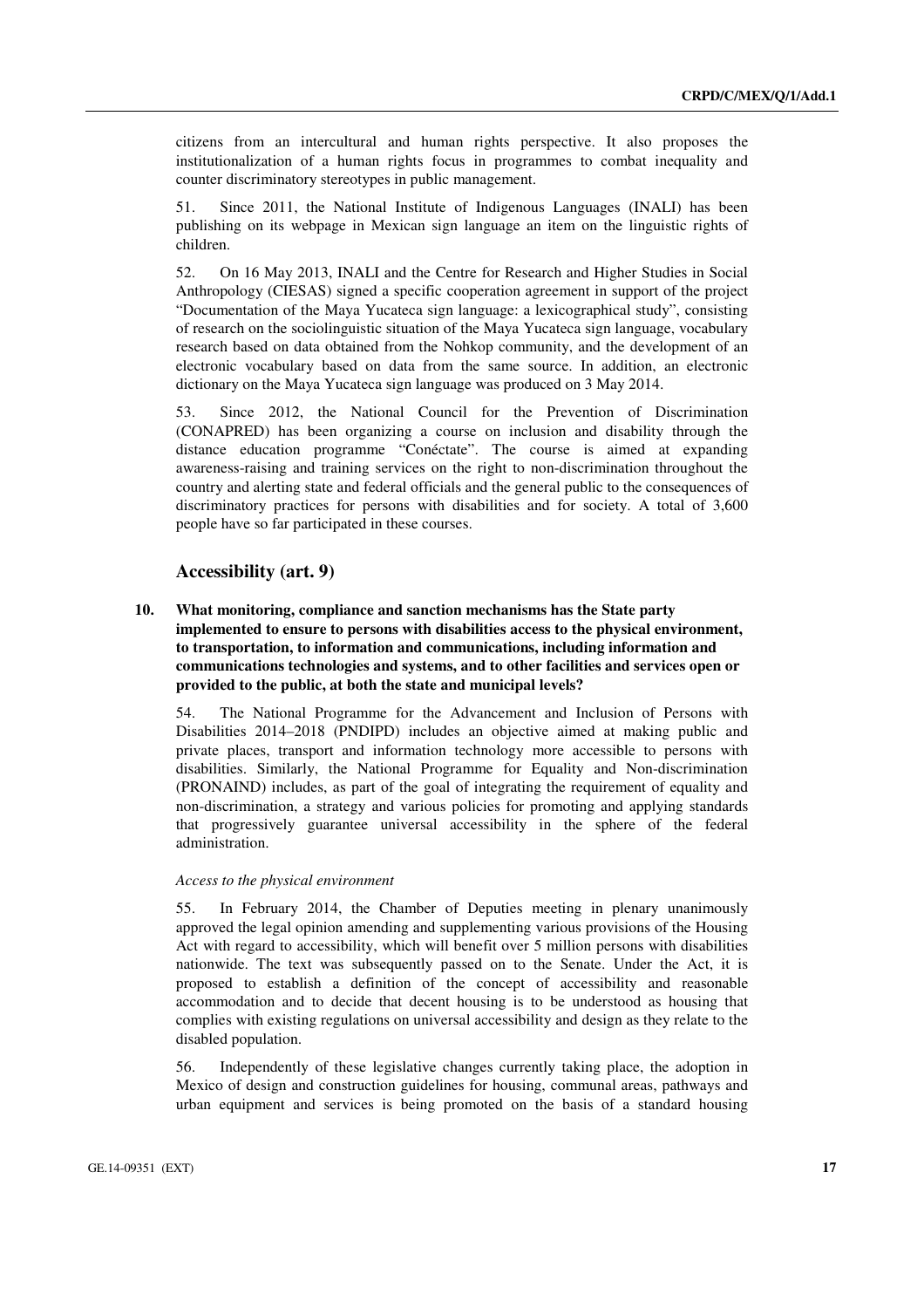construction code (CEV), drawn up by the National Housing Commission for adoption and adaptation in all the country's federal entities. The CEV is taking into account international efforts to coordinate norms and recommendations conducive to the construction of quality housing. It is also making accessibility compulsory in public and private buildings to ensure freedom of movement within a decent and safe environment.

57. The National Housing Council (CONAVI) monitors the urban design of certified developments (previously "sustainable integrated urban developments"), which are integrally planned development areas that contribute to the territorial planning of the states and municipalities and promote a more ordered and sustainable urban development. Through these developments, the Federal Government is integrating the concept of universal accessibility, that is to say, the conditions that urban environments must meet to be utilized by everyone in complete security and comfort.

58. As part of a review of the methodology for evaluating certified developments, CONAVI is working on a manual of urban design that addresses the needs of persons with motor and visual disabilities, the elderly and children, with the aim of providing housing developers with a guide to creating urban environments that meet the motor needs of its inhabitants.

59. It is also furthering an initiative to include in the evaluation methodology a requirement to construct a minimum proportion of homes that meet the essential design requirements for persons with disabilities, in accordance with CONAVI's construction code.

60. There are two official Mexican standards concerning care for persons with disabilities: (i) official Mexican standard NOM-015-SSA3-2012 (14 September 2012), on comprehensive care for the disabled; and (ii) official Mexican Standard NOM-030-SSA3-2013 (12 September 2013), laying down the architectural requirements for enabling persons with disabilities to enter, utilize, move about and stay in outpatient and hospital facilities forming part of the national health service. Both standards regulate health infrastructures nationally in such a way as to ensure access by persons with disabilities to outpatient and hospital facilities and medical treatment.

61. The Psychiatric Care Service (SAP) has a manual of procedures covering psychiatric care, ranging from outpatient treatment through to emergency psychiatric care. Provision is made for proper patient support and for patients to be informed about their treatment and diagnosis through a document of informed consent, consistent with official Mexican standards. The SAP's five medical units are accredited by the Directorate-General of Health Care Quality and Education, accreditation covering compliance with the requirement of infrastructure accessibility for persons with disabilities.

62. In the case of health care infrastructure projects implemented by state governments with federal funding, the issuing of a feasibility certificate prior to accreditation is dependent on compliance with official Mexican standards, including the architectural requirements for facilitating access, circulation, use and permanence by persons with disabilities in outpatient and hospital facilities belonging to the national health service.

63. In the education sector, the Directorate of Special Education attached to the Ministry of Education (SEP) will implement the School Management Strategy for Universal Accessibility in the 2014–2015 school year. This provides for the introduction of an accessibility certificate for school buildings, prior to the drawing up of an accessibility management plan. In addition to physical infrastructure, the certificate will cover aspects such as the school environment, extracurricular activities, equipment and curriculum as well as the requirements for facilitating access to education by young people with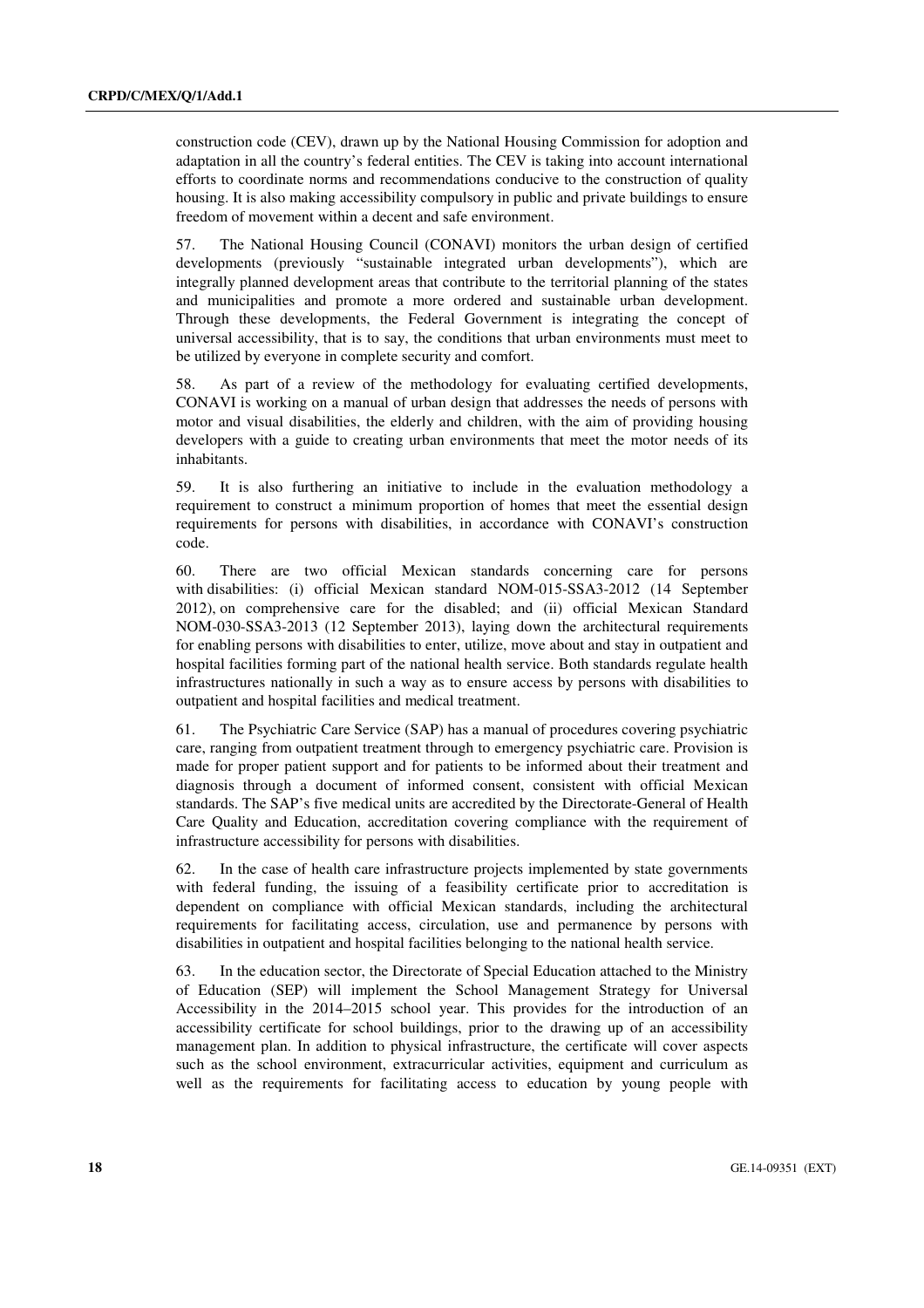disabilities. This activity forms part of the Technical Cooperation Project for the Development of Inclusive Educational Systems in the Mesoamerican Region.<sup>13</sup>

64. The National System for Comprehensive Development of the Family (SNDIF), through the Programme for the Protection, Rehabilitation and Social Inclusion of Persons with Disability and Their Families, promotes and guarantees accessibility through its subprogramme on care for the disabled, aimed at helping persons with disabilities to improve their living conditions through infrastructure and equipment projects.<sup>14</sup>

65. Within the Supreme Court, measures to eliminate physical, psychological and attitudinal barriers have begun to be reflected in the personal attention shown to visitors and the facilities in the Court's headquarters building.

#### *Access to transport*

66. In accordance with the Federal Motor Transport and Ancillary Services Regulations, federal public transport terminals must be signposted to enable services to be easily located by users and must provide facilities for the disabled, such as accessible ramps, reserved seats, specially equipped restrooms and telephone booths placed at a suitable height.

67. On 20 November 2013, a legally enforceable circular was published containing guidelines on access to airport infrastructures and air transport services by persons with disabilities and/or reduced mobility, with the aim of standardizing operational, administrative and infrastructure criteria relating to the provision of public transport services to persons with disabilities and/or reduced mobility to ensure accessibility.

68. A suburban train network has been established as a means of transport accessible to persons with disabilities. The suburban railway pays special attention to persons with disabilities, the elderly, pregnant women and women with small children with the aim of providing a quality, equitable and efficient service. The following facilities are available to users in every station:

- Access for persons with reduced mobility, properly signposted.
- Signposts for the general public and persons with visual impairments.
- Lifts and places in trains for the disabled, the elderly and pregnant women.
- Wheelchairs and spaces for people with wheelchairs inside trains, to include a safety belt and a special button indicating that a passenger is leaving the train.
- Access ramp for persons with disabilities.

Information on the project is available at the following website:

http://educacionespecial.sepdf.gob.mx/CEDULADD/#/.<br><sup>14</sup> Three strategies have been adopted for implementing this programme: provision of services for the early detection and prevention of disability in the general public or persons at risk of disability; provision of comprehensive rehabilitation services for disabled persons or those at risk of disability and their families; provision of educational, occupational and social inclusion services for disabled persons and their families. To this end, the following measures have been adopted: (i) early detection through visits to education centres, child development centres, and first-level care centres; (ii) information sessions on the prevention of disability aimed at the general public and persons at risk of disability; (iii) medical care and specialized paramedical services for disabled persons and those at risk of disability and their families; (iv) physical, occupational and language therapy services; (v) discharge of patients for rehabilitation treatment; (vi) the design and repair of prostatic appliances to assist in the comprehensive rehabilitation of persons with disabilities; (vii) the educational, occupational and social inclusion of disabled persons through interagency coordination activities; (viii) guidance and training in the rehabilitation process for the families of disabled persons to assist in the social inclusion process.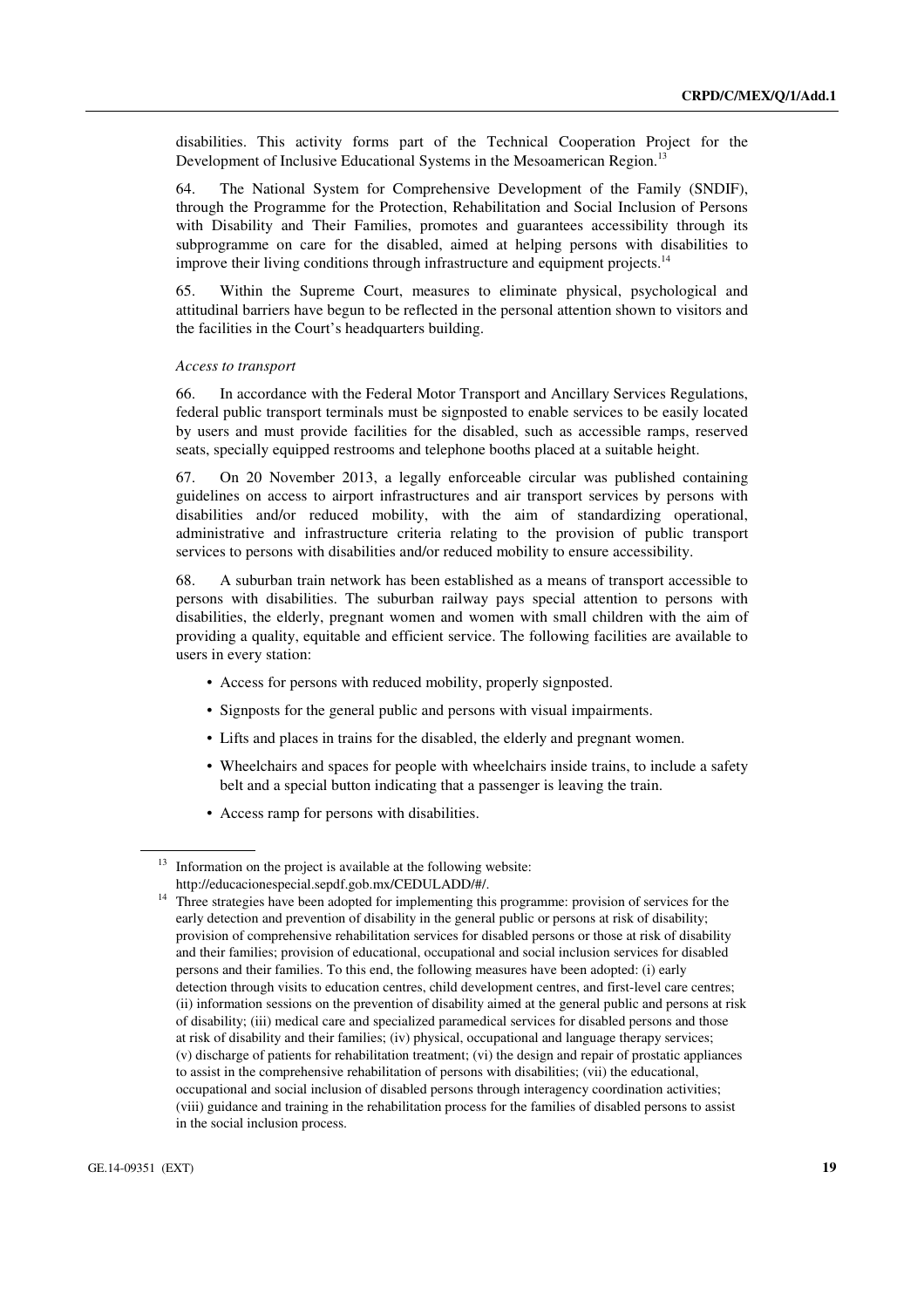- Platform at the Buenavista train terminal reserved for persons with disabilities, the elderly and pregnant women entering the train.
- Tactile guides for non-sighted or visually impaired persons.
- Train doors with sound alarms for the visually impaired and visual alarms (hotspots) for persons with hearing disabilities.
- Staff members with portable equipment are available to assist persons with disabilities wishing to top up their travel passes.

69. On 21 and 22 April, the Ministry of Communications and Transport organized a workshop to draw attention to ways of providing better road transport facilities for the disabled, with the aim of raising awareness and creating a culture of respect and inclusion for persons with some form of disability. Training was provided to 130 workers in the public sector.

#### *Access to information and communication*

70. On 14 July 2014, the President of the Republic promulgated the new Federal Telecommunications and Broadcasting Act, which contains various provisions guaranteeing persons with disabilities equal access to telecommunication services (arts. 2, 191 sect. XIV, 199, 200, 201, 202 and 203). It makes it compulsory for federal and state entities and agencies in the three branches of government to facilitate access to their webpages. It also recognises the right of audiences to subtitling and dubbing in Spanish or Mexican sign language so as to make programmes accessible to persons with hearing difficulties. Such services must also be available in some segment of one peak-hour television news broadcast at least. Similarly, article 11 of the Mexican State's Public Broadcasting System Act prohibits any discrimination in radio broadcasting based on disability. Annex IV includes a document containing the relevant articles in this Act with regard to disability.

71. In 2011, the National Council for the Prevention of Discrimination (CONAPRED) issued a Guide for Government Action on accessible websites. It is a tool for promoting information access and interaction on an equal footing, aimed particularly at encouraging federal civil servants to take measures within their remit to develop accessible websites offering all persons the possibility of accessing and utilizing the information, goods and services available on the Internet.<sup>15</sup>

#### *Access to information technology systems*

72. On 25 November 2013, the National Digital Strategy was published at the request of the Office of the President with the aim of increasing the availability and use of information technologies so as to maximize their economic, social and political impact, to the benefit of the quality of life of Mexican citizens. The strategy contributes to accessibility for persons with disabilities and, consequently, their full social inclusion.

73. The Federal Act on the Prevention and Elimination of Discrimination (LFPED) establishes a complaints mechanism that enables CONAPRED to investigate all discriminatory acts against persons with disabilities. Between 2011 and 30 June 2014, it is reported to have examined 213 cases of alleged discrimination concerning the right to

<sup>&</sup>lt;sup>15</sup> The Guides for Government Action are a tool developed by CONAPRED for advising and, where necessary, urging public, private and social institutions to adopt measures and take initiatives to help prevent discrimination and promote equal opportunities, with the aim of addressing situations of discrimination to be found in specific areas of public life and affecting the exercise of one or more human rights of persons or population groups.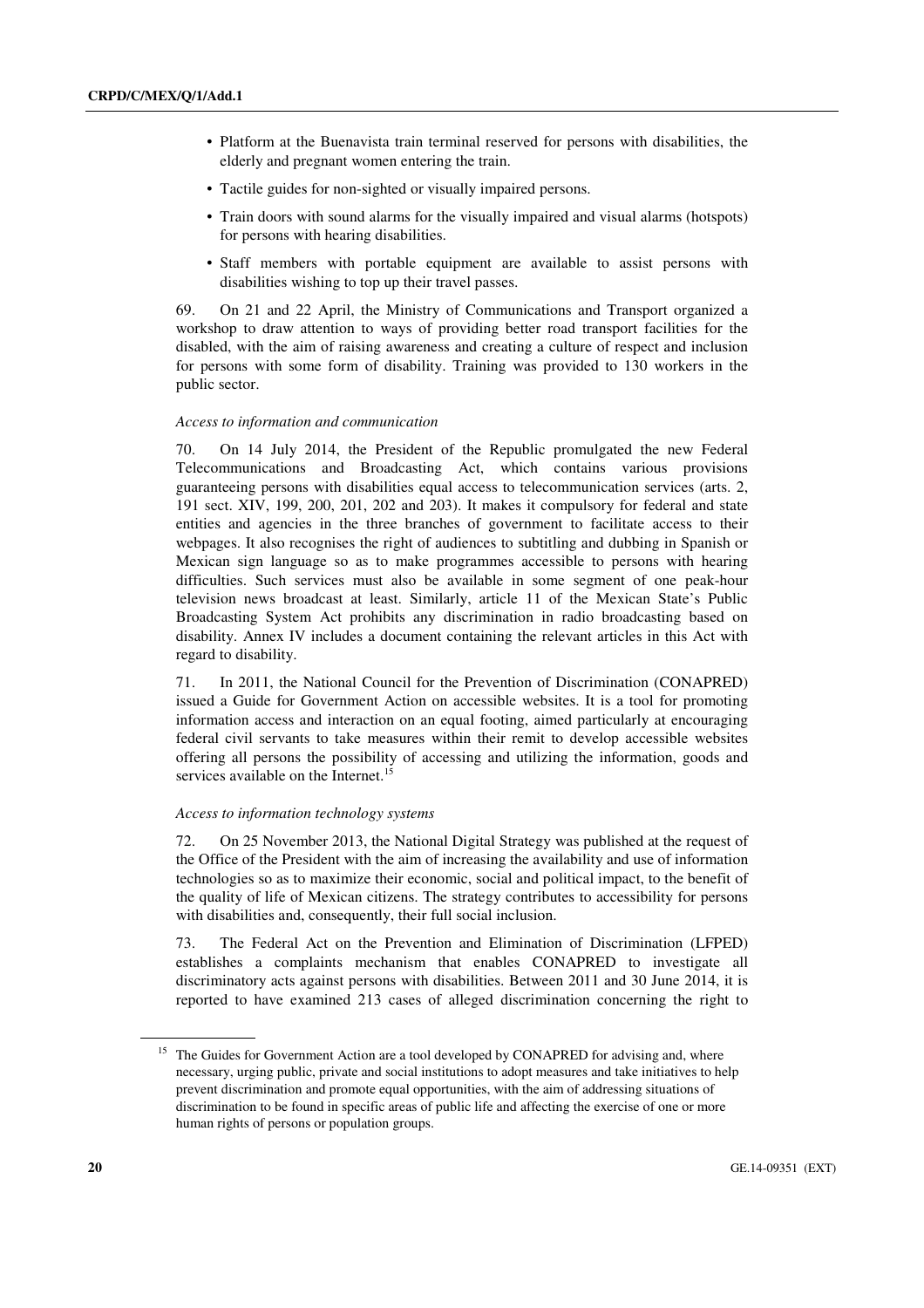accessibility. Over 80 per cent of these discriminatory acts were attributed to individuals and the rest involved acts said to have been committed by public officials.<sup>16</sup> The majority of these alleged acts of discrimination related to discrimination on grounds of disability, in violation of various rights in the areas of transport, culture, recreation and leisure in particular.

## **Equal recognition before the law (art. 12)**

#### **11. Please explain what steps the State party has taken to revise and repeal civil legislation declaring persons with disabilities legally incapable, with a view to abolishing guardianship and legal means of declaring a person legally incompetent, and procedures for declaring or certifying "incapacity".**

74. The National Programme for the Advancement and Inclusion of Persons with Disabilities 2014–2018 (PNDIPD) includes policies to promote legislative reform with regard to legal capacity so as to enable persons with disabilities to express their will freely and without discrimination and guarantee recognition of their legal personality.

75. The Senate is currently considering this question, since the different approaches it has to examine show that a variety of processes or procedures might be applicable to those whom the State has a duty to protect, particularly persons with intellectual disabilities,

76. Following the constitutional reform of 2011 in the field of human rights, the judgements of the Supreme Court have recognized and reinforced the rights of persons with disabilities. In a case involving the interpretation of a declaration of legal incompetency, the granting of an *amparo* order was accompanied by guidelines stating that that disability should be judged in each particular case, taking into account the opinion of the person concerned. This is consistent with the social model of disability embodied in the Constitution and with the fundamental rights contained therein.<sup>17</sup> It is worth noting that the Supreme Court's judgement in this case was drafted in an easy-read format, aimed at persons with disabilities and reflecting the guidelines issued by international experts on the topic of disability (clear typography, large print, short paragraphs and unjustified text). To date, twelve opinions based on this *amparo* ruling have been placed on record.

77. The information document on the legal capacity of persons with disabilities and supported decision-making mechanisms, submitted by CONAPRED to the Supreme Court in September 2013, proposes measures that would grant persons with disabilities the level of safeguards, support and reasonable accommodation consistent with international law.

78. Volume IV of the collection *Legislar sin Discriminación*, concerning legal capacity, proposes general parameters for promoting legislative changes at the federal and state level, for providing persons with disabilities with assistance in expressing their wishes, having regard to proper legal safeguards, and for creating mechanisms that offer a degree of legal certainty and respect for the enjoyment and exercise of the human rights of all persons. The study is currently being distributed among the state congresses with the aim of bringing it to the attention of legislators throughout the Mexican Republic.

<sup>&</sup>lt;sup>16</sup> The reform of LFPED, promulgated on 21 March 2014, unified complaints procedures and claims that were previously considered separately and with different effects in the case of discriminatory acts committed by individuals or by federal civil servants. The reform establishes a complaints procedure relating to alleged acts, omissions or social practices of a discriminatory nature attributed to individuals, whether persons or legal entities, as well as to federal public servants and federal public

authorities. 17 The guidelines contained in the Court's judgement are set out in the document *Asuntos sobre la Discapacidad*, Supreme Court (Annex), *Amparo* review No. 159/2013, 16/10/2013.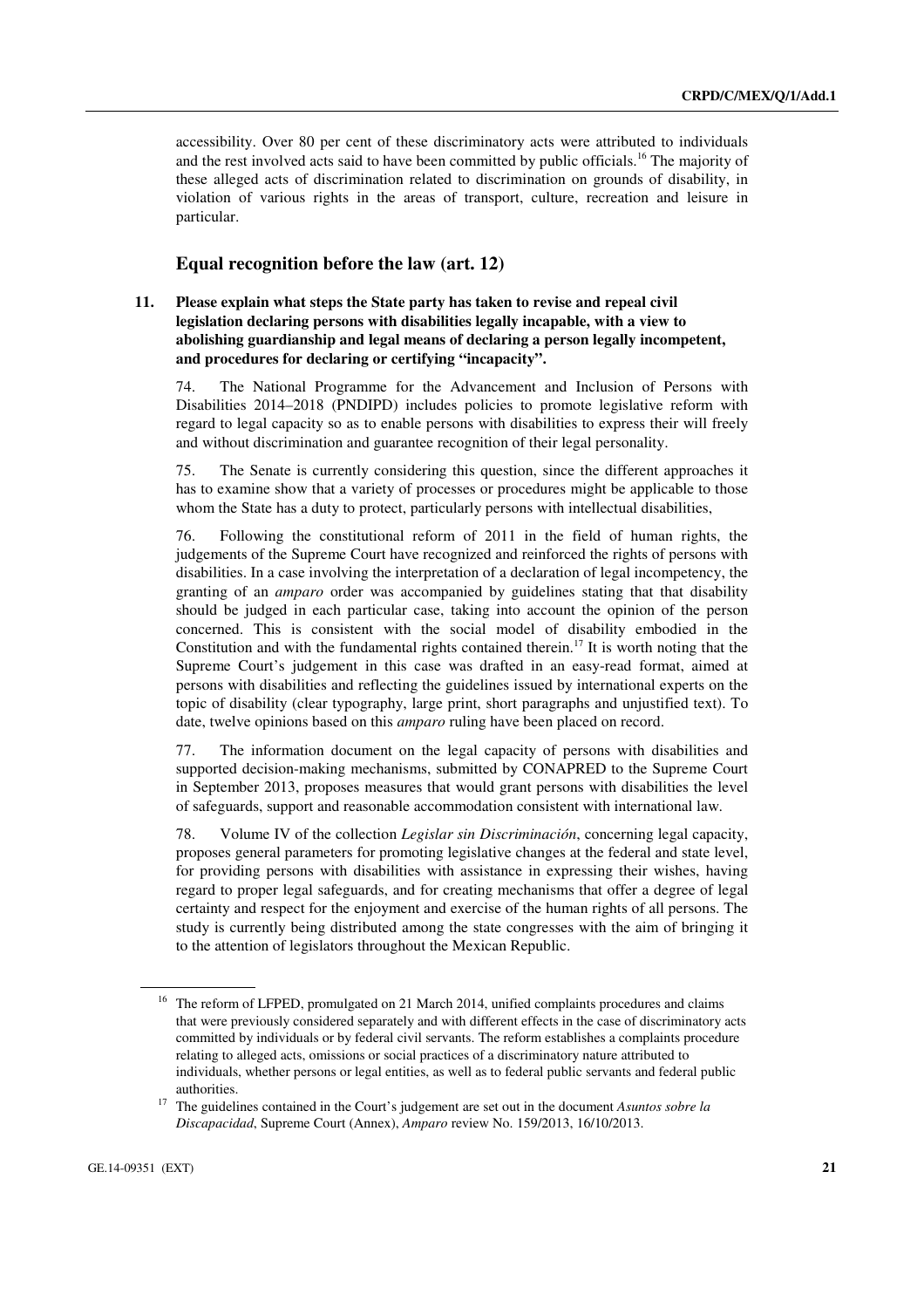79. It should be noted that, as part of the objective of harmonizing the national legal system, the National Programme for Equality and Non-discrimination 2014–2018 includes a policy for enabling the results of the aforementioned studies on legal capacity to be put into practice by making specific provision for the promotion of legislative reforms on legal capacity that will allow free expression of the applicant's wishes without discrimination.

### **12. Please explain what measures the State party has adopted to promote the legal regulation of the system for supported decision-making so that persons with disabilities can fully exercise their legal capacity, and what steps have been taken to revise the** *pro homine* **principle and its legal interpretation, in accordance with article 12.**

80. The Congress of the Union has decided to incorporate the *pro homine* principle in article 1 of the Political Constitution of the United Mexican States (Official Gazette of 10 June 2011), extending its scope to all persons. The second paragraph of the article states that "the provisions relating to human rights shall be interpreted according to this Constitution and the international treaties on the subject by furthering the broadest protection of people at all times".

81. On 6 June 2011, the constitutional reform with regard to *amparo* was published. This represents an unprecedented extension of the rights of persons, including those with disabilities, and of their access to justice, while strengthening the federal judiciary and consolidating the Supreme Court as a constitutional tribunal. Another advance made in this respect was the introduction of the concept of "legitimate interest". Any person who considers his or her rights to be infringed may now cite legitimate interest as a basis for petitioning for a writ of *amparo* and protection in federal court, without having to demonstrate that he or she has legal standing in the matter. It also makes the remedy of *amparo* available in the event of an omission on the part of the authorities or when collective interests are affected. Furthermore, the Supreme Court has been empowered to issue generally applicable rulings of unconstitutionality when a given law has been held to be unconstitutional in more than one court decision.

82. The *Amparo* Act, implementing articles 103 and 107 of the Constitution, was promulgated on 2 April 2013. This new law develops and gives effect to the constitutional reform and strengthens the remedy of *amparo* as an effective legal tool for the protection of human rights. The passage of this Act marks the beginning of a new type of *amparo* procedure in line with international standards and Mexico's obligations relating to access to justice and due process.

83. It is important to note that, on 8 December 2011, the Official Gazette published the adoption, endorsed by the Senate, of the decision by the federal executive to withdraw the interpretative declaration on article 12 of the Convention so as to give persons with disabilities equal recognition as persons before the law.

#### **Access to justice (art. 13)**

#### **13. Please provide information on whether, in implementing the new criminal justice system, special measures have been introduced to guarantee the rights and due process safeguards of persons with psychosocial and intellectual disabilities.**

84. On 5 March 2014, the National Code of Criminal Procedure (CNPP) was published in the Official Gazette, implementing the constitutional reform of 2008 and establishing a new adversarial and oral system of justice. The Code provides for the following rights for persons with disabilities under articles 10 (equality before the law), 46 (language), 84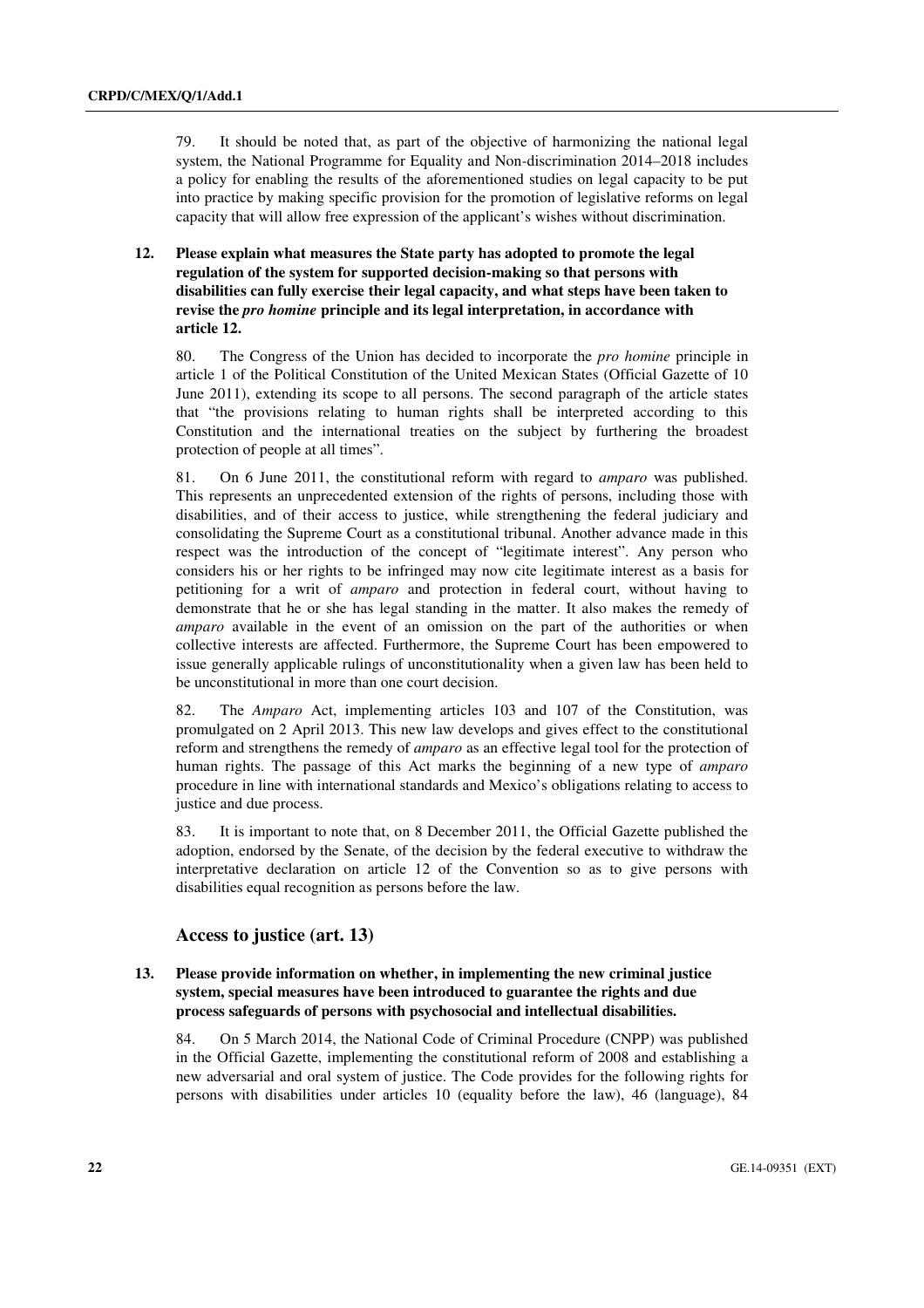(general rule on notification), 109 (rights of the victim or aggrieved party) and 270 (sample collection in the case of refusal by the person concerned).

85. In accordance with article 10 of the Code, "All persons involved in criminal procedure shall receive the same treatment and shall have the same opportunities to support the accusation or the defence. Any discrimination on the grounds of ethnic or national origin, gender, age, disability, social condition (...) shall be inadmissible". The second paragraph refers specifically to persons with disabilities, providing for reasonable accommodation to be made to the procedure on request and for flexibility to be shown to take account of the specific circumstances of the victim and aggrieved party or, where appropriate, the accused or, more generally, any other person involved in the proceedings.

86. With regard to article 46 concerning the language in which the judicial proceedings are to be conducted, the Code establishes that provision should be made for a translator or interpreter or for technological resources enabling the disabled person to obtain the requested information in comprehensible form or, failing that, for someone capable of communicating with the person, which can be at the direct request of the disabled person or at the discretion of the competent authority.

87. A special regime also exists for the collection of samples under the investigation procedure when the person concerned refuses to supply them or has some type of disability, in which case the necessary support will be provided to enable the relevant decision to be taken by the competent authority, as indicated in article 270.

88. The Guide to the Architectural Design of the Infrastructure of Buildings in the New Mexican Criminal Justice System provides for various accessible physical spaces, specifically rooms for oral proceedings and buildings for people running the system.

89. Within the federal prison system, steps have been taken to ensure accessibility, means of evacuation and freedom of movement for all without any architectural impediments, in compliance with design and signage standards in buildings, passage ways and toilet facilities within the Federal Social Rehabilitation Centres (installation of entry and exit ramps for all and provision for managing inmates with disabilities).

90. In the recently created Federal Centres operating on the basis of long-term prison capacity service contracts, provision is made from the start of the contracting process for specific areas for persons with disabilities.

 **14. Please explain what kind of procedural and age-related accommodations are in place to facilitate access to justice for persons with disabilities. Please also indicate what reasonable accommodations are provided to ensure that persons with disabilities have access to the judicial and administrative systems, including indigenous justice systems, particularly in relation to information and communication (such as the use of sign language, pictograms, alternative communication, bimodal systems for blind-deaf persons, guide-interpreters, Braille, hearing loops and radiofrequency systems) in courtrooms and other public areas.** 

91. The National Programme for the Advancement and Inclusion of Persons with Disabilities includes various strategies and policies to guarantee the right of persons with disabilities to accessibility, universal design, transport, and information and communication technologies.

92. During federal criminal proceedings, the Special Indigenous Affairs Unit of the Attorney-General's Office provides the assistance of a translator and interpreter in the indigenous language and dialect identified by the person concerned as his or her own, with the aim of respecting the person's fundamental rights. Radio stations are also used to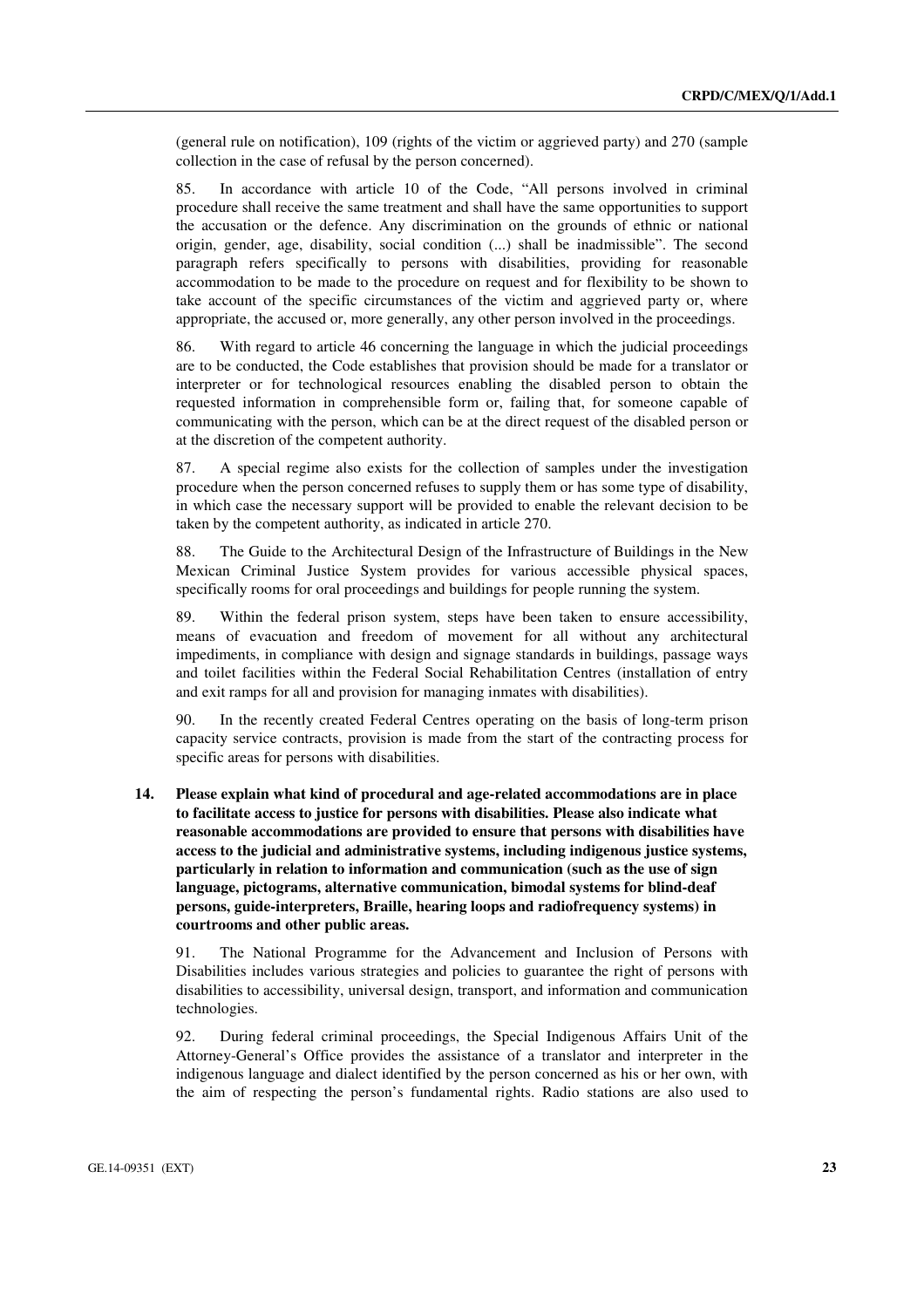publicize, with the help of a translator, the rights of indigenous persons involved in federal crimes.

93. The National Commission for the Development of Indigenous Peoples (CDI) undertakes various activities to support the indigenous population, whether as victim or accused, with the help of interpreters-translators in indigenous languages. The institutions operating the criminal justice system (defence counsel, Attorney-General's Office and the judiciary) are responsible for ensuring exercise of the right of access to justice.

- 94. The activities under CDI's indigenous rights programme include the following:
	- The activity entitled "Exercise of cultural and communication rights" provides for "support to indigenous communicators for the production and implementation of intercultural communication projects", for carrying out communication projects in the areas of culture, society, rights and the environment, including programmes aimed at particular sectors, such as women, young people and persons with disabilities;
	- The activity entitled "Support for access to level-three medical care" promotes and manages specialized medical treatment in health facilities for indigenous patients. It provides support for meeting the cost of specialized medical expenses and additional supplies such as prosthetic devices.

95. In coordination with the National Institute of Indigenous Languages, CDI has a strategy for the training, accreditation and certification of interpreters in indigenous languages in the sphere of justice administration and enforcement.

96. Under a cooperation agreement signed by CDI, the Federal Institute of Public Defenders and the National Institute of Indigenous Languages, bilingual indigenous lawyers have received training in criminal law to enable them to provide legal assistance to the indigenous population, in particular indigenous women involved in some form of criminal proceedings.

97. Under the indigenous shelter project "La Casa de los Mil Colores", the indigenous population is assisted through the provision of crutches, wheelchairs, artificial legs, arms, eyes and hips, sticks, walking frames, spectacles, orthopaedic shoes, hearing aids and other devices.

#### **15. Please explain what measures the Mexican Government has taken to ensure that a human rights-based approach is taken in the administration of justice for persons with disabilities by those working in this area (such as the police, public prosecutors, lawyers and public defenders, court staff, judges and prison staff), at the federal, state and municipal levels.**

98. The Attorney-General's Office has carried out various inspection and training activities between 2009 and the present:

- Inspection activities, in bodies authorized to verify compliance with human rights standards, such as Attorney-General's Office branch and sub-branch offices in the Federal District and the federal entities, including compliance with regard to decent and fair treatment and the accessibility of facilities as regards the disabled. From 1 January 2009 to 30 June 2014, 165 inspections were carried out.
- A basic human rights course, a seminar on discrimination and the rights of persons with disabilities and a seminar on the human rights of vulnerable groups, covering such topics as respect for dignity, participation and inclusion in society, accessibility, and equality and non-discrimination. The courses involve the participation of the National Human Rights Commission and CONAPRED, the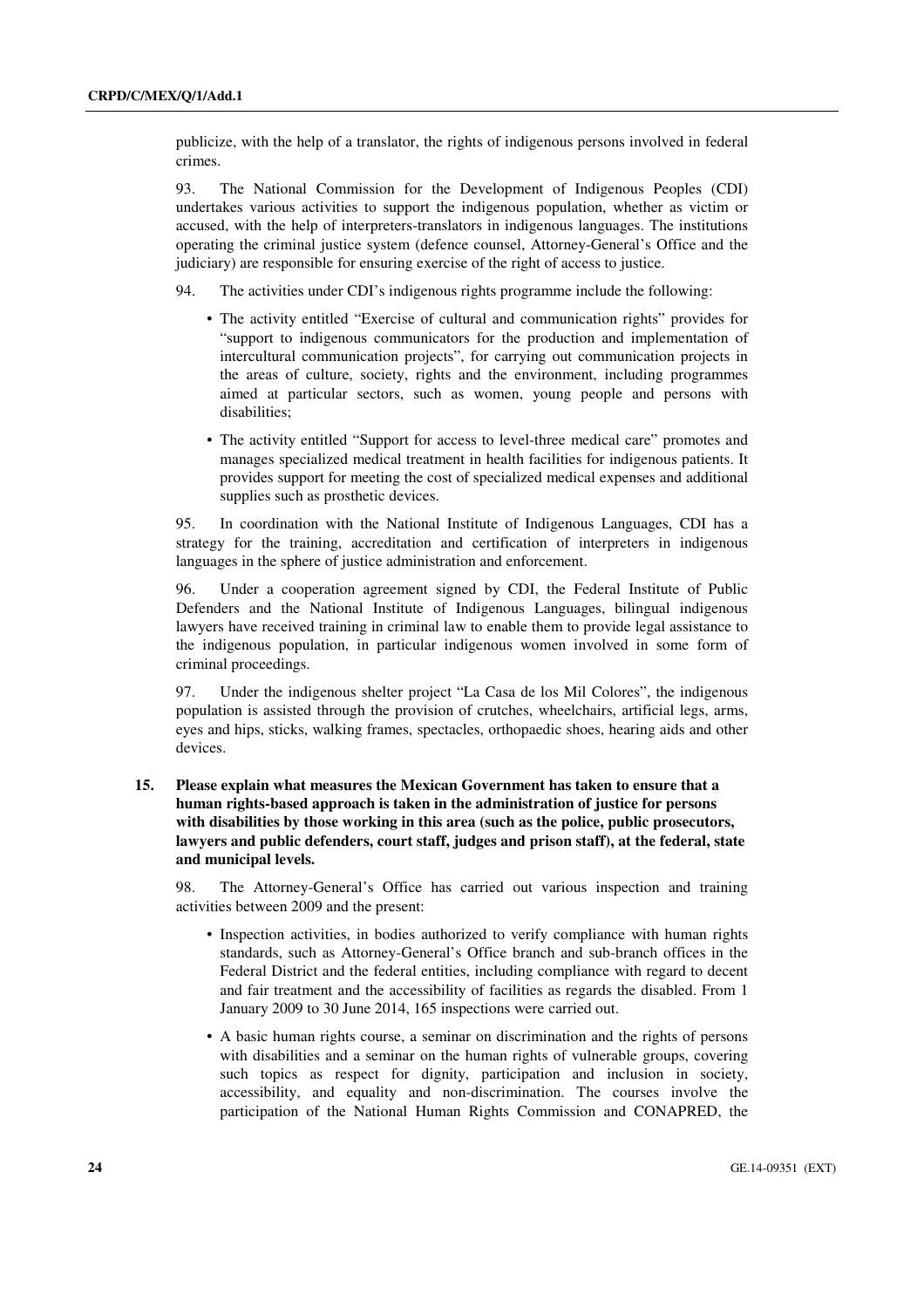Attorney-General's Office and national and international human rights organizations.

- From 2009 to 2012, seventeen seminars were held on the topics of discrimination and the rights of persons with disabilities. A total of 340 persons attended these events, which provided 185 hours of training in all.
- Since 2012, a seminar has been held on the human rights of vulnerable groups, including a specific topic on the human rights of persons with disabilities, which has involved the participation of 525 persons in eight activities.

99. The Supreme Court has drawn up a Protocol for persons administering justice in cases concerning the rights of persons with disabilities, which proposes guidelines and policies to be followed by federal judges in cases involving persons with disabilities. The Protocol focuses on the right of access to justice, underlining the reforms that are needed, both in culture, attitudes and physical infrastructure and in the content of proceedings and judicial decisions, for justice to be exercised on equal terms with the non-disabled population. It also seeks to make a contribution in the three areas relevant to the right of access to justice: legal, physical and communicational (sign language, Braille, digital formats or easy-read and readily understood texts). To date, 5,000 copies of the Protocol have been printed together with 5,000 CD-ROMs, 250 copies in Braille and 250 audio versions.

100. The Supreme Court also has a Protocol on incorporating the gender perspective in trial procedure, in audio version and in Braille.

101. In 2012, the Council of the Federal Judiciary (CJF) endorsed the proposal concerning the implementation of policies for recruiting persons with disabilities on equal terms and in an inclusive environment. This proposal contains a series of mandatory guidelines for all council officials, aimed at ensuring equality of access, remuneration, promotion and tenure and the establishment of conditions conducive to inclusion. It requires that the necessary structural changes be made to ensure accessibility and that furniture and technological equipment should be adapted.

102. CJF organizes various training forums for court personnel in the areas of human rights, disability, equality, non-discrimination and inclusion in the world of work. This serves to strengthen the Council's policy of awareness raising, as part of an unqualified commitment to safeguarding the human rights of all individuals in all circumstances.

103. Objective 6 of the National Programme for the Advancement and Inclusion of Persons with Disabilities (PNDIPD) includes strategies and policies for harmonizing legislation so as to facilitate access to justice and the participation of persons with disabilities in political and public life.

104. Training on the culture of disability has been provided through talks, courses and workshops for staff in central offices and Federal Social Rehabilitation Centres. In cooperation with CONAPRED, online courses have been organized on disability and non-discrimination.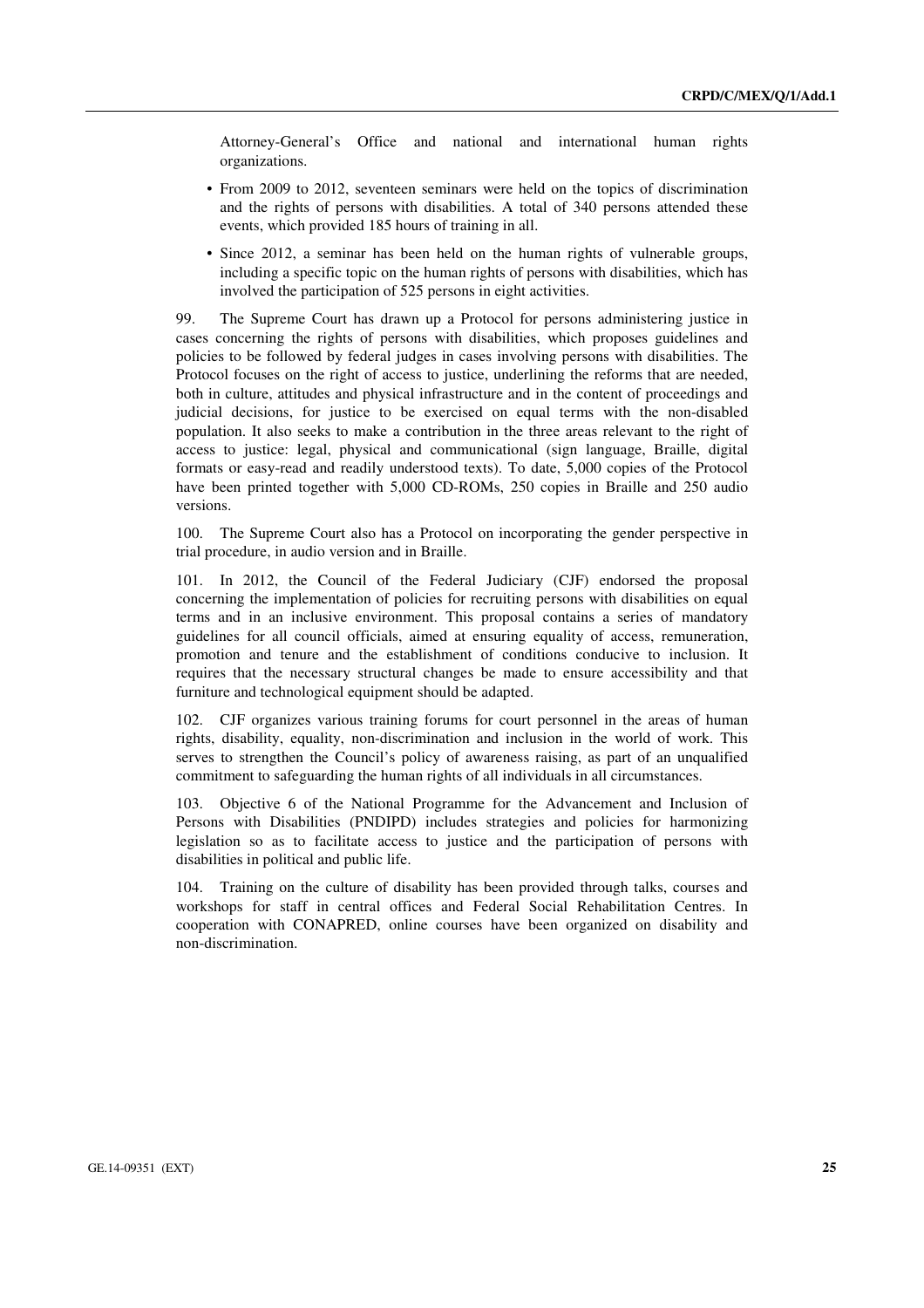## **Liberty and security of the person (art. 14)**

#### **16. Please explain what specific measures the State party has taken to reform the regulations currently governing psychiatric committal (official Mexican standard 025-SSA2-1994), which does not provide for judicial oversight of the committal process or for a periodic review mechanism.**

105. PNDIPD includes a strategy and policies to promote activities that protect the rights of persons with disabilities in public or private institutions.

106. Since 2013, the Health Act has provided (in article 71) that involuntary committal should be notified to the judicial authorities and that the health authorities should coordinate with the public bodies responsible for the protection of human rights to ensure respect for the rights of persons committed.

107. The Ministry of Health has strengthened its training activities. On 20 and 27 June 2014, it held a training course on human rights and the prevention of cruel, inhuman or degrading treatment for officials from the National Institute of Psychiatry, which was attended by 244 participants including medical and administrative staff. The course was repeated in the Fray Bernardino Álvarez psychiatric hospital using a video recording of the event and involving the participation of 150 persons.<sup>18</sup>

108. Volume IV of the *Colección Legislar sin Discriminación* on legal capacity establishes the right of patients to release from a psychiatric institution as one of the components of legal capacity and highlights the lack of clear and appropriate procedures in cases of psychiatric committal, which subjects persons with disabilities to clear violations of their legal capacity and the most basic principle of respect for their wishes.

## **17. Please explain the criteria and protocols for authorizing committal, especially of persons with intellectual and/or psychosocial disabilities, and say whether these processes and the institutions involved are subject to periodic review by a competent authority.**

109. PNDIPD includes strategies and policies for adopting measures to protect the rights of persons with disabilities in closed rehabilitation centres and for taking steps to relocate persons with intellectual or mental disabilities through models of non-institutional social reintegration.

110. Article 75 of the Health Act stipulates that the committal of mentally disturbed persons, which should only take place as a last therapeutic resort, should be governed by ethical, social and human rights principles and by the requirements laid down by the Ministry of Health and other relevant legal provisions. Article 73, section VII, of the Health Act provides for the participation of outside observers to ensure full respect for the human rights of persons with mental and behavioural disorders in the care of institutions within the national health system. Units of the Psychiatric Care Service may be visited by national and international organizations qualified and competent in the human rights field, which should submit their request in writing in the approved form.

111. Concerning inspections, and in keeping with article 63, section IX, of the Regulations implementing the Office of the Attorney-General Act, the Directorate-General for the Promotion of a Human Rights Culture, the Processing of Complaints and

<sup>&</sup>lt;sup>18</sup> The next training sessions will be held on: 16 July 2014 (Mental Health Community Centre (CECOSAM) Cuauhtémoc, 35 officials); 30 July 2014 (Samuel Ramírez Moreno Psychiatric Hospital, 150 officials); 6 August 2014 (CECOSAM) Iztapalapa, 34 officials); 20 August 2014 (CECOSAM) Zacatenco, 44 officials); 27 August 2014 (Juan N. Navarro Children's Psychiatric Hospital, 150 officials).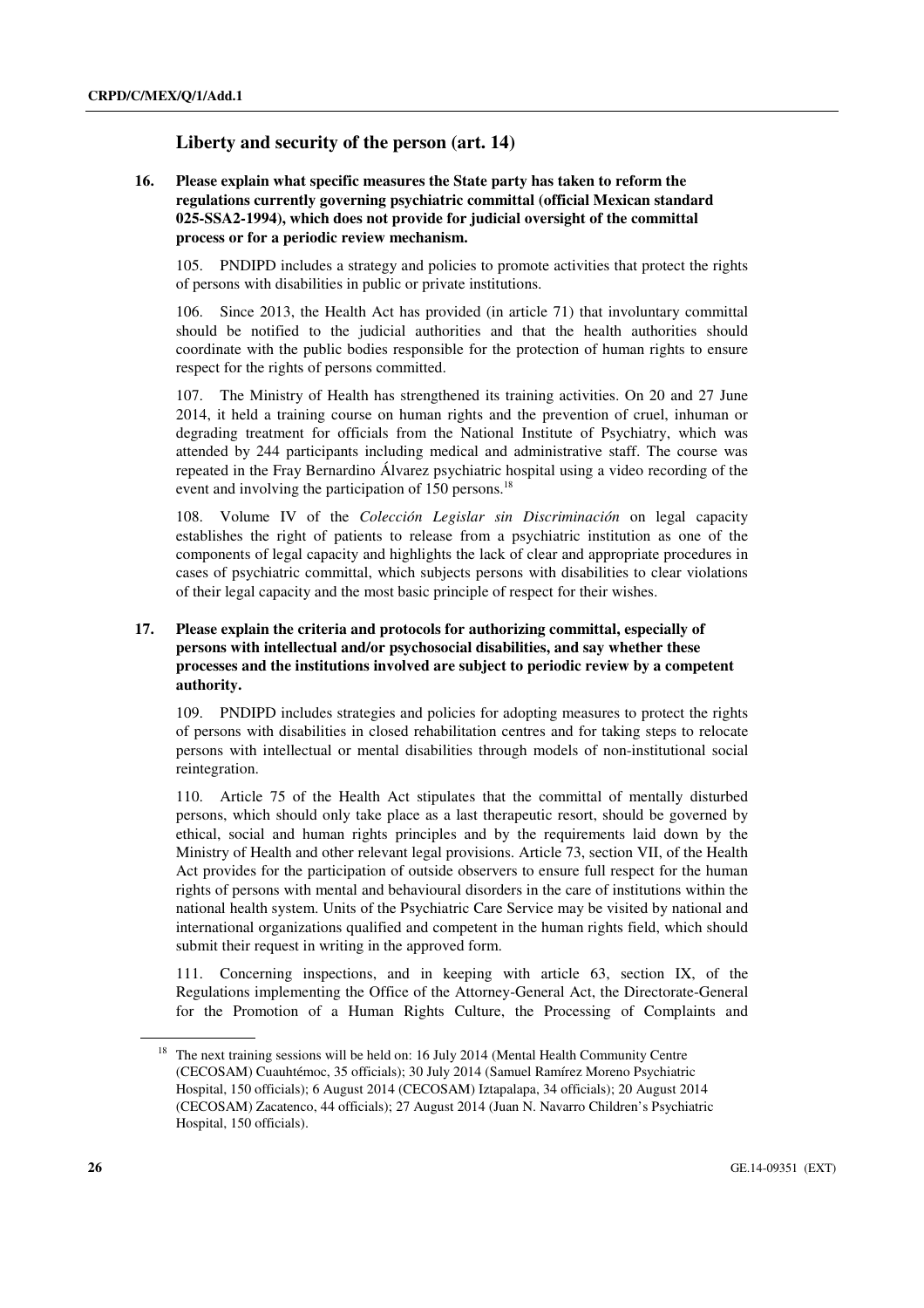Inspections carries out human rights prevention, observation and inspection activities in the various administrative units of the Attorney-General's Office in keeping with the international human rights framework.

112. As mentioned in the response to question 15, the Attorney-General's Office carries out inspections in areas authorized to verify compliance with human rights standards. The Human Rights Protection Units also provide *in situ* legal advice and psychological help to members of the public requesting it. From 2012 to 30 June 2014, legal advice was provided to 3,343 persons and psychological care to 910.

#### **18. What legislative, administrative and judicial measures is the State party taking to ensure that nobody is committed against their will on grounds of disability? Please provide information on the number of public and private closed institutions for persons with disabilities, such as psychiatric hospitals, shelters and asylums, and the number of persons in those institutions.**

113. Article 75 of the Health Act stipulates that the committal of mentally disturbed persons should take place only as a last resort and that it should be governed by ethical, social and human rights principles and by such requirements as the Ministry of Health and other relevant legislative provisions may prescribe. There are thirty-three institutions to which people with psychosocial disorders may be committed for treatment.

114. In two psychiatric hospitals of the Psychiatric Care Service, 150 persons are confined with moderate to severe psychosocial disability, abandoned by their family members. However, identity procedures have been carried out in the case of 50 of them and measures are under way to reintegrate them in the community.

115. The National Institute for Older Persons (INAPAM) is compiling a register of institutions at national level providing care for the elderly. While many of these are private centres, INAPAM has a register of 55 nursing homes in the Federal District and Metropolitan Area, catering for an estimated 825 patients. The register shows the states of Aguascalientes, Chiapas, Guanajuato, Morelos, Nuevo León, San Luis Potosí, Sinaloa, Tlaxcala and Puebla to have one centre each, the exception being Puebla which has seven.

116. The six centres coordinated by INAPAM cater for persons aged 60 or over, the most vulnerable being those over 80, as a consequence of ageing and susceptibility to disability. Some 300 persons are receiving care, 30 per cent of whom have some form of disability.

117. PNDIPD includes policies aimed at providing permanent Attorney-General's Office staff with training and awareness programmes on caring for persons with disabilities; integrating the standpoint of persons with disabilities in the design and updating of the Attorney-General's Office's operating procedures; establishing measures to relocate persons with intellectual or mental disabilities through models of non-institutional social reintegration; promoting the compiling of a census or register of persons with disabilities in closed social rehabilitation centres; and promoting measures to verify the care and treatment of persons with disabilities in public or private institutions so as to protect their rights and integrity.

118. Under measures to reduce inequality in enjoyment of the right to health by persons and groups subject to discrimination, PRONAIND includes a policy for monitoring the conditions in psychiatric institutions to ensure they are compatible with a decent life, free of discrimination and violence.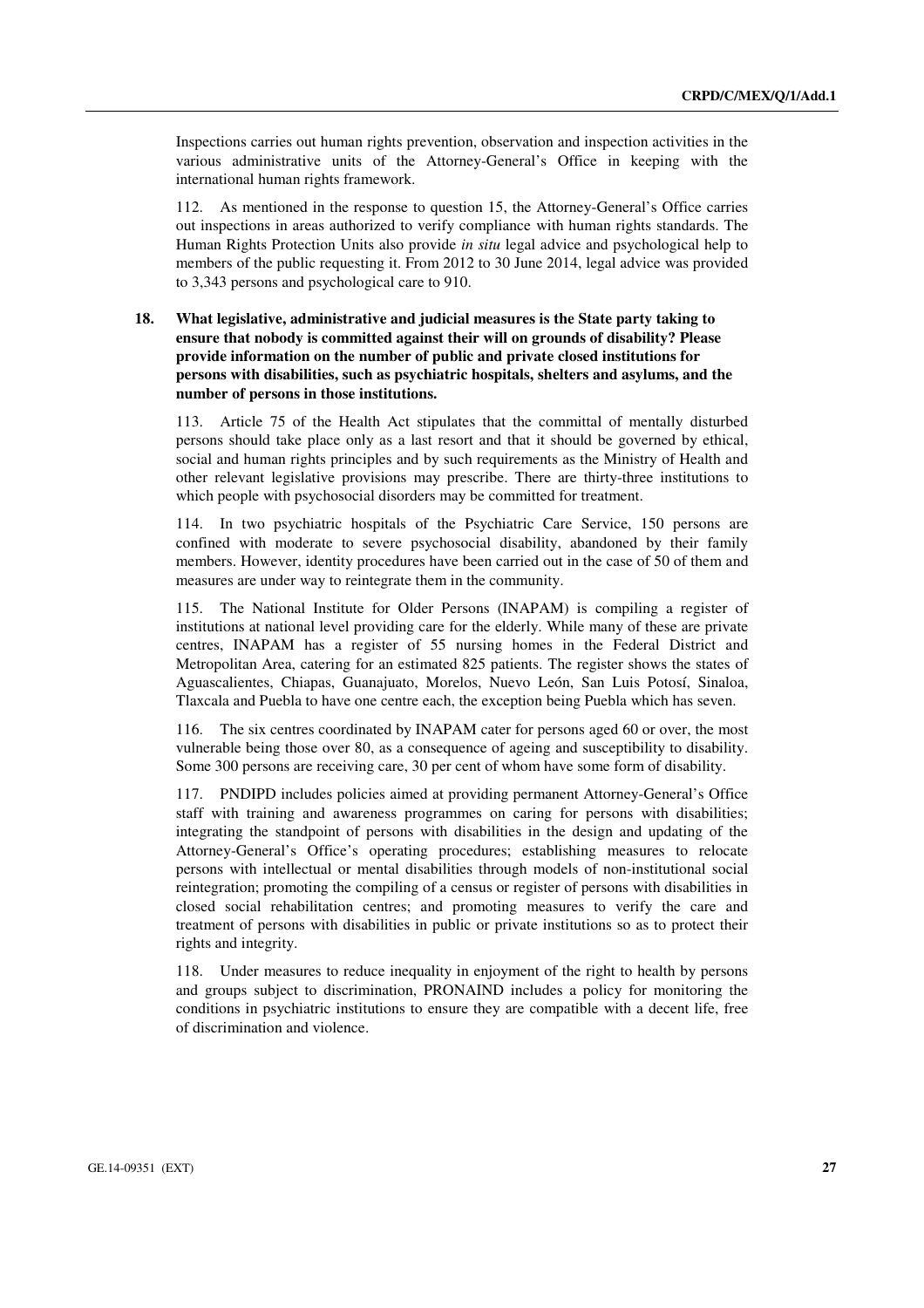## **Freedom from torture or cruel, inhuman or degrading treatment or punishment (art. 15)**

 **19. Please explain what specific action the State party is taking to prevent, punish and eradicate abuse against persons with psychosocial disabilities in psychiatric institutions, including physical and sexual abuse and inhuman and degrading treatment, such as the use of chemical, physical and mechanical restraints and extended confinement.** 

119. Draft official Mexican standard PROY-NOM-025-SSA2 for the provision of health services in units offering comprehensive medico-psychiatric hospital care was submitted in 2013.

120. The standard is aimed at establishing operational and organizational criteria for the activities of establishments providing comprehensive medico-psychiatric hospital care, which should be continuous, of good quality and delivered with warmth and full respect for the human rights of patients.

121. It stresses, among other things, the need to obtain the informed consent of patients, a family member, a guardian or a legal representative as the basis for voluntary or involuntary admission to hospital units providing comprehensive medico-psychiatric care. It also draws attention to certain of the human rights of the users of these services, namely: they should be treated with dignity and humanity, should not be subject to discrimination on account of their mental condition, should receive multidisciplinary care and should be protected against any form of exploitation, abuse or degrading treatment. It also mentions that the isolation of patients is unnecessary and a violation of their human rights and that the use and installation of isolation rooms and courtyards is prohibited in any of the units providing comprehensive medico psychiatric hospital care.

122. The standard is consistent with and implements the international standard "Principles for the Protection of Persons with Mental Illness and for the Improvement of Mental Health Care", adopted by the United Nations General Assembly, and is in line with the Mexico Declaration on the restructuring of psychiatric care (12 October 2006). It is hoped that it will be possible for this standard to be adopted shortly.

123. The National Mental Health Council (CONSAME) has drawn up a procedure for supervising all the country's psychiatric hospitals with regard to their functioning, quality of their services, respect for the human rights of patients and implementation of the Modelo Miguel Hidalgo mental health programme. Ten psychiatric hospitals have been involved in this process.<sup>19</sup> A report has been drawn up on the current status of all the psychiatric hospital supervised, with the aim of urging the federal authorities to take the necessary legislative and administrative measures to ensure strict respect for the rights of persons with psychosocial disabilities.

124. CONSAME sets aside a budget for the programmes "Invierno Sin Frío" and "Rehabilitación Psicosocial", which is reserved exclusively for hospital entities and takes account of the users. The first programme is aimed at dignifying patients by providing resources for the purchase of clothing and footwear; while the programmes focusing on

<sup>19</sup> Hospital Psiquiátrico Civil Libertad (Ciudad Juárez, Chihuahua); Hospital Psiquiátrico Cruz del Sur (Oaxaca, Oaxaca); Hospital Psiquiátrico Dr. Rafael Serrano "El Batan" (Puebla, Puebla); Hospital de Salud Mental de Orizaba (Orizaba, Veracruz); Unidad de Atención a la Salud Mental de San Agustín (Tuxtla Gutiérrez, Chiapas); Centro de Salud Mental (Chihuahua, Chihuahua); Hospital de Salud Mental "Dr. Miguel Valle Bueno" (Durango, Durango); Centro de Atención Integral en Salud Mental; Estancia Prolongada (Guadalajara, Jalisco); Hospital Regional Alta Especialidad de Salud Mental (Villahermosa, Tabasco); and the Hospital Psiquiátrico Samuel Ramírez Moreno (Distrito Federal).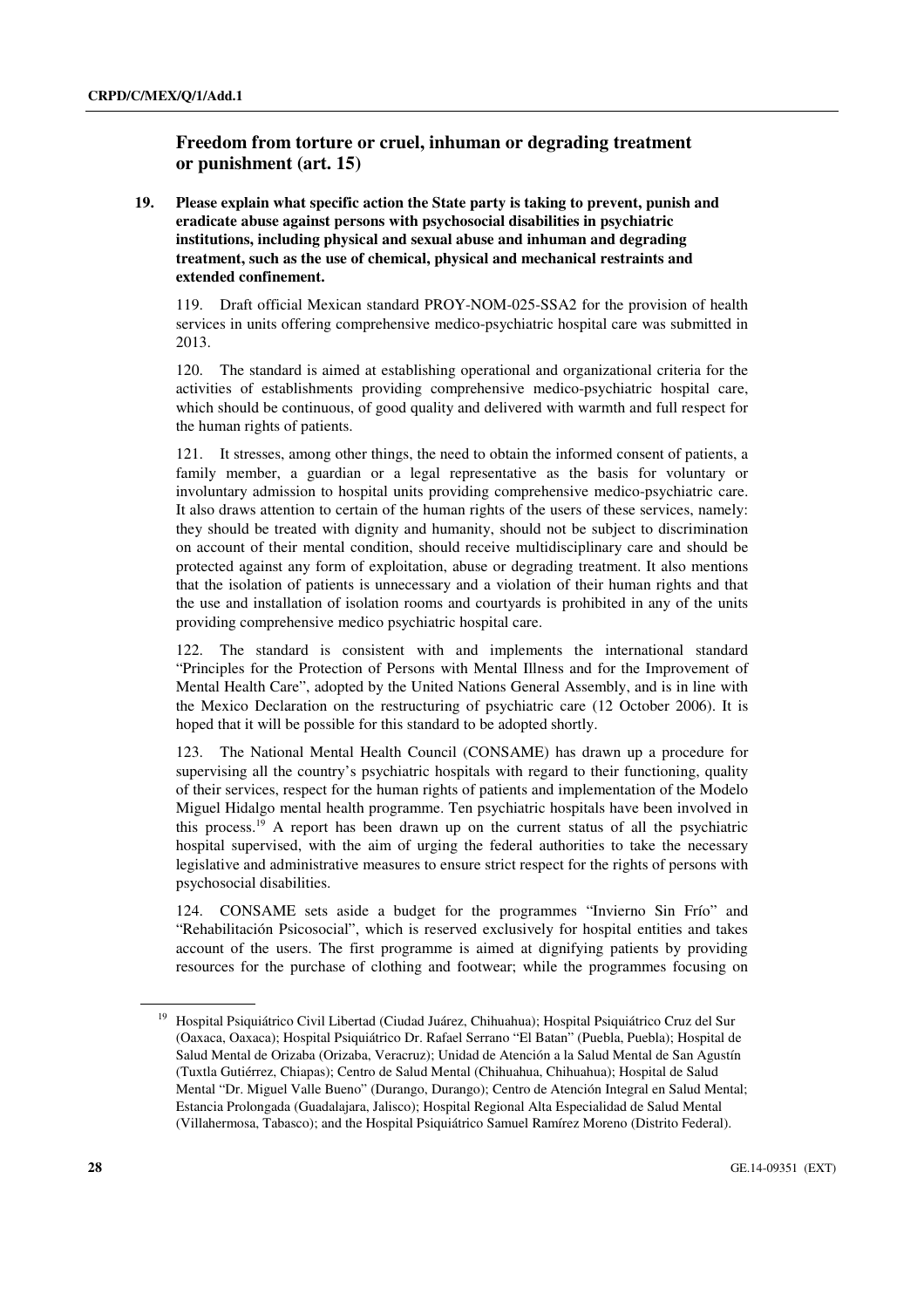psychosocial rehabilitation involve sheltered workshops, banks for skills reinforcement *(banco de reforzadores)* and therapeutic outings, the goal being to help patients achieve maximum independence and recover their psychosocial skills and, above all, their decision-making powers.

125. To protect the child population treated in the National Health Institutes, as well as the staff of those bodies, the following committees have been established:

 (a) The Committee for the Prevention of Child Abuse: established on 15 November 2004, consists of a group of multidisciplinary health professionals and is aimed at providing quality medical care to young people treated in hospital who have been the victims of some form of abuse. The Child Abuse Clinic was also set up and has treated 91 patients to date.

 (b) The Committee responsible for receiving complaints and providing counselling on harassment and sexual harassment was established in April 2012 to help sensitize staff responsible for treating and monitoring these abuses; to boost the development of an institutional policy; to establish clear, confidential and impartial procedures in support of permanent prevention and care measures; and, above all, to raise the awareness of hospital staff as a whole with regard to the problem of harassment and sexual harassment.

126. The National Programme for the Advancement and Inclusion of Persons with Disabilities (PNDIPD) includes the following policies: developing programmes or activities to safeguard and protect persons with disabilities against exploitation, violence, abuse, torture and cruel, inhuman or degrading punishment; supporting projects by civil society organizations to promote respect for and exercise of the rights of persons with disabilities; promoting mechanisms for highlighting gender violence and discrimination against women, children and elderly persons with disabilities; and furthering dissemination of the services of social organizations and institutions providing legal and human rights advice with regard to disability, discrimination and violence.

#### **Protecting the integrity of the person (art. 17)**

 **20. Please provide information about the specific measures taken by the State party to protect persons with disabilities from forced sterilization and, in particular, to prevent the practice of forced abortion for women and girls with disabilities. Please also provide information on independent monitoring mechanisms to protect the right to integrity of the person of persons with disabilities and their composition and role and programmes and measures adopted by those bodies.** 

127. The health sector, through its various branches, does not promote forced sterilization or abortion; on the contrary, it furthers respect for human rights.

128. Persons who practice sterilization without the consent of the patient or who exert pressure on the patient to accept it are subject to punishment under the Health Act, in addition to any criminal responsibility incurred.

129. With regard to family planning, information activities and educational guidance in the indigenous communities are provided in Spanish and in the relevant indigenous language or languages in the region or community concerned.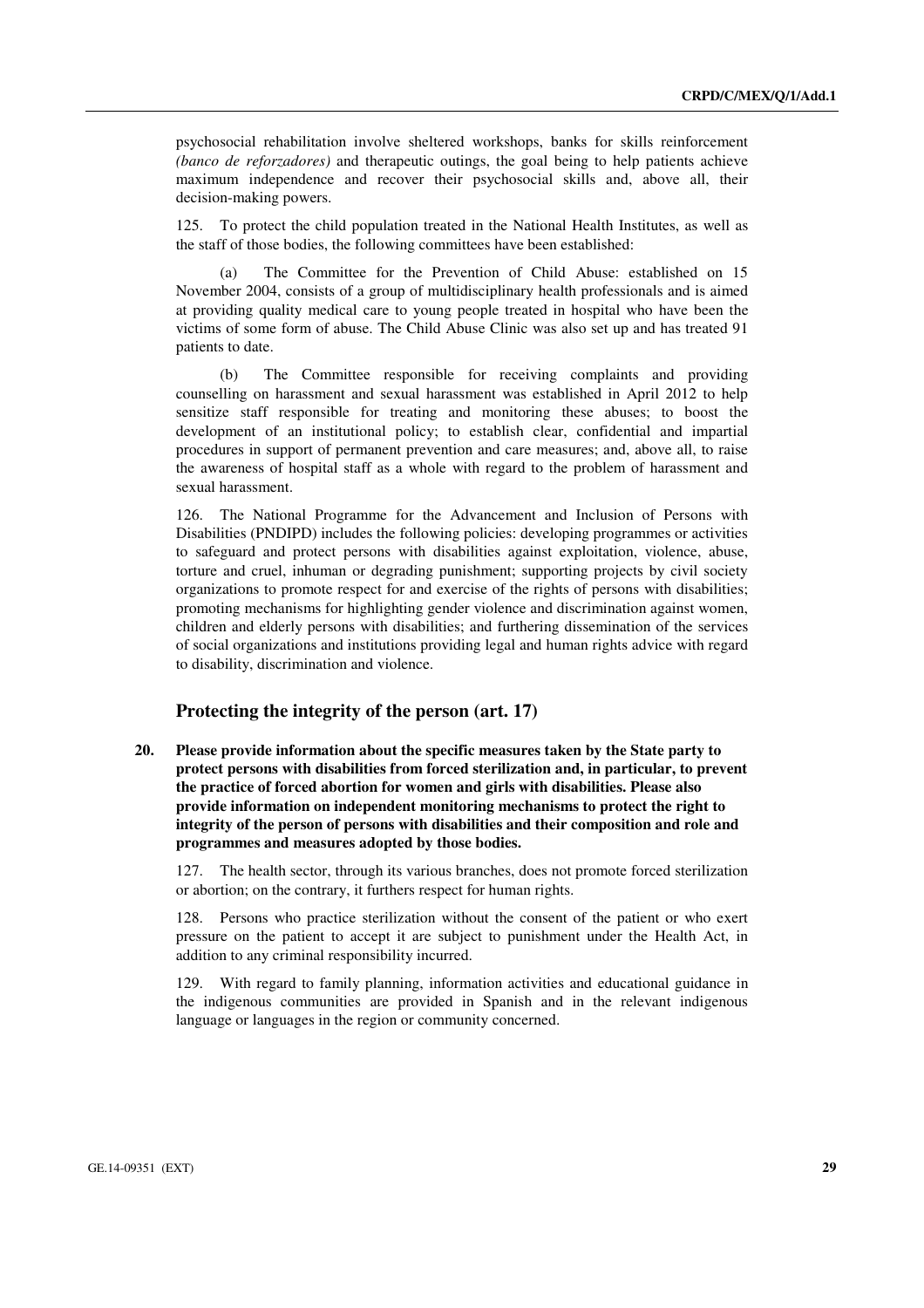## **Liberty of movement and nationality (art. 18)**

#### **21. Please provide information on steps taken by the State party to ensure that children with disabilities are registered at birth and have identity documents.**

130. On 17 June 2014, the amendment to article 4 of the Constitution, incorporating the right of every person to identity and to be registered immediately following birth, was published in the Official Gazette. The competent authority is required to issue the original certified copy of the birth certificate free of charge.

131. The Mexican Government is currently consolidating a new state policy on the right to identity, which ranges from a change to the overall legal framework to the implementation of public policies specifically targeted at vulnerable groups, such as persons with disabilities. Under this policy, a proposal for issuing birth certificates in Braille is being considered.

132. The Act on the Protection of the Rights of Children and Young Persons is designed to ensure their full and comprehensive development, which implies the opportunity to develop physically, mentally, emotionally, socially and morally on equal terms. One section refers to the right to identity, which comprises: (i) having a first name and the family name of the parents from the time of birth and being entered in the civil register; (ii) having a nationality, as provided for in the Constitution; (iii) knowing one's descent and origins, except in cases prohibited by law; and (iv) belonging to a cultural group and sharing with its members customs, religion, language or tongue, without this being interpreted as grounds for denying a person's rights.

133. In 2011, articles 1 and 4 of the Constitution were amended to include, among other things, the principle of the best interests of the child, guaranteeing the universal right to legal identity.

134. On 22 April 2013, a cooperation agreement was signed on the implementation of the National Campaign for Universal and Timely Birth Registration. The aim of the campaign is to coordinate the efforts of the Federal Government and the federal entities to establish a universal register in which all Mexican children are registered free of charge immediately following birth.

135. By February 2014, twenty cooperation agreements had been signed with states of the Republic and the signing of agreements was under way in the other federal entities. On 19 March 2014, the communication strategy for the National Campaign for Universal and Timely Birth Registration was issued to highlight this important initiative.

## **Living independently and being included in the community (art. 19)**

#### **22. Please provide information on measures adopted by the State party at the local level to introduce inclusive community services, the programmes implemented and on how persons with disabilities have been involved.**

136. The National Programme for Social Development 2014–2018 (PRONADES), developed and coordinated by the Ministry of Social Development (SEDESOL), includes measures relating to persons with disabilities which form an integral part of national social policy. They include: the implementation under social programmes of care schemes that contribute to the observance of the rights of persons with disabilities; the dissemination among the beneficiaries of social programmes of a culture of respect and non-discrimination towards persons with disabilities; emphasis on the link between persons with disabilities and poverty; the promotion of social participation by persons with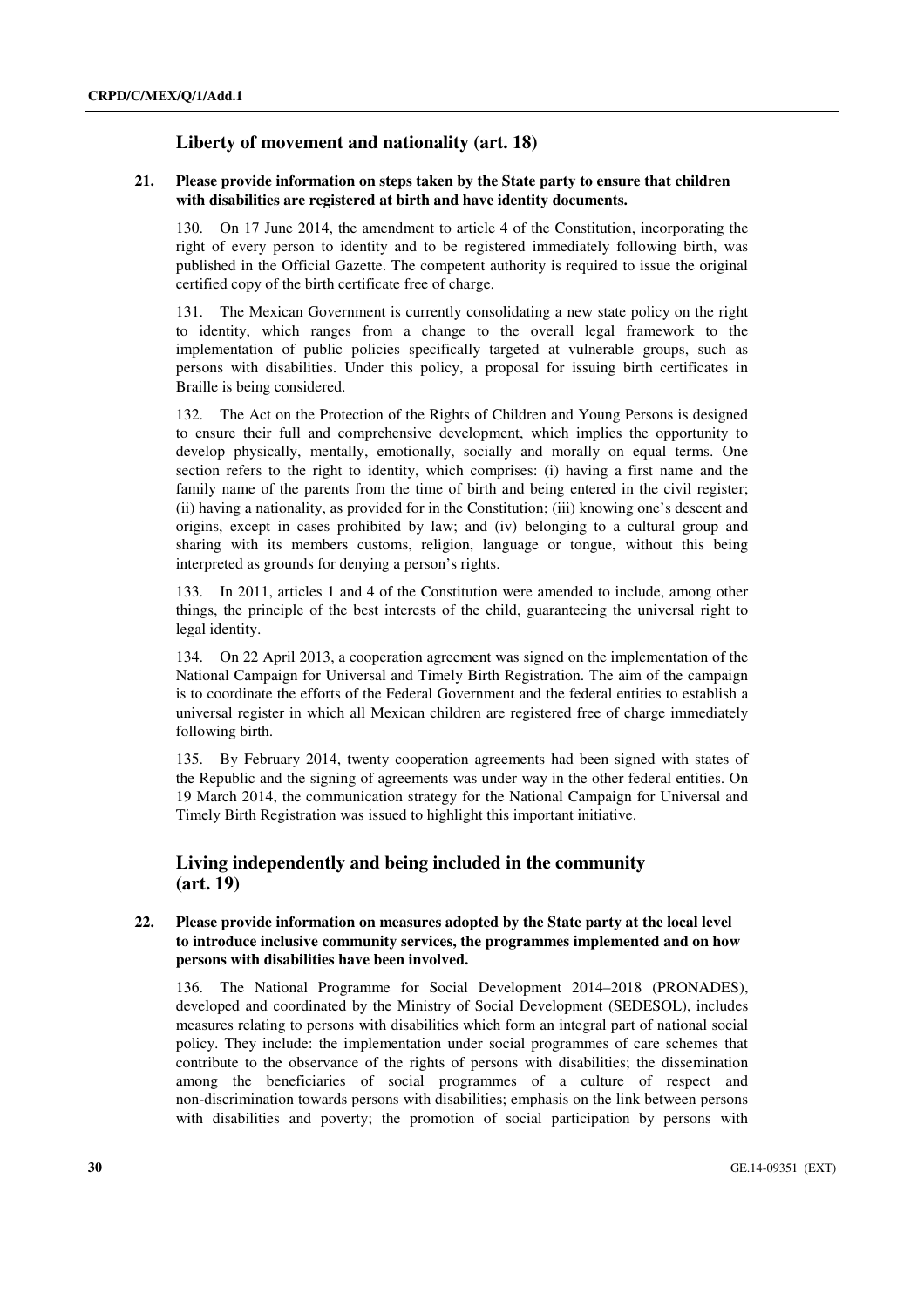disabilities to further their contribution to community development; and identification of the needs of persons with disabilities through mechanisms for collecting and compiling socio-economic information from social programmes.

137. Objective 4 of PRONADES includes the construction of an egalitarian society in which the rights of all persons are protected. The strategy "guarantees the rights of persons with disabilities to social inclusion and comprehensive development" through measures such as: (i) promoting support within the Federal Civil Service for furthering the economic, educational, productive and work-related development of persons with disabilities; (ii) encouraging agreements for the establishment of specialized centres for the provision of health care, welfare and protection for persons with disabilities; (iii) promoting the construction and adaptation of public and private spaces, transport and information technology to guarantee the right to accessibility of persons with disabilities; and (iv) coordinating measures with the executive, legislative and judicial branches of government to ensure access to justice and the participation of persons with disabilities in the country's political and public life.

138. The Ministry of Social Development has programmes and operating rules aimed at promoting effective enforcement and unrestricted observance of the rights of persons with disabilities, young people and the indigenous peoples. The programmes include:

- The Child Day-Care Support Programme for Working Mothers:
- The Social Milk Supply Programme, run by LICONSA, S.A. de C.V.;
- The Community Canteen Programme;
- The Social Co-investment Programme;
- The Productive Options Programme;
- The Old-age Pension Programme:
- The Life Insurance Programme for Heads of Household;
- The 3 x 1 Migrant Workers Programme;
- The "Oportunidades" Human Development Programme.

139. The Ministry of Social Development's Department of Geo-Statistics and Beneficiary Patterns, responsible for integrating beneficiary patterns and compiling the inclusive socio-economic information questionnaires (CUIS) enabling potential beneficiaries of the Ministry's programmes to be identified, provides the following statistics:

| Programme                                            | Number of<br>disabled beneficiaries | Percentage of<br>women disabled beneficiaries |
|------------------------------------------------------|-------------------------------------|-----------------------------------------------|
| Old-age Pension                                      | 142 832                             | 61.5                                          |
| "Oportunidades" Human Development Programme          | 126 114                             | 49.6                                          |
| Food aid programme                                   | 40 890                              | 46.1                                          |
| Social Milk Supply Programme                         | 34 612                              | 61.5                                          |
| Child Day-Care Support Programme for Working Mothers | 3 3 0 5                             | 46.2                                          |
| <b>Priority Development Areas</b>                    | 2487                                | 53.6                                          |
| <b>Temporary Employment Programme</b>                | 1 0 4 4                             | 54.4                                          |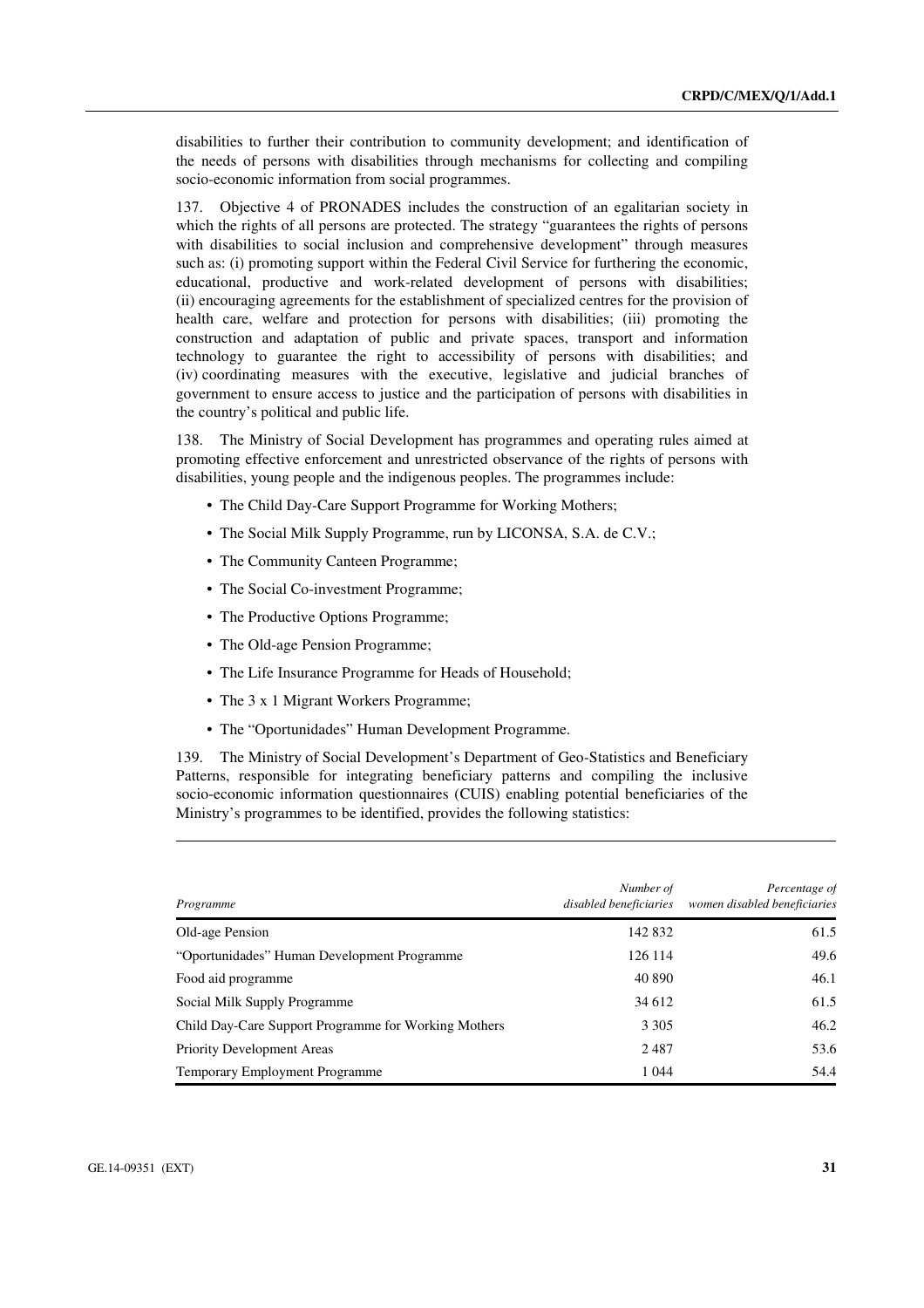140. The Social Infrastructure Contributions Fund (FAIS), whose guidelines, work catalogue, planning mechanisms and beneficiary monitoring, evaluation and identification are defined by SEDESOL, directly benefits populations living in extreme poverty and communities with a high or very high level of social backwardness. Activities at municipal and state level that may be financed by FAIS include rehabilitation, construction, maintenance and expansion of infrastructure and equipment to facilitate access by persons with disabilities.

141. PROMAJOVEN scholarships are awarded by the Ministry of Education as a strategy for creating better learning and living conditions for girls and young people aged between 12 and 18, whether mothers or pregnant, with or without disability, who wish to begin, continue or conclude their basic education, whether in the regular state school system or in some branch of the state system in the federal entities. In the academic year 2012/13, the sum of US\$120,076,000 was devoted to this programme at national level.

142. The National Institute for Older Persons (INAPAM) has various community programmes and services in areas such as community development, tourism and recreation, sociocultural activities, physical culture, work training, leisure activities, educational and psychological services, health education and the promotion of employment for senior citizens.

143. Activities in the area of employment include the National Labour Link Network Monitoring and Follow-Up System, which is a mechanism for integrating information from the state labour link networks to provide decision-making elements for improved inclusion in the workplace of vulnerable persons, including those with disabilities, on the basis of decent working conditions and equality of opportunities and treatment. From January to June 2014, fifty-six public and private organizations in 24 federal entities and 32 municipalities participated in this programme.

#### **Respect for home and the family (art. 23)**

 **23. Please indicate what steps the State party has taken to amend its legislation so as to recognize the right of persons with disabilities to have a family and what, if any, concrete support is provided to parents with disabilities in meeting their responsibilities in bringing up their children.** 

144. The Subprogramme on the Provision of Services to Persons with Disabilities organizes talks at "parents' workshops" to improve the way in which parents discharge their responsibilities for caring for their children. These talks take place at 23 rehabilitation centres forming part of the National System for Comprehensive Development of the Family.

145. The collection *Legislar sin Discriminación* includes a volume on "Marriage and Families", which highlights the reforms needed for it to be made compulsory to respect the wishes of persons with disabilities and to enable them to exercise their specific rights, including family rights such as the right to marry.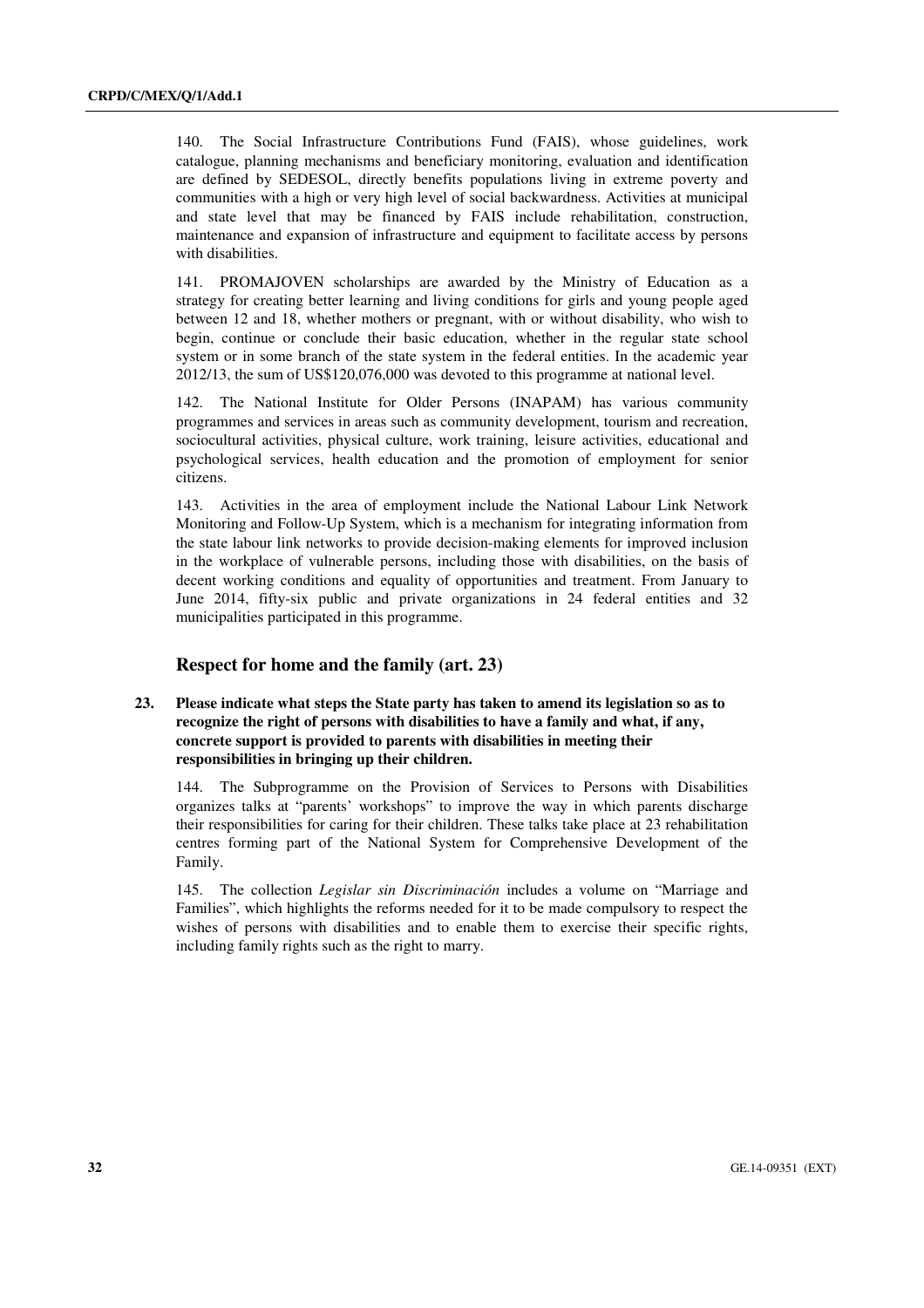#### **Education (art. 24)**

#### **24. Please provide updated information on the legislative measures and programmes developed by the State party since 2008 to guarantee the right to inclusive education, including teacher training and in-service training, at the state and municipal levels.**

146. The National Development Plan 2013–2018, in the section entitled Inclusive Mexico and Mexico with Quality Education, makes the commitment to protect the rights of persons with disabilities and contribute to their comprehensive and inclusive development.

147. The National Human Rights Programme, under objective 2 entitled "Preventing human rights violations", likewise provides for a national education policy mainstreaming human rights, gender equality, inclusion and non-discrimination. The measures foreseen include: adapting the provisions regulating educational centres so as to eliminate obstacles to the right to education; and promoting measures conducive to an inclusive education guaranteeing non-discrimination and the full integration of vulnerable individuals.

148. Specifically, the reform of the Education Act in 2013 refers to the need for the education authorities to take measures to strengthen special education and to include persons with disabilities, in particular by granting special support to groups with special requirements.

149. To put these commitments into practice, the Sectoral Education Programme for 2013–2018, under the heading Inclusion and Equity, refers to the need to develop new areas and forms of educational provision for the disabled, in particular new educational models, new teaching materials, skills development for teachers and support for schools. This takes account of a State policy that seeks to create suitable conditions for the inclusion of persons with disabilities at the different levels of the national education system.

150. The Ministry of Education's Educational Inclusion and Equity Programme, announced in December 2013, includes the objectives of improving the capacities of state schools, strengthening care centres for students with disabilities and supporting state higher education institutions to ensure the educational inclusion of population groups at risk of exclusion, in a vulnerable situation or with some form of disability. It seeks to strengthen the capacities of schools and educational services catering for indigenous children and migrants, single-teacher and multigrade schools and educational services providing for pupils with special education needs, with particular emphasis on those with disabilities and exceptional aptitudes. In this connection, the breakdown of the budget allocation for 2014 is as follows:

- Basic education: \$345,281,635;
- Upper secondary education: \$50,000,000;
- Higher education: \$150,000,000;
- TOTAL: \$545,281,635.

151. Educational provision at the higher secondary level includes the high school programme for persons with disabilities not attending school, which is taught in care centres for the disabled in the Federal District and in the 46 Gilberto Rincón Gallardo classrooms located in the different states of the Mexican Republic.

152. With regard to initial and in-service teacher training, various courses and diploma programmes have been provided at the national and state level, including: skills development for managing diversity in and from school levels I, II and III; inclusive education; the right to non-discrimination in Mexico; learning styles and the application of neuroscience to teacher creativity in response to diversity; managing diversity in the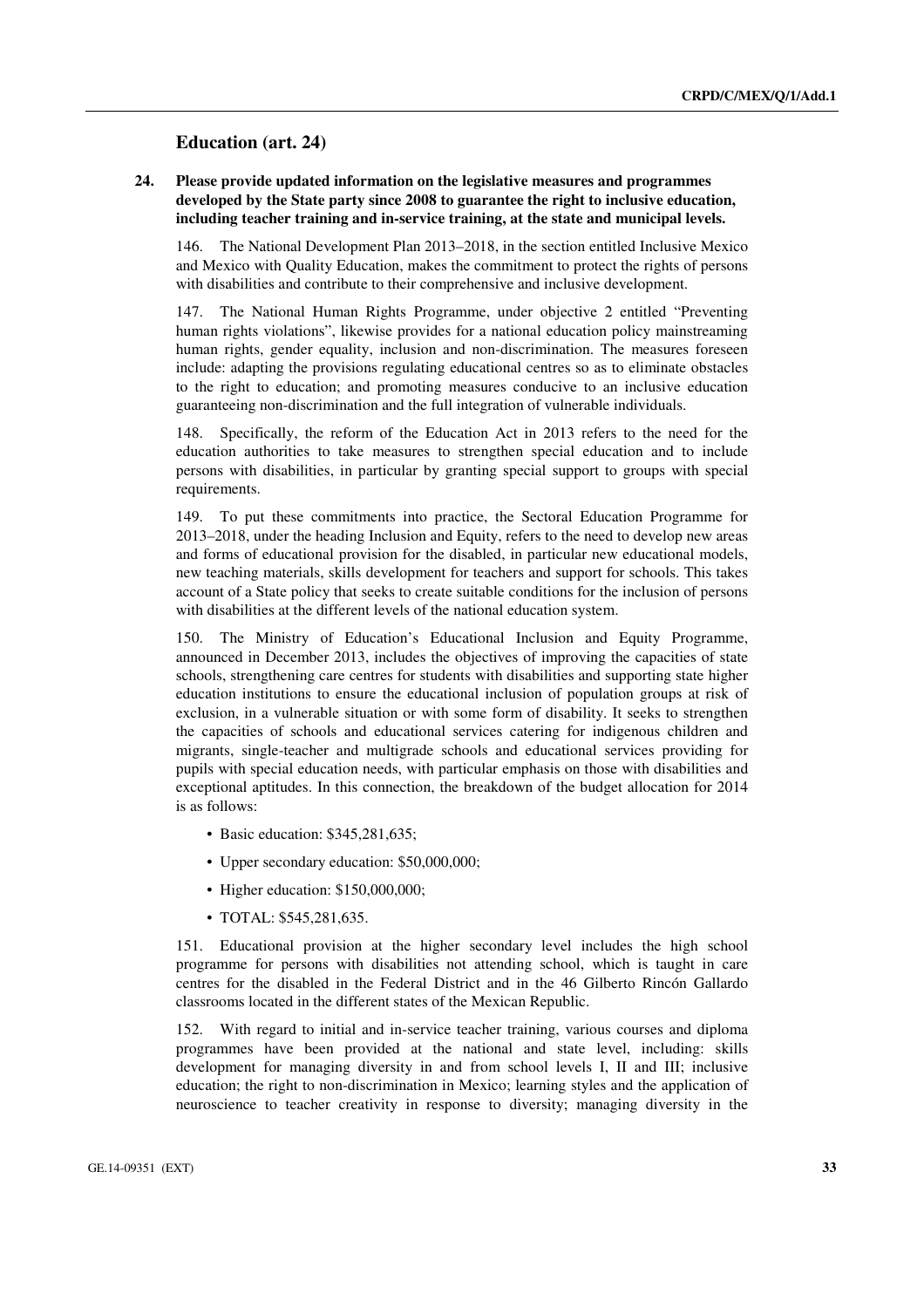primary school classroom; constructing inclusive schools to cope with diversity; diploma course in special education; early detection of learning problems in the classroom; specialized course in educational inclusion and diversity; introduction to the Braille system and use of the abacus; and Mexican sign language. Master's degree courses have also been provided on special education with an inclusive focus and on education in the field of pedagogical intervention and school learning.

153. In the 2012/13 school year, 135,423 teachers of basic, special and indigenous education were trained in the federal entities to strengthen educational provision for pupils with disabilities and generalized developmental disorders. For the purpose of analysis, the data provided by the federal entities concerning the professionalization of teachers is grouped under five main headings:

- Specialized data, referring to topics specifically related to care for the disabled;
- Inclusive education, comprising topics relating to inclusive education;
- Teaching work, focusing on support for teachers in their everyday practice, in relation to such questions as bullying, self-esteem and resilience;
- Fields of learning, involving topics relating to the four fields of learning in basic education (language and communication, mathematical thought, exploration and understanding of the social and natural world, and personal development for living together);
- Other, including topics not corresponding to any of the above, relating to forms of work, evaluation, education service monitoring and technical advisory boards.

154. These initial and in-service training activities have had an impact in bringing about changes of approach in the teaching of disabled pupils, in increasing the acceptance of diversity in the classroom and gradually modifying teaching practice.

155. It should be added that the National Programme for Inclusion and Non-discrimination (PRONAIND) includes objectives aimed at reducing inequality in enjoyment of the right to inclusive education without discrimination, and incorporates policies for teacher training to promote equality and combat discrimination.

156. The National Council for the Prevention of Discrimination (CONAPRED), in conjunction with the Ministry of Education, has developed a course on the right to non-discrimination in school, which was included in the 2011/12 in-service teacher training programme. In addition, 77 instructors from the Teacher-Training Directorate received training, which they subsequently transmitted to 9,794 teachers. This was the basis for the online course "Tolerance and non-discrimination in school", in which 221 persons participated between December 2012 and May 2014.

157. Since 2004, in cooperation with the Ministry of Education, CONAPRED has organized a national competition on successful experiments in educational integration, aimed at promoting the right to non-discrimination, equality of opportunity and respectful treatment towards disabled pupils, based on educational strategies and educational inclusion. Entries can take the form of video, audio, written, pictorial compositions or any other form of expression conveying the participant's experience of educational integration. In the ninth edition of the competition in 2013, its scope was broadened to include the experience of educational integration from the child's standpoint.

158. Volume III of the collection *Legislar sin Discriminación*, concerned with inclusive education, analyses the education system in Mexico and notes the absence in current educational legislation of a comprehensive, clear and searching vision of the specific needs of population groups such as disabled children. In this connection, one can point to various proposals for changing the federal, state and constitutional legislative framework to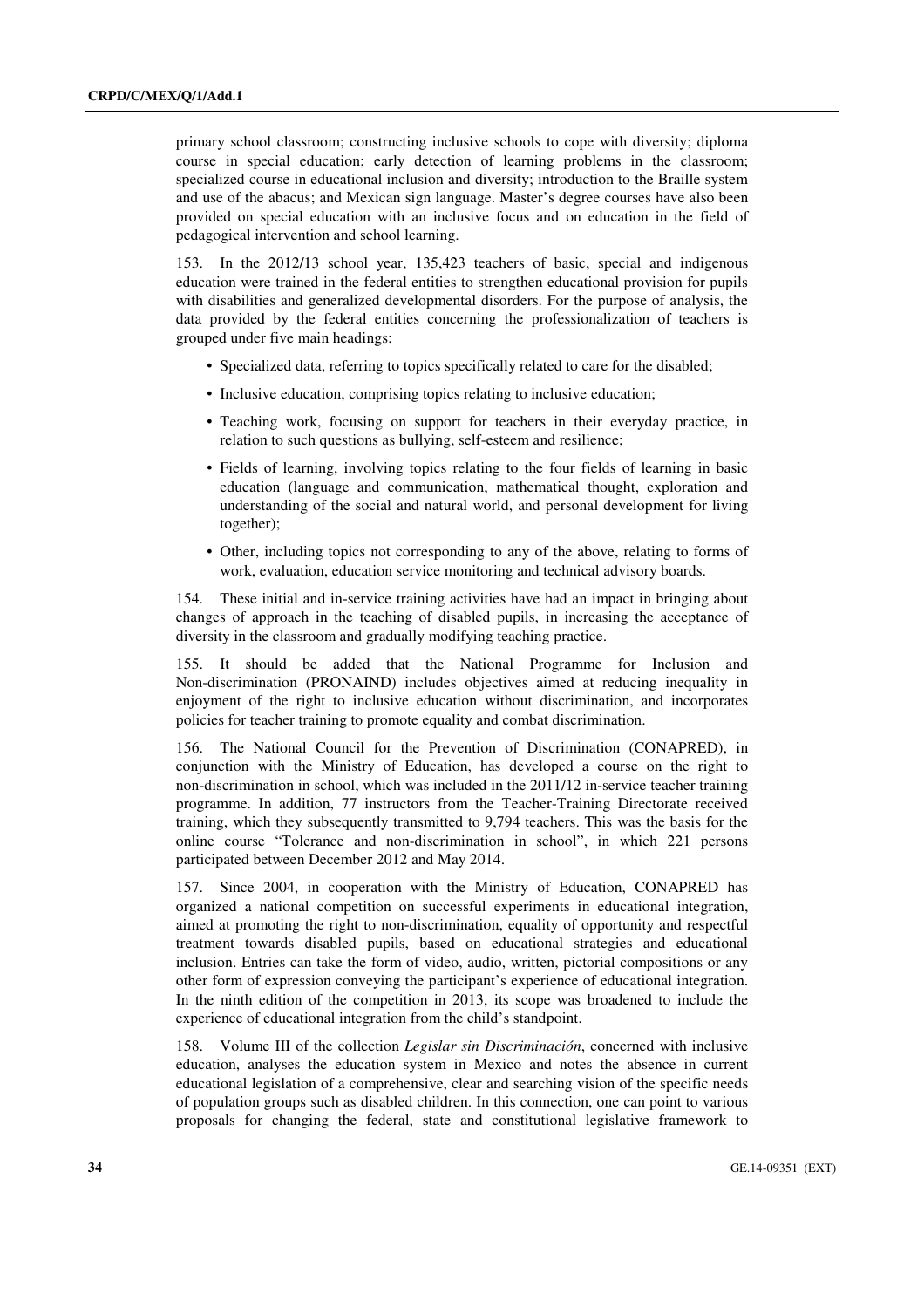establish an inclusive educational system based on the highest international standards in the field.

159. The degree, postgraduate qualification and master's courses in social work at the National School of Social Work of the Autonomous University of Mexico (UNAM) include subjects that involve training students in fields relating to the rights of persons with disabilities (a human rights component in the sixth semester of the degree course and a human rights seminar in the master's course). Fifty-six students from the social work degree course have completed their social service placement assignments in institutions connected with the topic of disability. Since 2012, the School has been developing a comprehensive project, in association with UNAM's Institute of Neurobiology, assisting some 350 mothers of neurologically impaired infants following treatment at the Institute, with the participation of interns from the social work degree course. Since 2010, the Open University and Distance Education System has also been developing various disability-related academic activities.

160. On 31 July 2013, the Centre for Social Studies and Research in Health and Disability was established with the aim of developing strategies for caring for the disabled as well as promoting inclusion and equal opportunities for persons with disabilities and developing social research in the health field.

161. UNAM's National School of Social Work also provides extracurricular courses to students and the general public on topics such as Braille, inclusive development and social community cohesion, and caring for persons with disabilities.

162. UNAM's Committee on Care for the Disabled has been working since 2004 to support disabled pupils. The work began in the Faculty of Philosophy and Letters, involving the promotion of accessibility, and spread to other faculties such as Law, Ontology, Architecture, Accounting, Political and Social Sciences and the National School of Social Work.

#### **25. Please provide data on the total percentage of students enrolled in mainstream schools and special schools in the period 2008–2013, disaggregated by sex, age, language and disability.**

163. The Ministry of Education has worked in conjunction with the National Institute of Statistics, Geography and Information Technology (INEGI) on developing a tool for parents (questionnaires for pupils) in conformity with the Convention. The tool is identical to the one used in the 2013 Census of Schools, Teachers and Pupils in Basic and Special Education, aimed at producing information on persons with disabilities (physical, sensory, intellectual and mental) and on the technical support, scholarships and special education services they receive. The results of the census have provided the Mexican Government with better information on existing infrastructure, services and equipment and on the state of the buildings where the education takes place.

164. From the start of the 2012/13 school year, the Federal District's multiple care centres offering work training in the context of occupational and life skills training have issued occupational skills certificates based on the Mexican Qualifications Framework (MMC) and in line with the International Standard Classification of Education (CINE). Disabled pupils can in this way have their knowledge certified and take their place in the world of work and/or pursue their studies.

165. Mexico's national education statistics for 2012–2013 show that the total number of pupils at all levels in 2008 was 33,747,186 and the number in the basic education system 25,603,606. The proportion enrolled in special education was 1.5 per cent and 0.5 per cent of these had some form of disability. The discrepancy between the percentage of pupils attending special education establishments and those with some form of disability reflects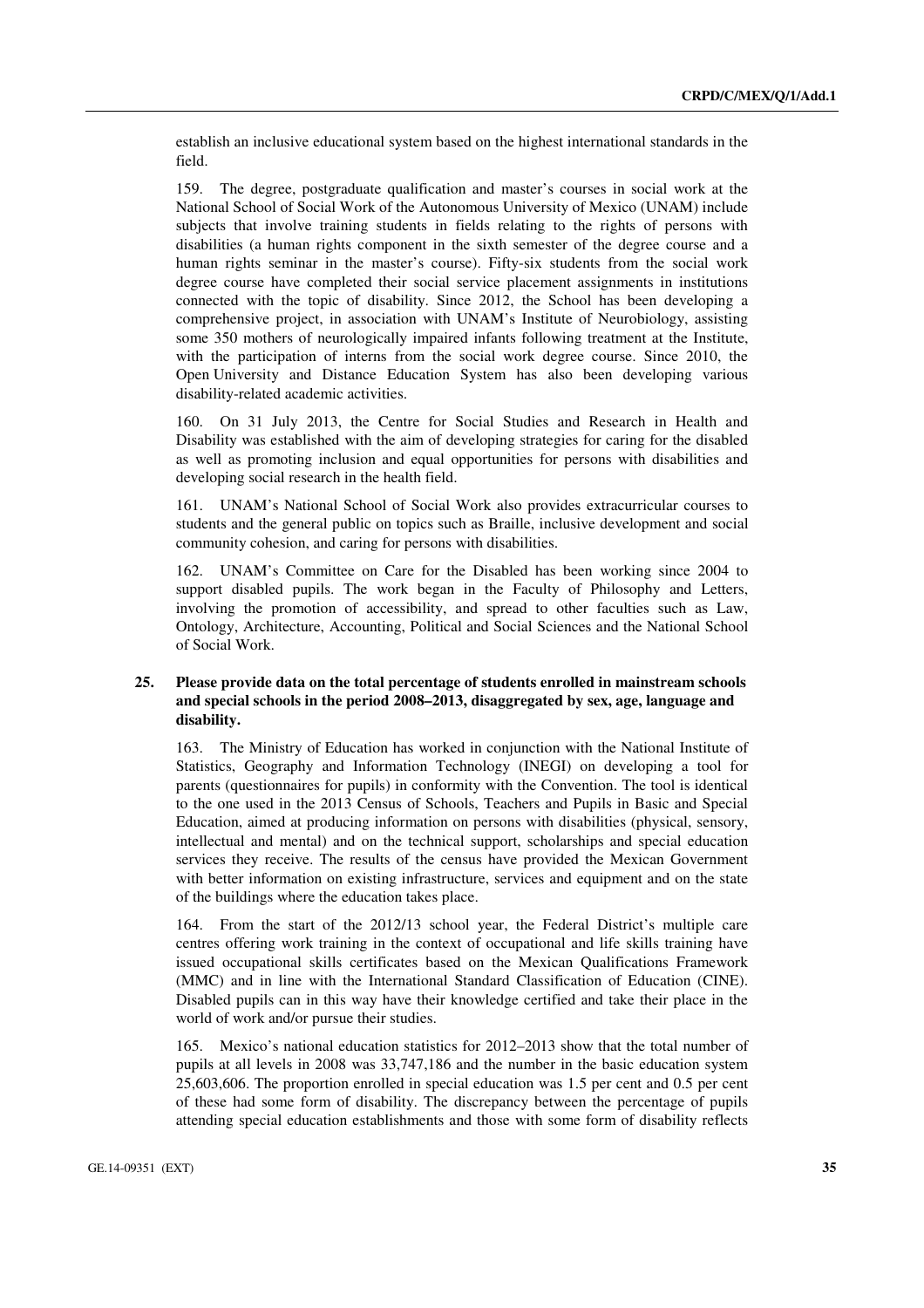the fact that the first figure includes pupils with outstanding aptitudes and abilities or specific talents as well as those receiving additional care as a result of behavioural, language and learning difficulties but who are not disabled in any way.

166. In 2009, the number of pupils registered at all levels in the national education system was 33,875,685 and the number in basic education 25,596,861. The proportion enrolled in special education was 1.64 per cent and 0.55 per cent of those had some form of disability.

167. In 2010, the number of pupils registered at all levels of the national education system was 34,384,971 and the number in basic education 25,666,451. The proportion enrolled in special education was 1.89 per cent and 0.71 per cent of those had some form of disability.

168. In 2011, the number of pupils registered at all levels of the national education system was 34,821,326 and the number in basic education 25,782,388. The proportion enrolled in special education was 1.94 per cent and 0.73 per cent of those had some form of disability.

169. In 2012, the number of pupils registered at all levels of the national education system was 35,251,068 and the number in basic education 25,891,104. The proportion enrolled in special education was 1.98 per cent and 0.74 per cent of those had some form of disability.

#### **Health (art. 25)**

#### **26. Please provide information on steps taken by the State party to bring the Health Act in line with the Convention and on specific efforts to guarantee universal access to services and programmes for persons with disabilities.**

170. Article 74 of the Health Act was amended on 5 August 2011 with the addition of article 74*bis* containing provisions on the human rights of persons with psychosocial disabilities, and in 2010 arrangements were made to include mental health treatment in the Social Health Protection System.

171. On 8 April 2013, the Decree amending and supplementing various provisions of the Health Act with regard to disability was published. This involved amendments to articles 3.XVII, 6.III, 33.III, 59, 100.VI, 104.I, 112.III, 168.I, II and V, 173 (first paragraph), 174.I, II, III, IV, V and VI, 175, 177, 178, 180, 300; and to the heading of Title 9 "Social Assistance, Prevention of Disability and Rehabilitation of Persons with Disabilities". These amendments incorporated the agreed language of the Convention, involving the substitution of terms such as "handicap" and "handicapped" by "disability" and "persons with disabilities", and adjusting the definition of "disability" in line with article 2 of the Constitution.

172. One of the central objectives of the National Programme for the Advancement and Inclusion of Persons with Disabilities (PNDIPD) is to improve the access of persons with disabilities to health services and specialized care.

#### **27. Please provide information on measures carried out for the effective implementation of the reforms to the Health Act in relation to mental health, as published in the Official Gazette of 15 March 2013, especially with regard to guaranteeing the right to live in the community for persons with psychosocial disabilities.**

173. The psychiatric care services have a project aimed at removing patients from an institutional setting and reintegrating them in the community. It proposes a substitute model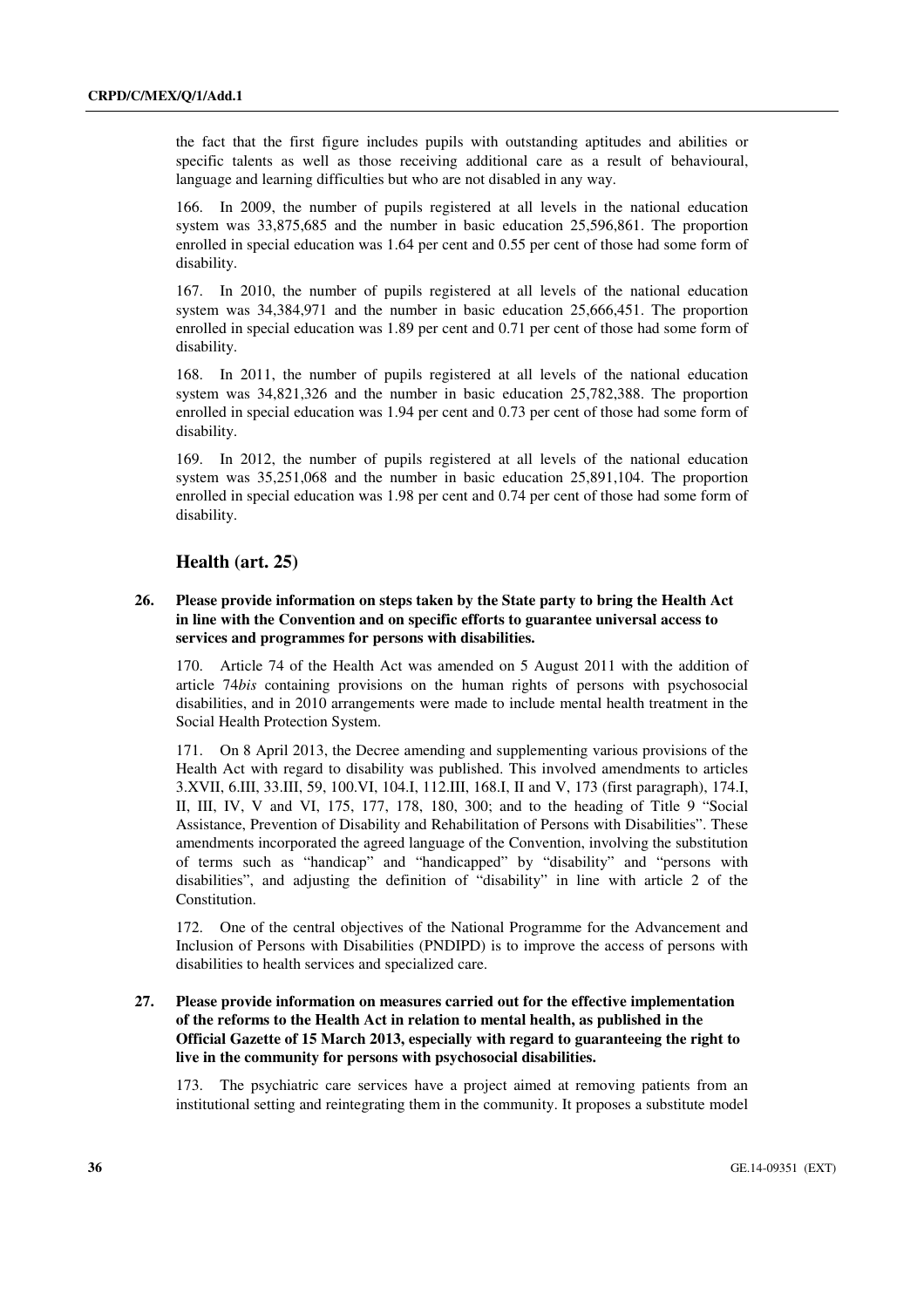for providing care and assistance in the everyday life of the community to neglected patients who lack responsible family members and the necessary self-esteem to cope with their mental disabilities but who do not need to be hospitalized. The project is intended to help patients restore their social links and access and exercise their human rights, such as the right to liberty, housing, recreation and life in the community, by offering a protected residence opportunity to 150 patients with chronic mental disabilities (130 male inmates in the Samuel Ramírez Moreno Psychiatric Hospital (HPSRM) and 13 female inmates in the Dr. Juan N. Navarro Children's Psychiatric Hospital (HPIJNN)); residential-type accommodation in the community subject to the availability of a social network and the possibilities of social reintegration in each particular case; and social reintegration and rehabilitation programmes (art. 26) to support the process of release into the outside world, with the assistance of mental health professionals.

174. The National Mental Health Council (CONSAME) has developed a targeted mental health action programme (PAE) with the general aim of ensuring access to comprehensive quality services based on a community model firmly rooted in respect for human rights. In particular, the programme embodies a strategy for boosting mental health services and furthering the creation of services for social reintegration in the community.

175. The Mexican Social Security Institute runs a "day hospital" programme, providing rehabilitation treatment for patients with psychosocial difficulties aimed at integrating them in community activities. In addition, the social work departments forming part of the mental health team carry out psychosocial studies and evaluate patient support networks to further their integration in community life.

176. Articles 31 and 36 of the Medical Services Regulations of the Security and Social Services Institute for State Employees provide for the development of mental health and addiction programmes geared to the prevention, treatment, monitoring and rehabilitation of mental disturbance and disorders resulting from substance use, abuse and dependence. The Institute's principal activities are:

- Training courses on the factors affecting mental health, the causes of personality changes and methods of preventing and monitoring this type of disorder. From January to April 2014, it organized 8,726,774 interviews, 866,880 talks and 6,447,683 activities of an informative nature, making a total of 13,041,337 information activities; and, in the education sphere, it arranged 1,958,205 interviews, 343,472 talks and 12,156 courses, attended by 3,989,218 participants.
- Mental health detection tests carried out using specially designed questionnaires and instruments. 10,482 tests were carried out between January and April.
- Thirty-five universal prevention campaigns in which all branches participated and themselves designed some of the publicity material on the topic in question.
- Provision of specialized medical care and medication to patients with psychosocial disabilities through the psychological and/or mental health and psychiatric consultancy service.

177. One of the central objectives of the National Programme for the Advancement and Inclusion of Persons with Disabilities is the social inclusion of persons with intellectual or mental disabilities on the basis of models, standards or protocols for their treatment.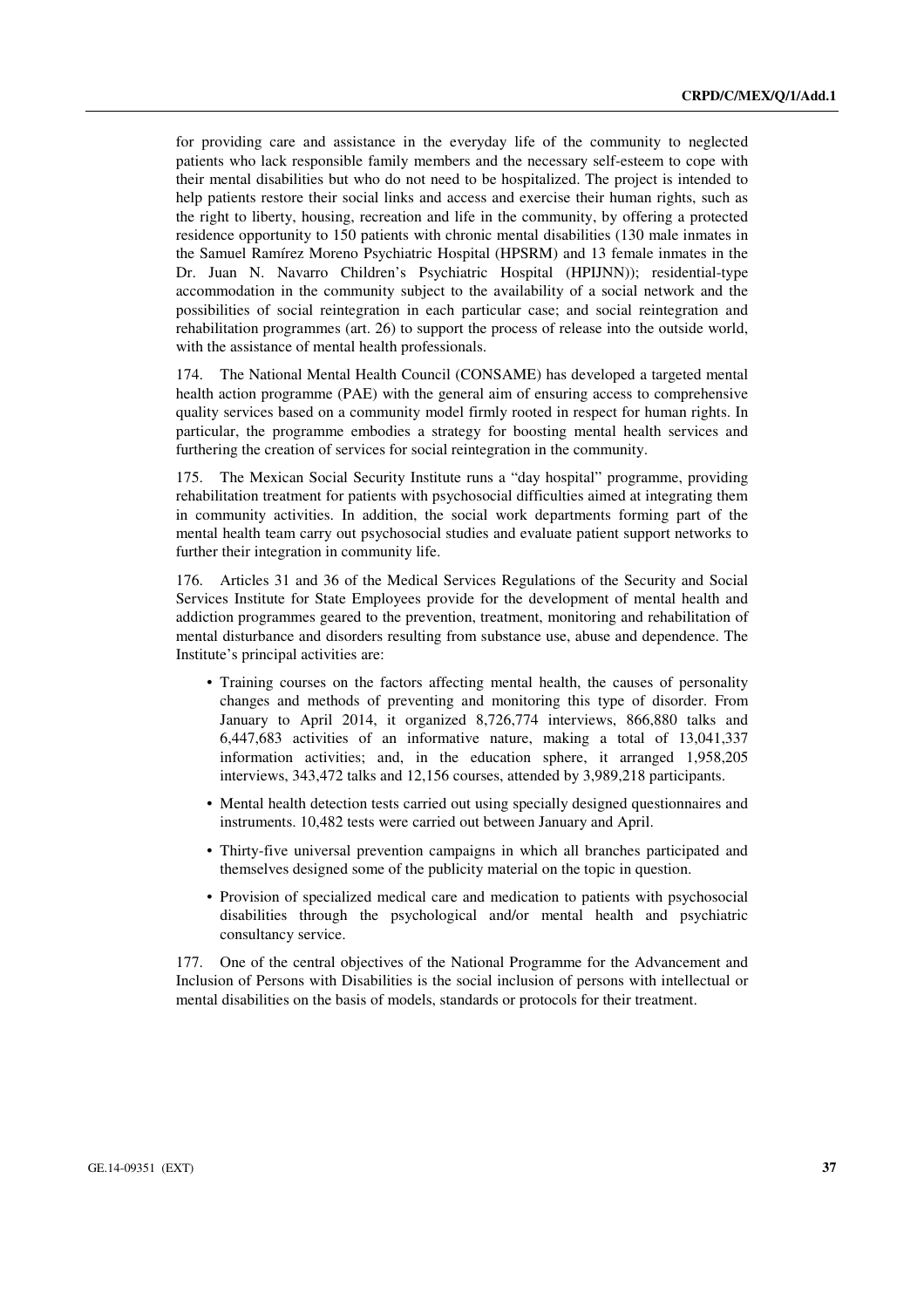## **Participation in political and public life (art. 29)**

 **28. Please provide information on the measures taken by the State party to amend article 266, paragraph 5, of the Federal Code of Electoral Institutions and Procedures, which provides that: "In no circumstances shall persons who are not in possession of their mental faculties be granted access to polling stations."** 

178. The new Electoral Institutions and Procedures Act, published on 15 May 2014, contains no amendments on this point, and it is therefore considered necessary to revise this provision to make clear that it refers exclusively to persons under the influence of narcotics or intoxicated and not to those with disabilities.

179. Under its current legal system, the Mexican State establishes and guarantees the political rights of persons with disabilities and provides for their enjoyment of those rights on equal terms with others and their participation in the country's political and public life.

180. In compliance with article 29 of the Convention, the National Electoral Institute (INE) has implemented the following measures:

- Under its National Strategy of Civic Education for the Development of a Democratic Political Culture in Mexico 2011–2015, INE promotes a programme for encouraging social practices and political policies conducive to citizenship building. The programme seeks to analyse civic practices geared to solving problems that stand in the way of equitable development and/or public policies promoting equality of opportunity between men and women and non-discrimination against minorities on grounds of ethnicity, race, politics, sexual preference, disability or any other circumstance.
- During the last electoral process (2012), 143,130 polling stations were installed, staffed by one million election officials. Each official received training on his or her functions and duties on Election Day; and rules and standards governing access to polling stations were laid down, among other things to increase awareness of the procedures that must be followed to facilitate voting by persons with disabilities.
- In December 2013, following an appeal against a discriminatory act, the National Council for the Prevention of Discrimination (CONAPRED) signed an agreement with the former Federal Electoral Institute (IFE) to include in the 2014/15 Manual for Polling Station Officials in Federal Electoral Process, as well as in subsequent versions, a paragraph setting out the rules to be followed regarding persons with intellectual disabilities so as not to limit or restrict the right to vote on the grounds of their disability. The rules in question must be implemented by the polling station electoral boards.
- In October 2013, the Gender Equality and Non-discrimination Technical Unit was set up within INE, with the broad aim of ensuring that the Institute strengthen its strategies, programmes and projects in the area of gender equality and non-discrimination so as to further the attainment of substantive equality within the Institute and the policies it implements.
- With reference to articles 8 and 29 of the Convention on raising social awareness (art. 8) and promoting political participation (art. 29), the Institute organized two seminars with an international focus to provide a forum for analysing the current situation regarding the exercise of political rights by persons with disabilities, with the aim of helping to improve the prevailing conditions and develop mechanisms for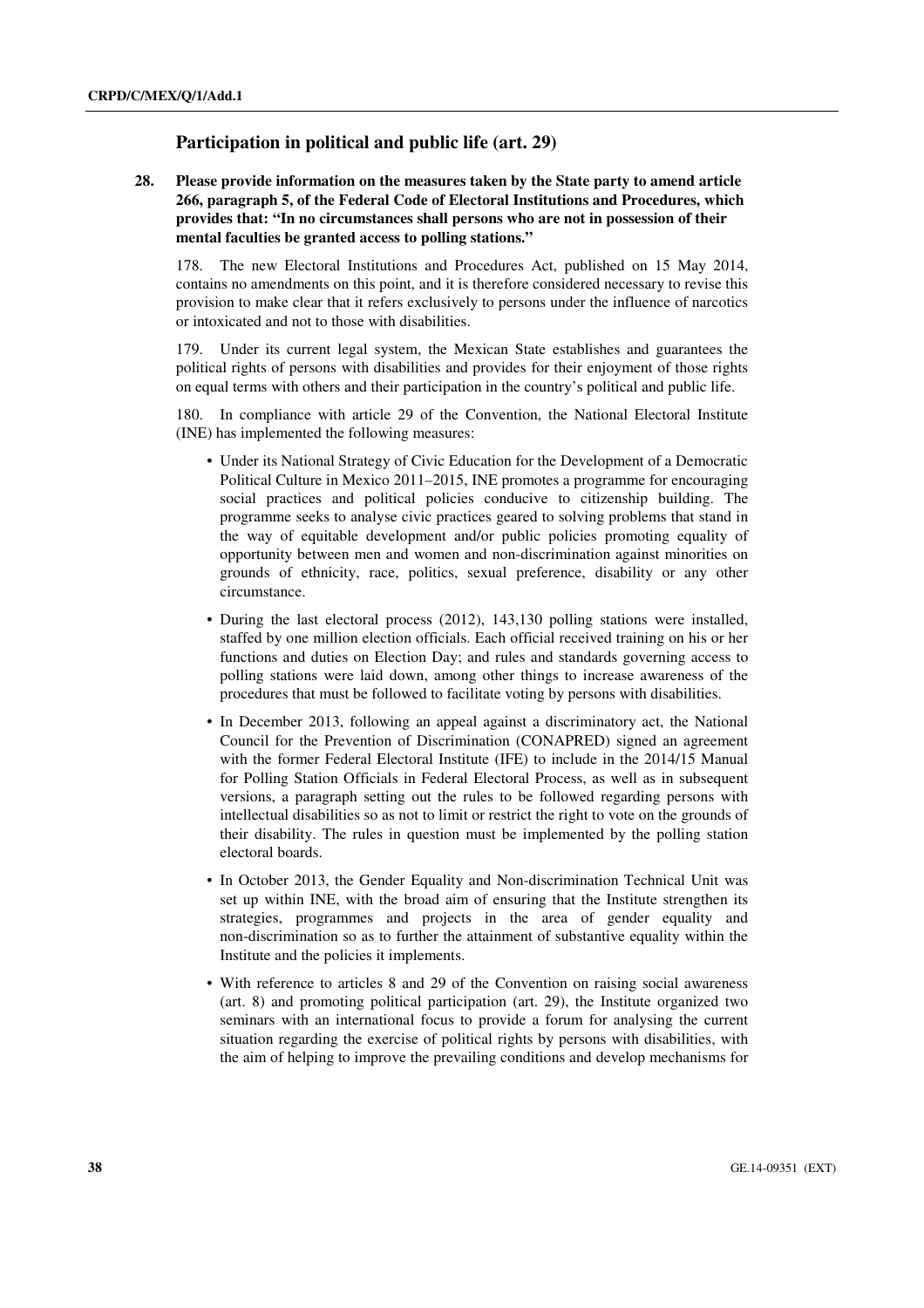increasing the participation and representation of persons with disabilities. Both initiatives took place in 2013.20

181. Since 2013, the Federal District Electoral Institute has developed the following electoral tools to assist persons with disabilities and the elderly: Stampx stamps; modular electoral holding panels; ballot paper holding clips; Braille mask with instructions; urns with bevelled voting slot and Braille label; triangular crayons; package box with harness and credential marker; magnifier lens (Fresnel) to assist persons with visual impairment in polling station electoral boards (2012). These tools have been used in electoral and citizen participation processes in the Federal District.

182. The Institute has also initiated a series of contacts with various government agencies and civil society organizations of persons with disabilities to distribute among persons with disabilities and the elderly electoral materials with devices to support this population sector and is considering new schemes that could facilitate exercise of the right to vote by these persons.

183. In June 2014, at the "Lic. Ignacio Trigueros" National Institute for the Blind, the Institute presented materials for use in electoral booths (ballot papers, markers and Fresnel magnifier lenses) that safeguard the right to vote for persons with visual disabilities.

184. The National Programme for the Advancement and Inclusion of Persons with Disabilities includes various policies in this area, namely: inclusion of the disability variable in databases on political participation compiled by the electoral authority for statistical purposes; dissemination of statistical information on persons with disabilities produced by the electoral authority; inclusion of means of identifying persons with disabilities in voting cards with photographs; diagnosis of the obstacles to the inclusion of persons with disabilities among polling station officials in federal elections; improved training of polling station officials in dealing with persons with disabilities; inclusion of measures to ensure that polling stations, modules and booths established by the Electoral Institute are accessible to persons with disabilities; devising and distributing accessible electoral materials to facilitate exercise of the vote by persons with disabilities; exchange of good practices with other electoral bodies to ensure political participation by the disabled; promotion, in collaboration with other organizations, of measures to increase political participation by citizens with disabilities; increasing the awareness and training of the staff of electoral bodies with regard to disability.

185. Under its strategy to reduce inequality in the enjoyment of political rights by persons and groups subject to discrimination, the National Programme for Equality and Non-discrimination (PRONAIND) includes a policy to promote the necessary conditions to enable persons with disabilities to exercise their right to vote.

<sup>&</sup>lt;sup>20</sup> International Seminar on the State of Political Rights of Vulnerable Groups (24 and 25 April 2013), organized with the Electoral Tribunal of the Federal Judiciary, the United Nations Development Programme, the Ministry of Foreign Affairs and the International Institute for Democracy and Electoral Assistance.

The International Forum on the Political Rights of Disabled Persons: an Unfinished Task (8 and 9 July 2013), organized with the National Human Rights Commission, the Electoral Tribunal of the Federal Judiciary, the Ministry of Foreign Affairs and the International Institute for Democracy and Electoral Assistance.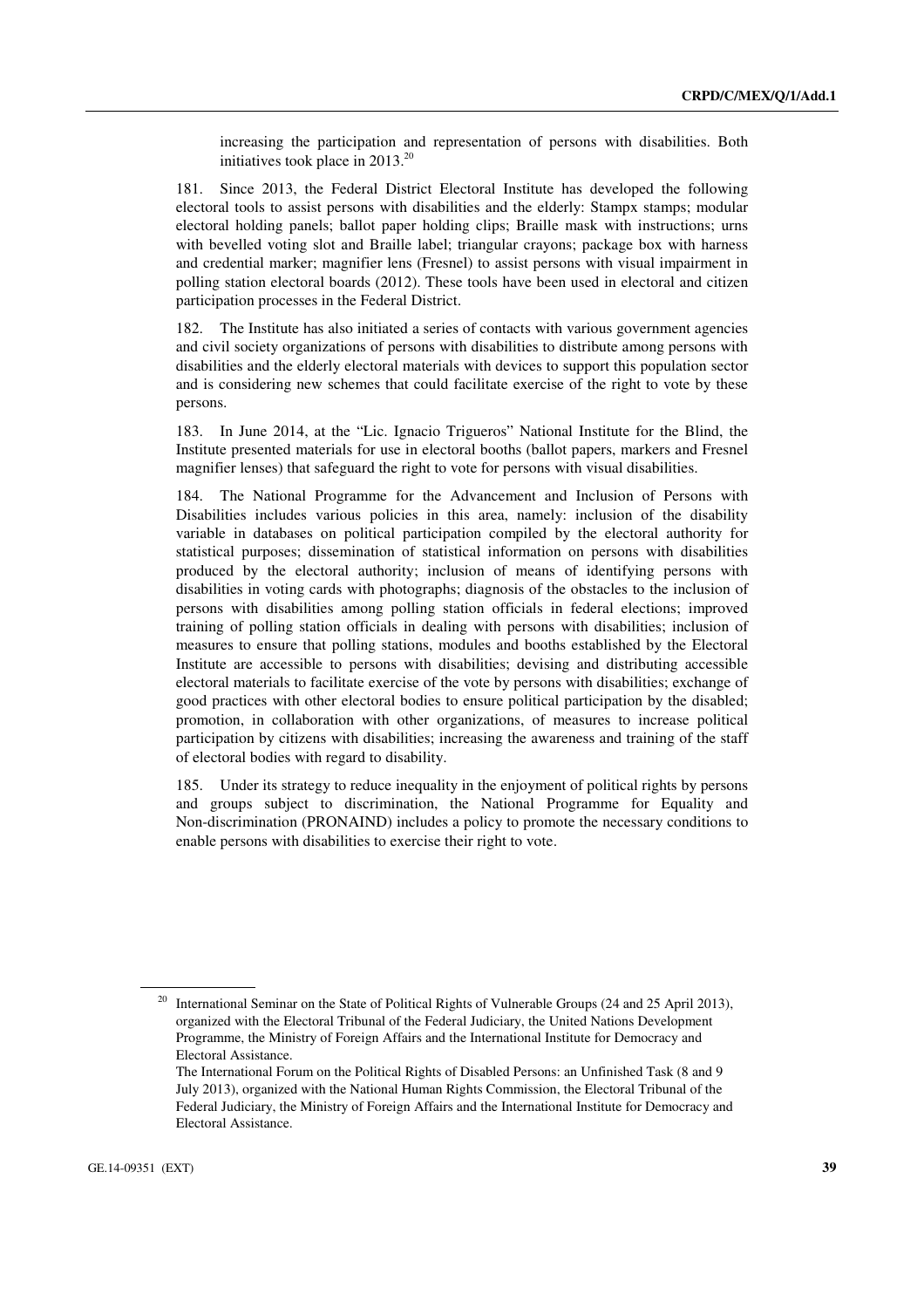## **Participation in cultural life, recreation, leisure and sport (art. 30)**

 **29. Please provide information on measures adopted by the State party to ensure that cultural, recreational, leisure, sports and tourism facilities are accessible to persons with disabilities, including children with disabilities, and on accessibility measures incorporated into the tender process for public works and tied public funding.** 

186. The National Council for Culture and the Arts (CONACULTA) has taken various measures on behalf of persons with disabilities, namely:

- A programme established in 2001 aimed at ensuring free access to cultural goods and services for vulnerable groups suffering from disability and other conditions. The activities are carried out in collaboration with state and federal government, are free of charge and are designed by specialists in questions involving persons with disabilities, Down's syndrome, autism and hearing, visual and motor impairments. Between its inception and 2013, the programme has expanded its coverage to 24 federal entities. In 2013, it assisted 22,849 persons through activities such as workshops, lectures, shows, seminars, courses and play sessions.
- In coordination with the National Council for the Prevention of Discrimination (CONAPRED), CONACULTA has continuously expanded, adapted and renovated its premises to provide free access and greater security for persons with disabilities. In many of its facilities, such as museums, schools, libraries, theatres, cinemas and cultural centres, it has introduced access ramps, Braille lift buttons, toilets adapted for wheelchair use, Braille signposts, handrails, designated parking spaces, tactile guidepaths for accessing premises and places reserved for persons in wheelchairs.
- It also has specialized services in the public libraries it runs, such as rooms for the non-sighted in the México and Vasconcelos Libraries in Mexico City, book collections in Braille, tiflotechnic consultation systems enabling the non-sighted to access computer applications and programmes, and personalized assistance by librarians.

187. The National Sports Commission (CONADE) is following up the Act on the Inclusion of Persons with Disabilities by ensuring that facilities comply with the provisions on universality and is offering technical advice to state sporting institutes on the construction of sports facilities to ensure that they comply with the accessibility standards of the National Institute of Physical and Educational Infrastructure (INIFE).<sup>21</sup>

188. The original design of the Mexican Paralympic Centre (CEPAMEX) guaranteed the accessibility and inclusion of persons with physical, mental or sensory disabilities. CEPAMEX's facilities are accessible in accordance with the Institute's accessibility standard, meeting as they do the requirements relating to freedom of access, circulation and use of the Centre's sports areas.

189. In November 2013, the Supreme Court issued enforceable circular CO SA-09.2/13 "Guidelines on the accessibility of persons with disabilities and/or reduced mobility to airport infrastructures and air transport services", which remedies the lack of effective regulation and supervision of airline services operating in Mexico, ensuring that the companies concerned do not deny or restrict their services to persons with disabilities.

190. Stemming from the publication of this circular, areas in which services for the disabled need to be improved have been identified, and licence and permit holders have

 $21$  The accessibility standard is aimed at helping persons with disabilities to enter, move about and stay in educational establishments and at assisting their integration in school life and in the use and enjoyment of all the school's facilities.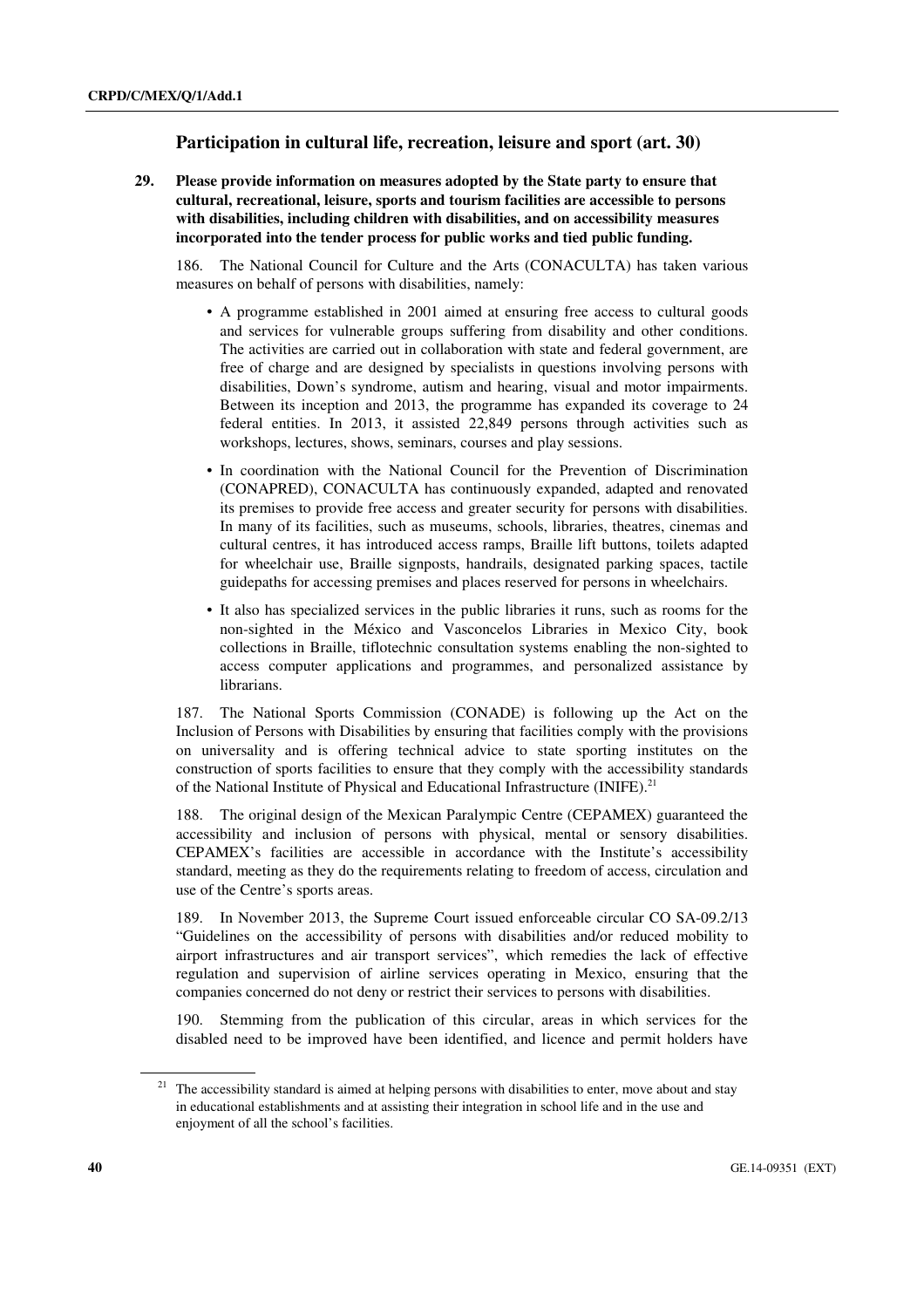been instructed to fulfil their contracts. To date there has been a 70 per cent improvement in compliance, although some outstanding issues remain such as ways of providing information to persons with visual, hearing or speech impairments.

191. Airport concession and permit-holders have likewise been informed of the requirements contained in the circular. The next review of their master development plan should include the implementation schedule and investment plan for ensuring that the airport buildings have the minimum infrastructure necessary to enable disabled passengers to use the air terminals safely and effectively.

192. To guarantee the rights of persons with disabilities and consolidate tourism as an accessible and inclusive activity enabling the population at large to travel and engage in recreational activities in accordance with their needs and preferences, the Ministry of Tourism (SECTUR) has compiled the Sectoral Tourism Programme for 2013–2018 (PROSECTUR). With a focus on accessibility and inclusion, this programme provides for the development of public policies benefiting the most vulnerable sectors, such as persons with disabilities, the indigenous population and women.

193. The National Council for Persons with Disabilities (CONADIS), in coordination with SECTUR, has included a strategy and policy on tourism in the National Development Plan and the National Programme for the Advancement and Inclusion of Persons with Disabilities 2014–2018 (PNDIPD), with the aim of mainstreaming accessibility in the country's tourist activities.

194. PNDIPD includes various strategies to promote the inclusion of persons with disabilities in community life through artistic and cultural activities, to guarantee the right of persons with disabilities to enjoy artistic activities and develop their artistic capacities, to promote the access of persons with disabilities to tourist services and destinations, and to further through the National Sports System their right to practise physical education and adapted sport or Paralympic activities.

#### **30. Please indicate when the State party intends to sign and ratify the World Intellectual Property Organization (WIPO) Marrakesh Treaty to Facilitate Access to Published Works for Persons Who Are Blind, Visually Impaired, or Otherwise Print Disabled.**

195. On 25 June 2014, the Mexican Government signed the Marrakesh Treaty at the headquarters of the World Intellectual Property Organization (WIPO). This will benefit over 1 million Mexicans who have difficulty in acquiring reading matter since it will guarantee them access to a greater volume of works by both national and foreign authors in Braille, audio and Macrotipo formats, for example.

196. Mexico possesses the necessary legislation for implementing this treaty. Independently of any other reform that might be adopted, article 44 of the Federal Copyright Act provides for a limitation of copyright in favour of persons with visual disabilities, enabling books to be reproduced on a non-profit-making basis with the exclusive aim of making them accessible to such persons.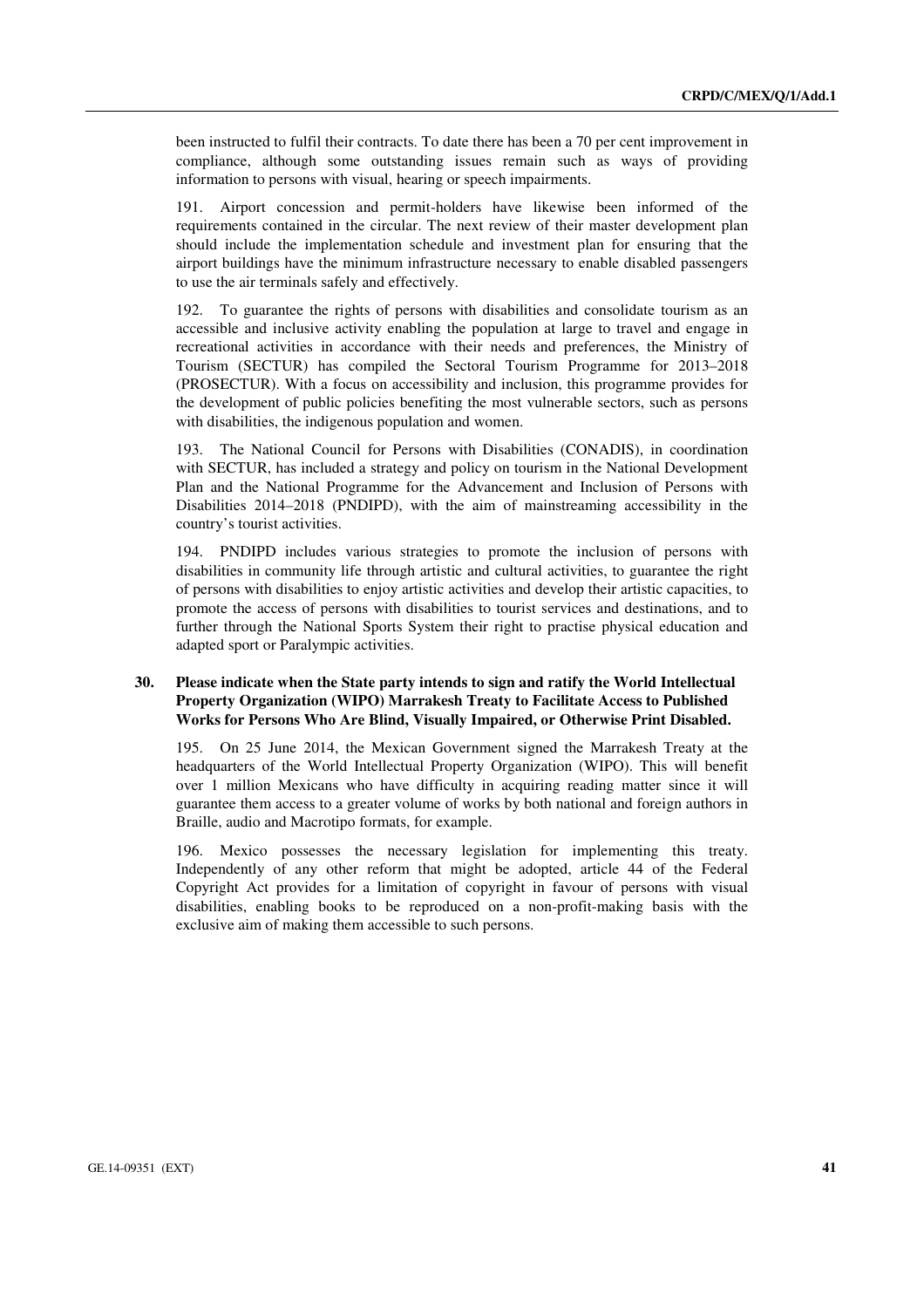## **C. Specific obligations**

 **Statistics and data collection (art. 31)** 

 **31. Please indicate the measures adopted by the National Council for Persons with Disabilities (CONADIS) in coordination with the National Institute of Statistics, Geography and Information Technology (INEGI) for the development of a national information system on persons with disabilities and its sectoral implementation in public policy.** 

197. In 2014, the Specialized Technical Committee on Information on Disability was inaugurated as a collegiate body for standardizing and homogenizing the methodology for collecting information on the topic of disability, taking the International Classification of Functioning, Disability and Health (ICF) as its conceptual framework. The Committee is currently drawing up its work programme.

198. The Specialized Sectoral Technical Committee on Health is developing a project on an identification card for persons with disabilities, which is coordinated by INEGI with the participation of health sector institutions and civil society organizations. The main aim of this identification card is to support the integration of persons with disabilities in a context of equality and equal opportunity.

199. In Mexico, a total of 7,751,677 persons (6.6 per cent of the total population) have some form of disability. The majority are elderly persons aged sixty or over (51.4 per cent), adults between the age of 30 and 59 (33.7 per cent), young people aged 15 to 29 (7.6 per cent) and children aged 0 to 14 (7.3 per cent). Eight out of every ten persons with disabilities are over 29 years of age. The largest proportion of persons with disabilities is concentrated in the elderly age group. Thirty-one out of every 100 elderly people report disability, compared with only 6 out of every 100 adults and only 2 out of every 100 young people and children. The percentage of women with disabilities is slightly higher than that of men (52.3 per cent compared with 47.7 per cent), although it varies according to the age group. In the case of children and young people disability is found more frequently among males, whereas with adults and the elderly it is more frequent among females.

200. As from the 2013/14 school year, statistical information on disability is disaggregated in the end-of-year statistics of the Federal District's basic education schools and in Mexico's Comprehensive Statistical Information Systems (SIIE), in line with the Convention and reflecting the concern for diversity and inclusive education. These statistics will enable a register to be kept of persons with disabilities, indigenous populations, migrants, outstanding abilities and aptitudes, the support and technical assistance that the teaching staff will be required to give and the additional care and reasonable accommodation necessary.

201. The National Programme for the Advancement and Inclusion of Persons with Disability 2014–2018 (PNDIPD) includes a strategy for promoting activities to capture, produce, process, systematize and circulate statistical information to consolidate the National Information System on Disability.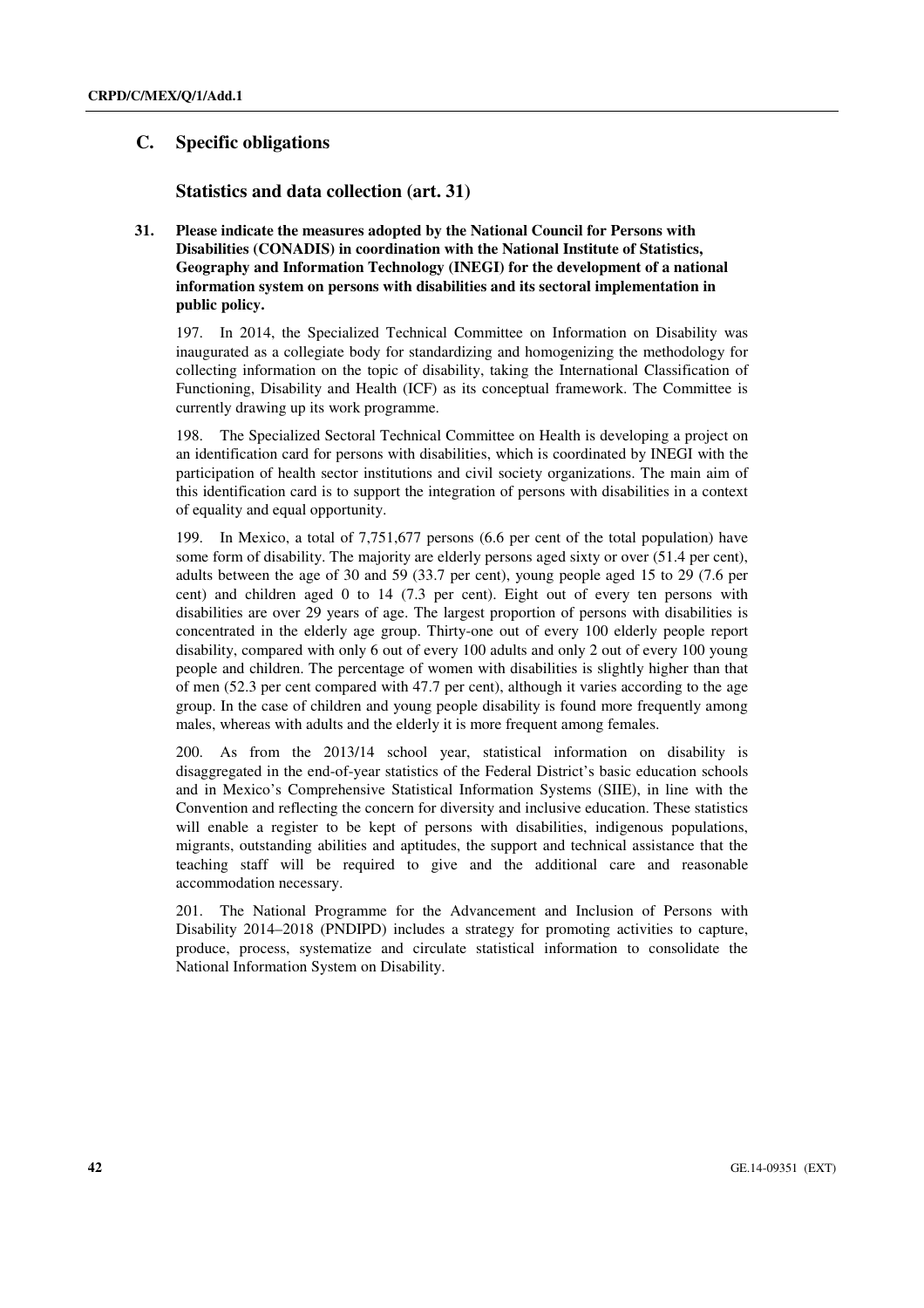## **International cooperation (art. 32)**

 **32. Please provide information on the use made of resources obtained by the State party through international cooperation for the implementation of the Convention, and in what way persons with disabilities and their representative organizations participate in the design, development and evaluation of the projects funded.** 

202. Mexico was the prime mover in the establishment of the Convention on the Rights of Persons with Disabilities and, since its entry into force, has promoted the strengthening of the institutions provided for in the treaty. This is the case with the Conference of States Parties to the Convention, which was presided over by Mexico from 2008 to 2010. Our country promoted the idea that the Conference should become a forum for substantive reflection among the States parties, agencies of the United Nations system, committee experts and organizations of persons with disabilities for the purpose of exchanging good practices.

203. Mexico also campaigned for the Committee on the Rights of Persons with Disabilities to be given the necessary tools to perform its important work. It was successful, with New Zealand, in securing the agreement of the United Nations General Assembly in 2010 and 2012 to give the Committee additional time to carry out its work.

204. Our country also supported the establishment of the United Nations Fund for Promoting the Rights of Persons with Disabilities. Since 2012, it is one of the countries that has made voluntary contributions to the Fund to enable it to carry out its activities and has promoted its objectives.

205. These and other actions attest to the active participation of Mexico in promoting and protecting the rights of persons with disabilities at international level, including through the important role of international cooperation. A case in point is the adoption by the Human Rights Council of resolution 26/20, submitted by Mexico and New Zealand, establishing the Office of Special Rapporteur on the Rights of Persons with Disabilities, which includes among its functions promoting the exchange of good practices and international cooperation, in coordination with the Committee and other competent bodies.

206. At national level, one of the main purposes of the International Cooperation for Development Act (LCID) and the International Cooperation for Development Programme (PROCID) is to eradicate inequality and promote social inclusion and human rights. On this basis, following finalization of the programme cycles with the United Nations system, the United Nations Development Assistance Framework (UNDAF) agreement was signed on 14 May 2013.

207. The six UNDAF cooperation areas<sup>22</sup> mainstream the different dimensions of inequality, including disability. This ensures that the results, strategies and activities under the cooperation framework cater for vulnerable persons and that provision is made for activities that take account of these different dimensions. Recently, various instruments of cooperation with the United Nations system (UNFPA, UNICEF, FAO and UN-Habitat) have been updated to bring them into line with the National Development Plan and with UNDAF. In this way, the crosscutting focus on disability is reflected in each of these instruments, as it will be in subsequent agreements with the United Nations system.

208. The records of the Mexican International Cooperation Agency show that a project was developed between 2009 and 2012 involving the strengthening of a specialized

<sup>&</sup>lt;sup>22</sup> Equality, equity and social inclusion; productive economic development, competitiveness and decent work; public safety, social cohesion and justice; environmental sustainability and green economy; and the Global Partnership for Development.